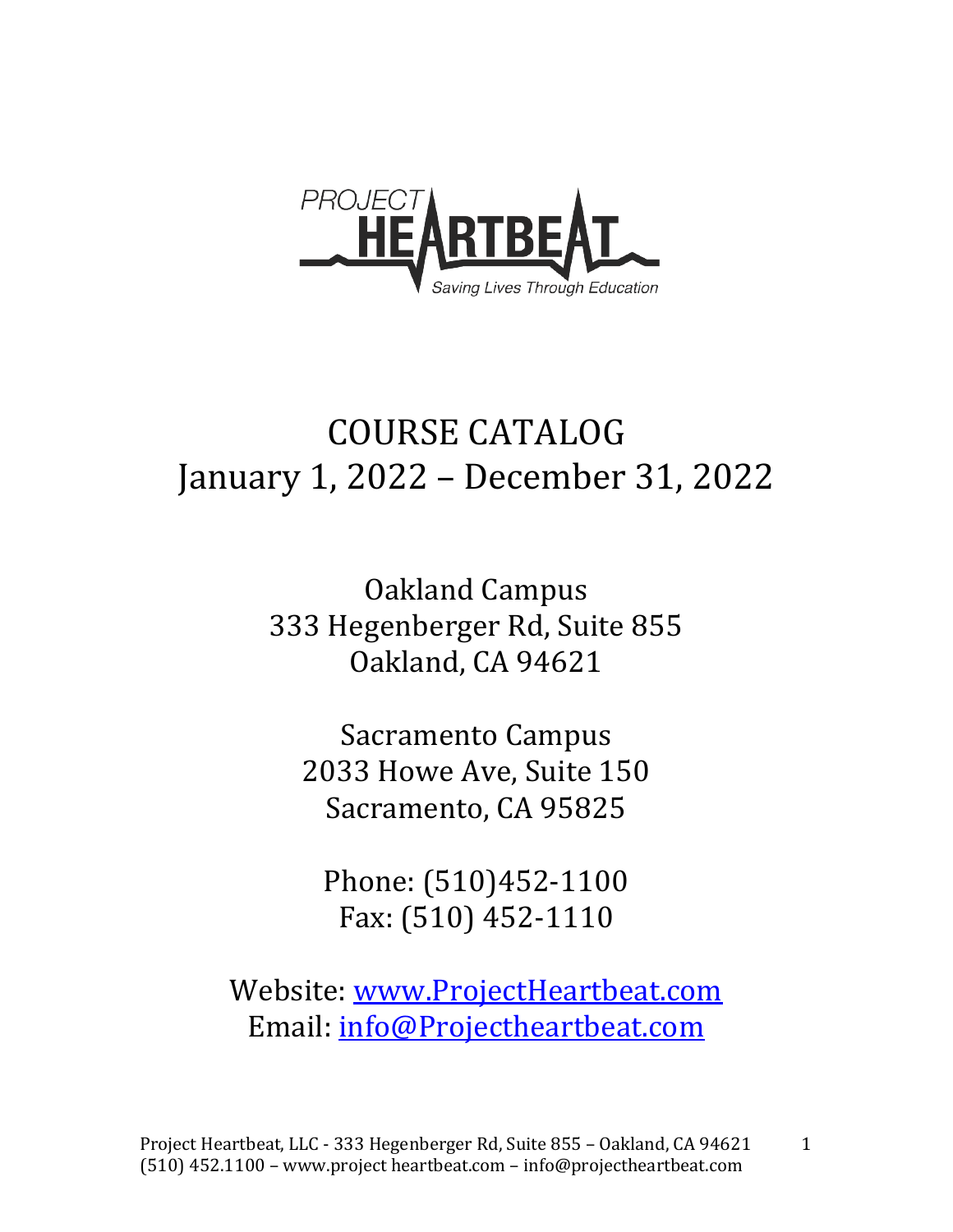# **TABLE OF CONTENTS**

| a) Mission Statement                  |                                                    |
|---------------------------------------|----------------------------------------------------|
| b) Program Location                   |                                                    |
| c) Faculty/Staff                      |                                                    |
| d) Facilities/Equipment               |                                                    |
| e) Library and other Resources        |                                                    |
| <b>Student Recordkeeping</b><br>f     |                                                    |
| g) Student Housing                    |                                                    |
|                                       | h) English as a Second Language                    |
|                                       |                                                    |
|                                       | <b>Emergency Medical Technician Program</b>        |
| a) Educational Objectives             |                                                    |
| b) Course Description                 |                                                    |
| c) Academic Calendar                  |                                                    |
| d) Textbook                           |                                                    |
| e) Program Approval                   |                                                    |
| <b>EMT Certification Process</b><br>f |                                                    |
|                                       | g) Graduation/Completion Requirements              |
|                                       | h) National Registry Examination                   |
|                                       | i) EMT National Standard Curriculum, Course Design |
| Tuition and Fees<br>$\ddot{1}$        |                                                    |
|                                       | <b>Phlebotomy Technician Program</b>               |
| a) Educational Objectives             |                                                    |
| b) Course Content                     |                                                    |
| c) Academic Calendar                  |                                                    |
| d) Textbook                           |                                                    |
| e) Program Approval                   |                                                    |
| f)                                    | <b>CPT1 Certification Process</b>                  |
| g) CDPH CPT1 Curriculum               |                                                    |
| h) Tuition and Fees                   |                                                    |
|                                       |                                                    |

- a) Application Process
- b) Prerequisite Requirements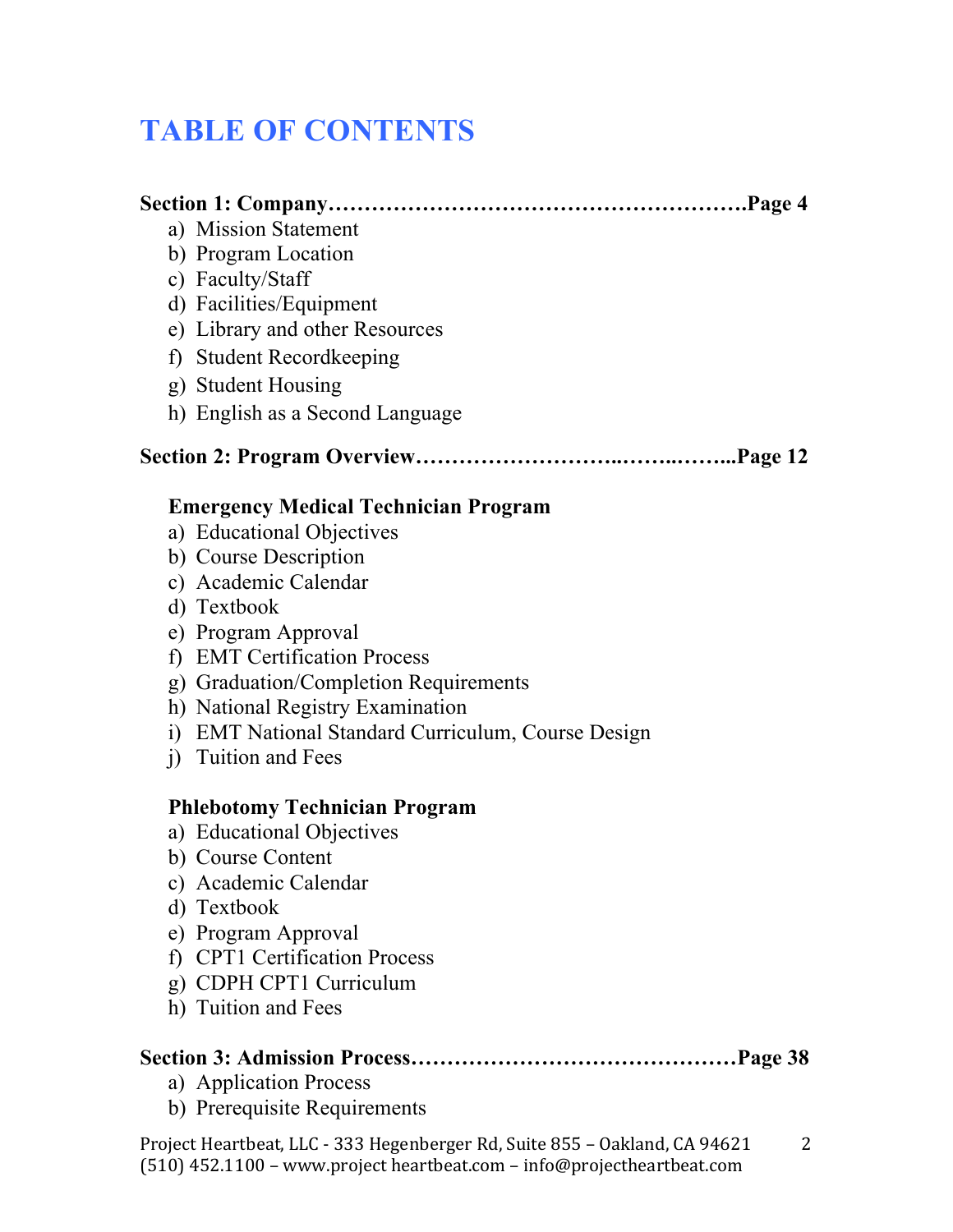- c) Professional Liability Insurance
- d) Live Scan Report

#### **Section 4: Standards for Student Achievement...…………………Page 41**

- a) Grading System
- b) Academic Requirements
	- Weighted Grading Scale
	- Academic Dishonesty
- c) Attendance Requirements
- d) Participation Requirements
	- Assignment Policy
	- Behavior Policy
	- Dress Code Policy
	- Grooming Standards
- e) Unlawful Harassment or Discrimination Policy
- f) Drug and Alcohol Abuse Policy
- g) Health and Safety Policies
	- Incidents, Injuries and Exposures
	- Allergies
- h) Grievances

### **Section 5: Program Withdrawal…………………...………………Page 58**

- a) Student's Right to Cancel
- b) Government Loans
- c) Refund Policy for withdrawal after course commences
- d) Withdrawal Procedure
- e) Hypothetical Refund Example
- f) Transferability of Credits
- g) Student Tuition Recovery Fund (STRF)
- h) Other Financial Statements
- i) Questions/complaints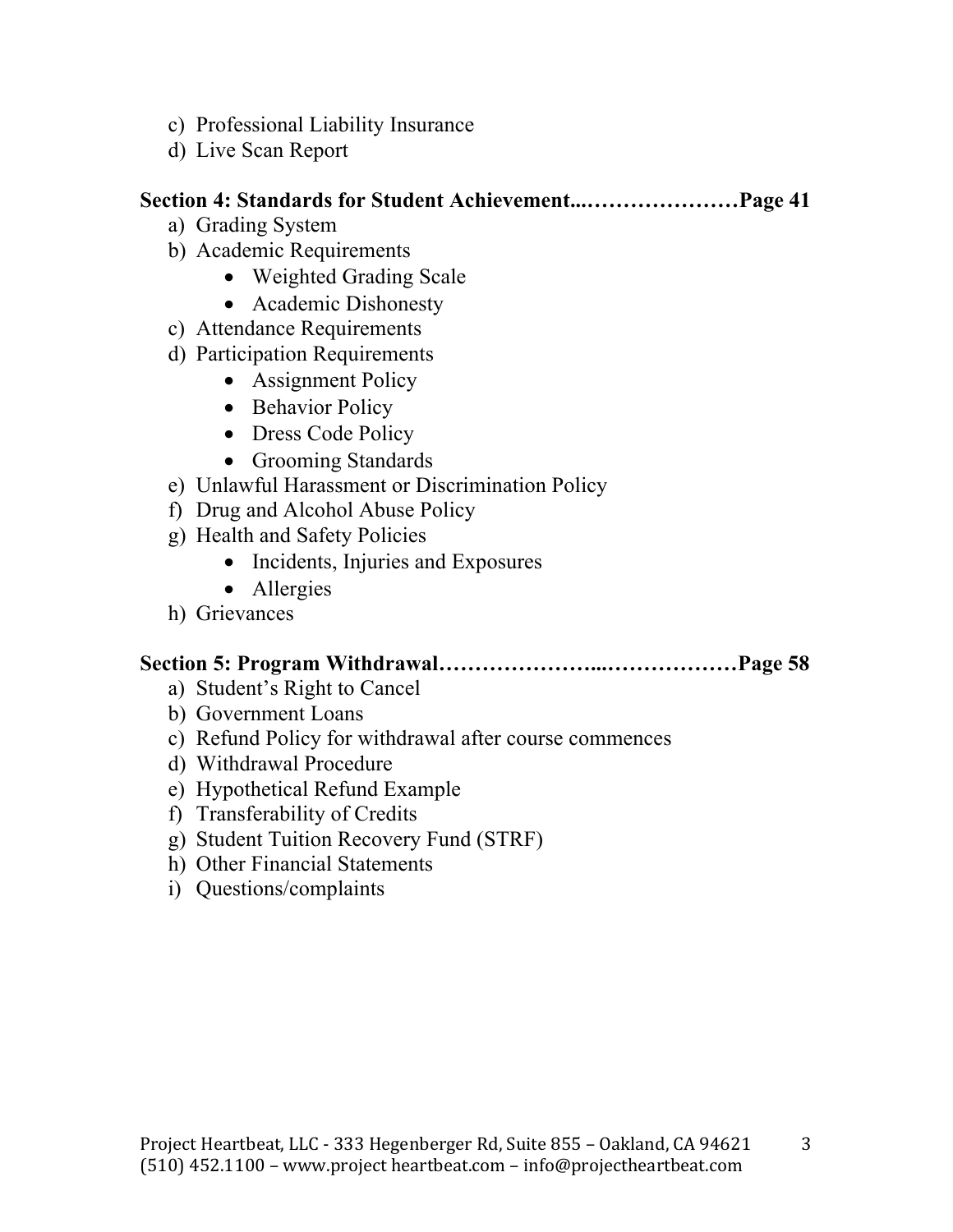# **Section 1: About the Company**

### **MISSION STATEMENT:**

Project Heartbeat's mission is to "Save Lives Through Education".

Since 1996, Project Heartbeat has served the greater San Francisco Bay Area with a stimulating and collaborative learning environment that focuses on quality healthcare education, integrity, and service.

Project Heartbeat believes in fostering a culture of collaboration, accountability and performance to meet the workforce development needs of the healthcare community. We take pride in ensuring our students gain the confidence and expertise in their chosen field by offering the highest quality training that will lead to successful employment.

Project Heartbeat's core values:

- 1) Quality Education Students will develop the intellectual, analytical and critical abilities through a supportive learning environment
- 2) Integrity We will abide by the highest levels of ethical standards with experienced and qualified instructors delivering course content that is up to date and exceeds industry standards
- 3) Service all educational courses have full administrative oversight to support our high standards of service for each individual student

For over 20 years, Project Heartbeat has been a premier provider of American Heart Association and Emergency Nurses Association training, offering certifications in:

| <b>ACLS</b> | 12 lead EKG interpretation   | <b>TNCC</b> |
|-------------|------------------------------|-------------|
| <b>BLS</b>  | Basic EKG and Pharmacology   | ENPC        |
| <b>PALS</b> | Heartsaver CPR and First Aid | NRP         |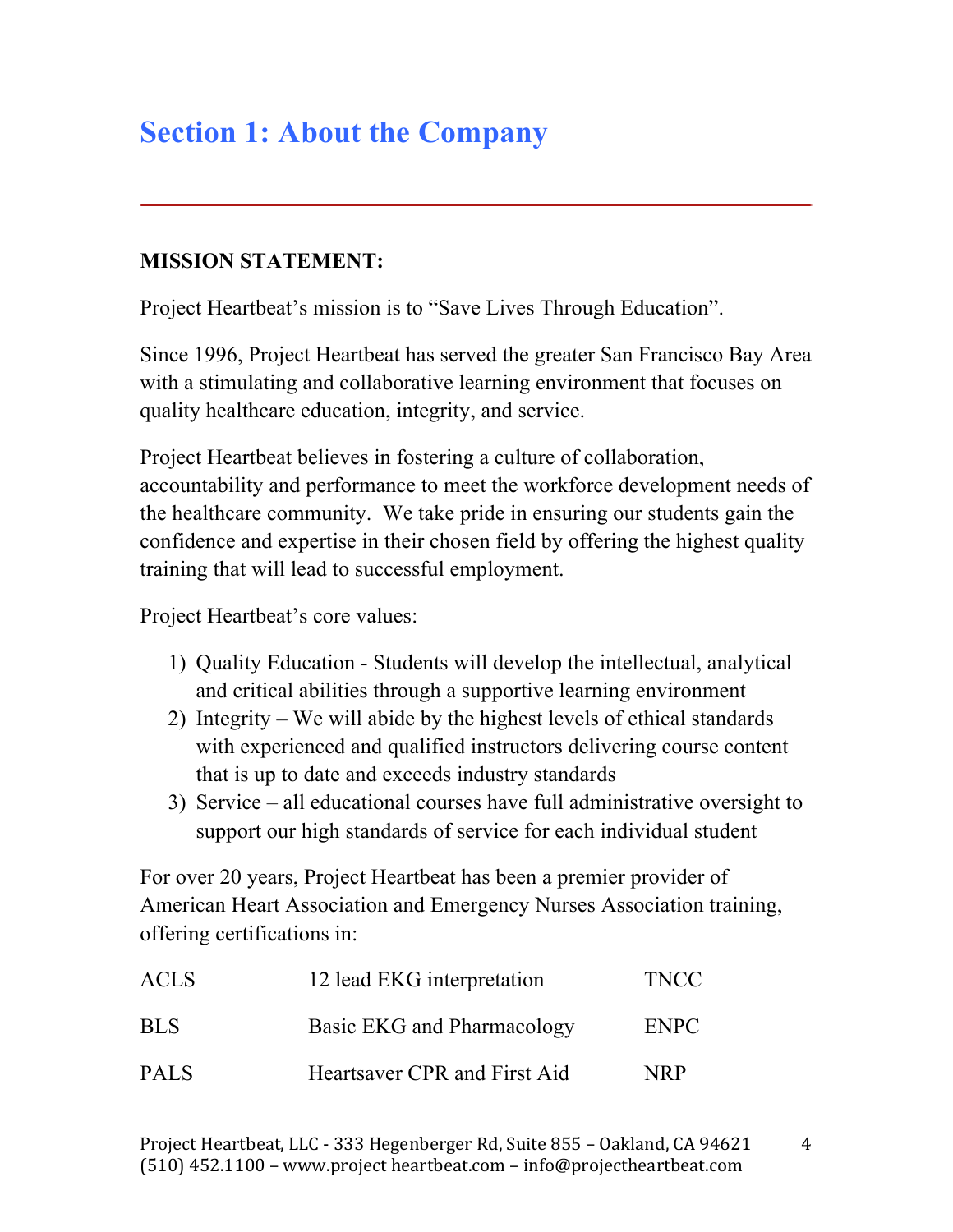(5,CCR §71810(b)(2))

### **PROGRAM LOCATION**

All didactic coursework will be conducted at the either of the main Project Heartbeat offices below unless otherwise specified:

Project Heartbeat, Oakland Campus 333 Hegenberger Rd, Suite 855 Oakland, CA 94621

Project Heartbeat, Sacramento Campus 2033 Howe Ave, Suite 150 Sacramento, CA 95825

(510) 452-1100, Ext 0 info@projecthearbeat.com www.projectheartbeat.com

The main program location is well maintained and meets all building licensing requirements for HVAC, lighting, along with permits on file for proper business operation. Permits available upon request

(CCR §71735(2b)) (CEC §94909(a)(1,4))

# **FACULTY/STAFF**

All Project Heartbeat faculty meet the requirements for 5 C.C.R. Section 71720 and are required to have a minimum of three (3) years field experience in their area of expertise, have attended a 40 hours instructional methodology class or equivalent, and maintain a current professional license in their field license. In addition, all faculty and lecturers posses practical field experience, are knowledgeable, current, and skillful in the subject matter as demonstrated by a baccalaureate or higher degree and have validated teaching experience in the subject matter.

5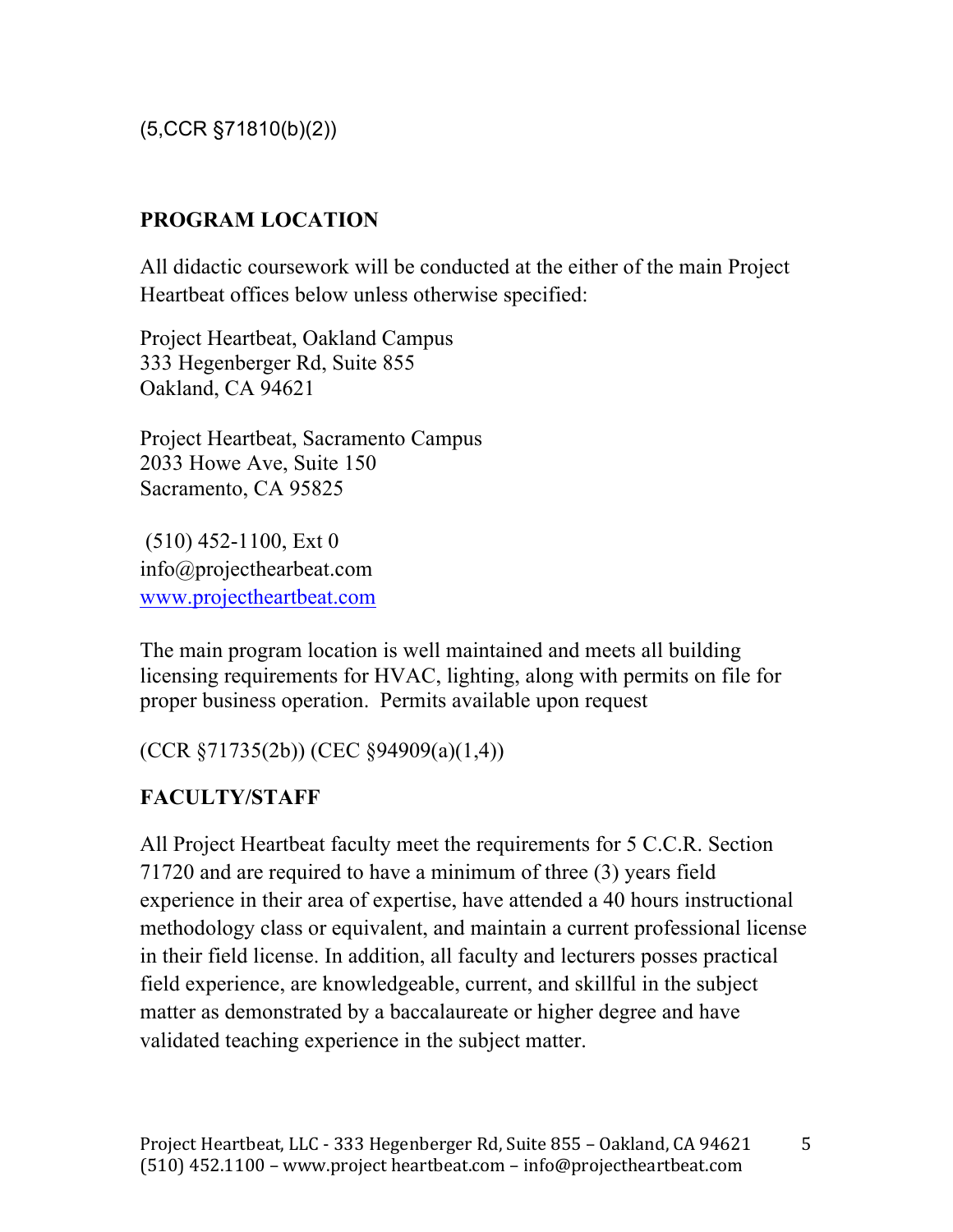President: Allan Bulda, RN, MSN - 15 Years Emergency Department Nursing Experience, 4 Years CCT RN, 4 Years EMS experience

Vice President: Josh Burke, RN MSN FNP

Chief Operations Officer: Eric Kim, EMT - 10 years EMS field experience, 8 years EMT Instruction Experience

Medical Director: Carter Clement, M.D.

Phlebotomy Technician Coordinator: Allan Bulda, RN – 15 years Emergency Dept Nursing Experience

#### **EMT PROGRAM FACULTY/LECTURERS**

Cindy Abercrombie, Paramedic, 15 years EMS working experience

Brian Velasquez, EMT-B – 7 years EMS working experience

Hideki Kimura, Paramedic, 3 years EMS working experience

Jeff Johnson, EMT-B, 15 years EMS working experience

Taylor Lam, EMT-B, 2 years EMS working experience

Gino Garcia, EMT-B, 10 years EMS working experience

Eric Kim, EMT-B, 12 years EMS working experience

Jason Funaro Paramedic, 12 years EMS experience

Adnan Hamwi, 10 years EMS experience

Angela Quinones, 15 years EMS experience

### **PHLEBOTOMY TECHNICIAN PROGRAM FACULTY/LECTURERS**

Mykel Mallillin, Phlebotomist, 9 years Lab Experience

(CEC §94909(a)(7))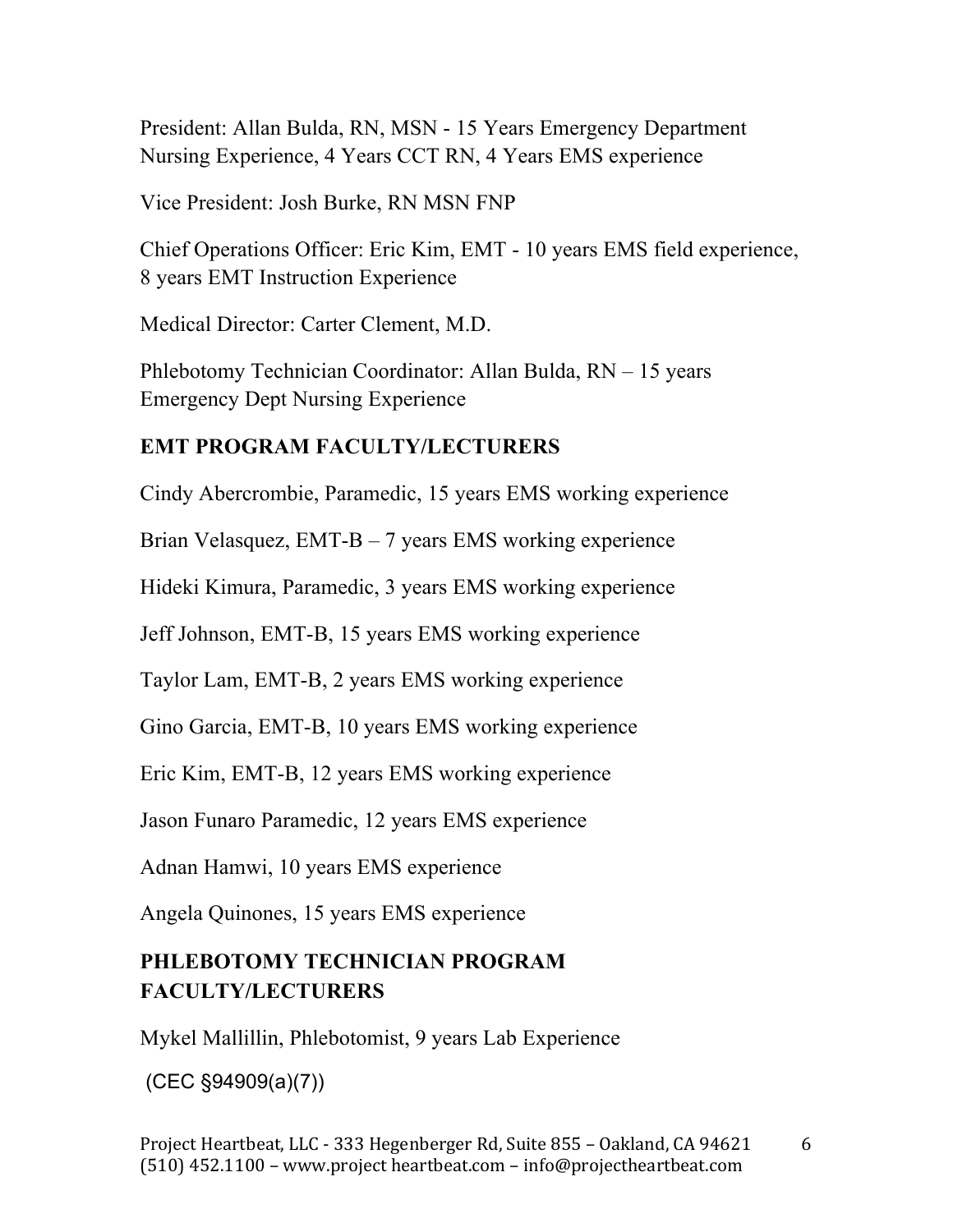# **FACILITIES AND EQUIPMENT**

Project Heartbeat owns a large inventory of state-of-the- art education and late model training equipment designed specifically for each program offered. This equipment simulates equipment currently used by professionals in the field on a state and national level. The equipment includes anatomical models, human-like manikins, defibrillators, simulators, and specialized equipment available for hands-on training. Outside of class time, students will have access to all equipment and resources for purposes of practice and study during business hours. All students also have access to free tutoring provided they call and make an appointment during normal business hours. The facility in which the program will be conducted is well maintained with all necessary equipment on site.

Lectures are provided in a classroom setting utilizing presentations on a flat screen monitor and/or projector. Skills training is provided in a simulated skills laboratory. Skills lab is equipped with phlebotomy draw chairs, simulated venipuncture arms, hematocrit centrifuges, and skin blocks. Equipment is also utilized for learning to manage airways and ventilate patients, treat shock and administer medications on a limited basis. All equipment available to students are actual models used in real work settings.

The facility is classroom style with tables and chairs and white boards with audio visual equipment. The tables and chairs will be moved around and set up into draw stations that are conducive to training in the art of venipuncture. Mannequins, posters, audio visual equipment will be used in training. The facility in which each program will be conducted is well maintained with all necessary equipment on site.

During skills lab for the Phlebotomy Technician Program, students will be exposed to live demos, a variety of laboratory supplies, processing equipment, and hands-on experience running key laboratory tests, including blood smears

Inventory of the Equipment used in teaching Phlebotomy Course:

7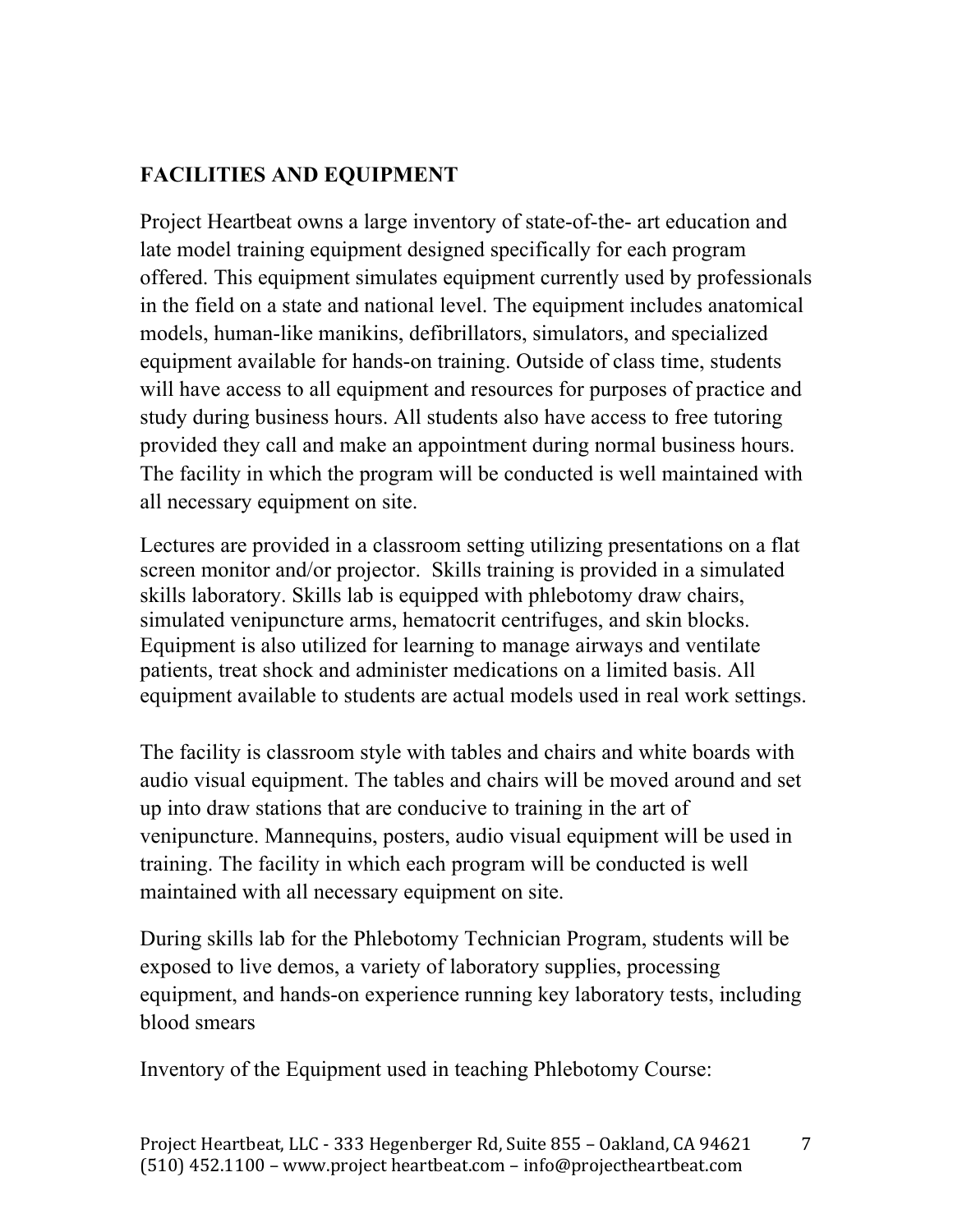- Charts of Vascular and Arterial Systems
- Medical Models
- Venipuncture Kits
- Film Phlebotomy Safety
- Stretcher
- Linen
- Arm Mannequin
- Blood Draw Chair
- Alcohol Wipes
- Band aids
- Sterile Bandages
- Adhesive Medical Tape
- Cotton Balls
- Biohazard Sharps Container
- Blood Culture Bottles
- Culture tubes
- Finger Stick Lancet
- First Aid Kit
- Gloves
- Eye Protection (Goggles)
- Gowns (Disposable and Fluid Resistant)
- Microtainers
- Syringe/Needle Holder
- Safety Needles
- Safety Butterfly
- Stainless Steel Tray

(5,CCR §71810(b)(9))

# **LIBRARY & OTHER RESOURCES**

Project Heartbeat has 10 laptop computers available for rental. Students may use the laptops to access the online library www.thefreelibrary.com. The Free Library has literature and periodicals from hundreds of leading publications and newly- published articles are added to the site daily. The Free Library is an invaluable research tool and the fastest, easiest way to

8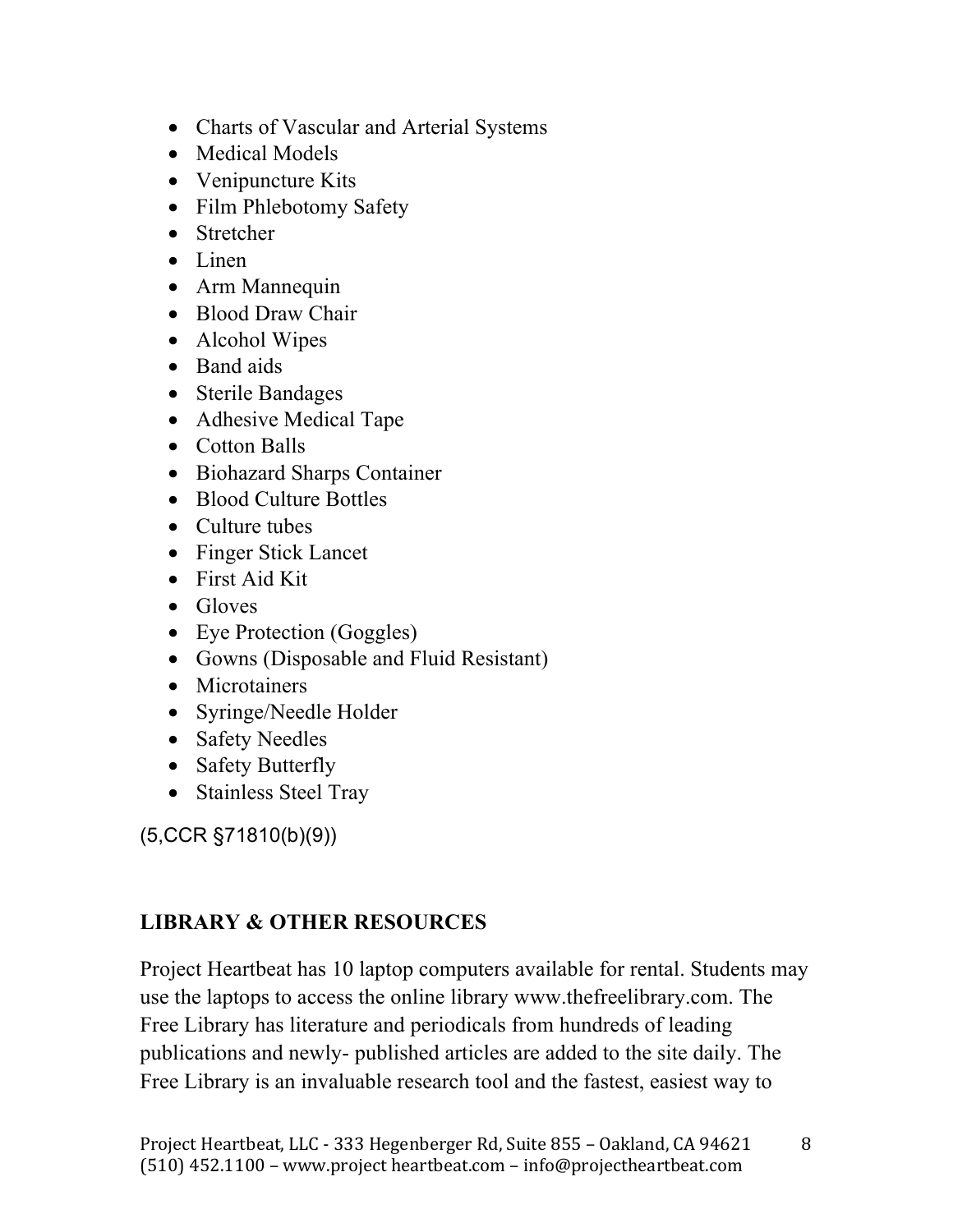locate useful information on virtually any topic. Students can explore the site through a keyword search. The computer allows students to use technology when learning and studying. The online resource provides an inter-active approach for the student that aids in retention of the subject matter. The computer is made available to students and faculty during normal business hours and by appointment for after business hours. Students can make an appointment request to their instructor or Project Heartbeat staff.

In addition to the textbooks that are supplied to each student, Project Heartbeat maintains a small library of resource textbooks, manuals, and study guides. The Program Director is available during business hours to loan books out to students.

(5,CCR §71810(b)(10))

#### **STUDENT RECORDS**

All records required by Article 9 of the Act will be kept in a locking fire resistant file cabinet and electronically stored on a secure server. The hard copy documents contained in the files will be all registration/contract documents, all academic documents, and all financial documents. Complete files (resumes or CV and certifications) are also kept on all staff employed at Project Heartbeat. All student and staff records shall be considered strictly confidential and the exclusive property of Project Heartbeat. Project Heartbeat shall maintain, for each student granted a certificate by Project Heartbeat, permanent records of all of the following:

- 1. all registration/contract documents
- 2. all academic documents including transcripts
- 3. all financial documents

5,CCR §71810 (b)(15))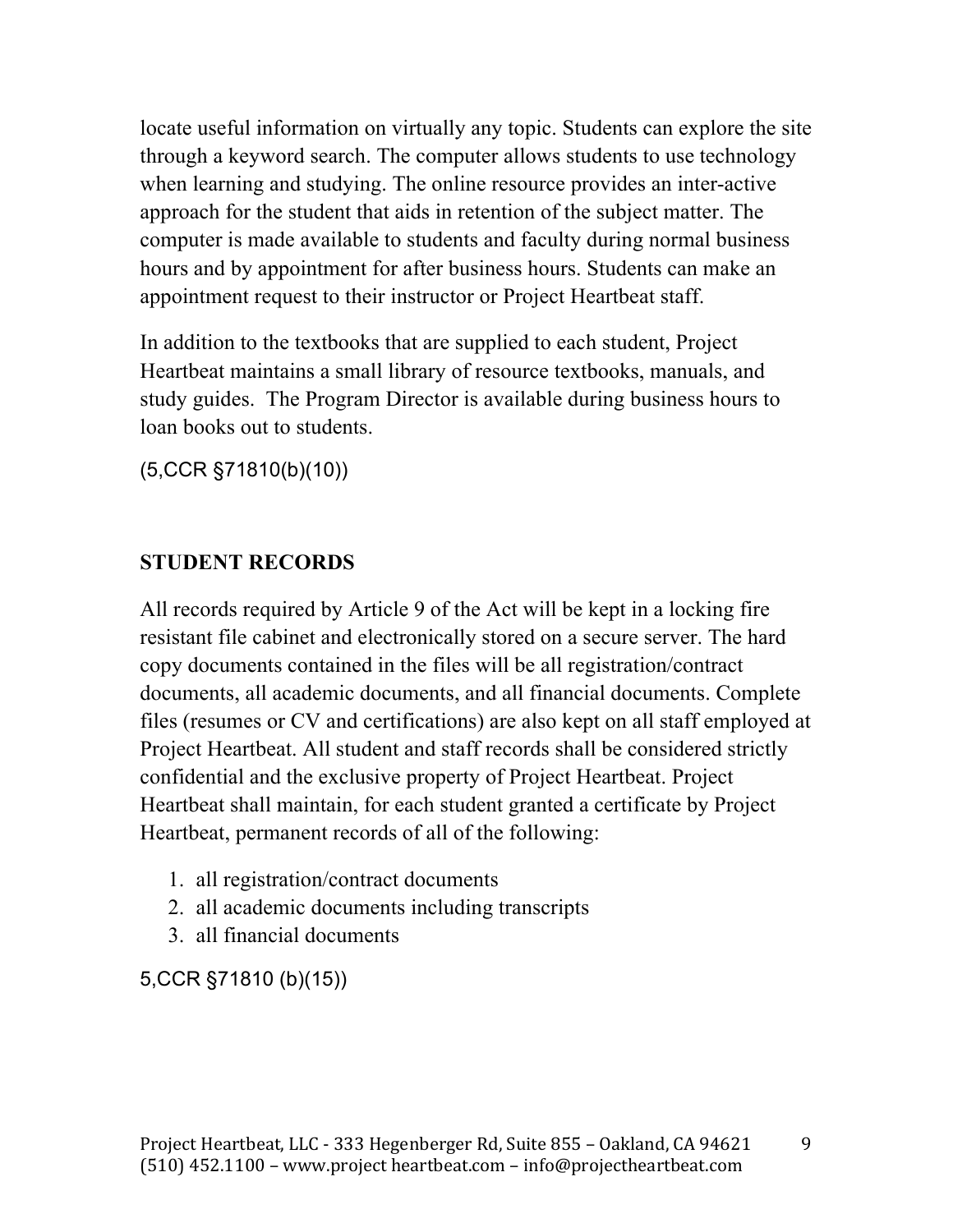### **RECORDKEEPING PROCEDURE**

Project Heartbeat shall maintain all personnel, academic and financial records for students currently enrolled and formerly enrolled at Project Heartheat.

Students shall contact the Program Director to have transcripts/records sent to them. There is no fee for having records forwarded or processed. Student electronic transcripts are kept indefinitely. Paper records will be securely destroyed after 10 years of storage. Request for records must be made in writing by a currently enrolled or formerly enrolled student.

All records will be kept at the following address for a minimum of five (5) years:

Project Heartbeat 333 Hegenberger Rd, Suite 855 Oakland, CA 94621

### **STUDENT HOUSING**

Project Heartbeat is a non residential campus and does not offer dormitory facilities. The school is not responsible for assisting students with their lodging needs. The school has compiled the following list of hotels within a two mile radius area that students may contact:

Best Western (510) 633-0500, \$169-\$209/night

Marriot (510) 568-7600, \$149-\$199

Oakland Airport Executive Hotel (510) 635-5300, \$139-\$189/night

Holiday Inn (510) 638-7777, \$114-\$139/night

Hilton Airport (510) 635-5000, \$149-\$181/night

Springfield Suites (800) 246-8357, \$149-\$169/night

(5,CCR §71810 (b)(13)(A)(B)(C))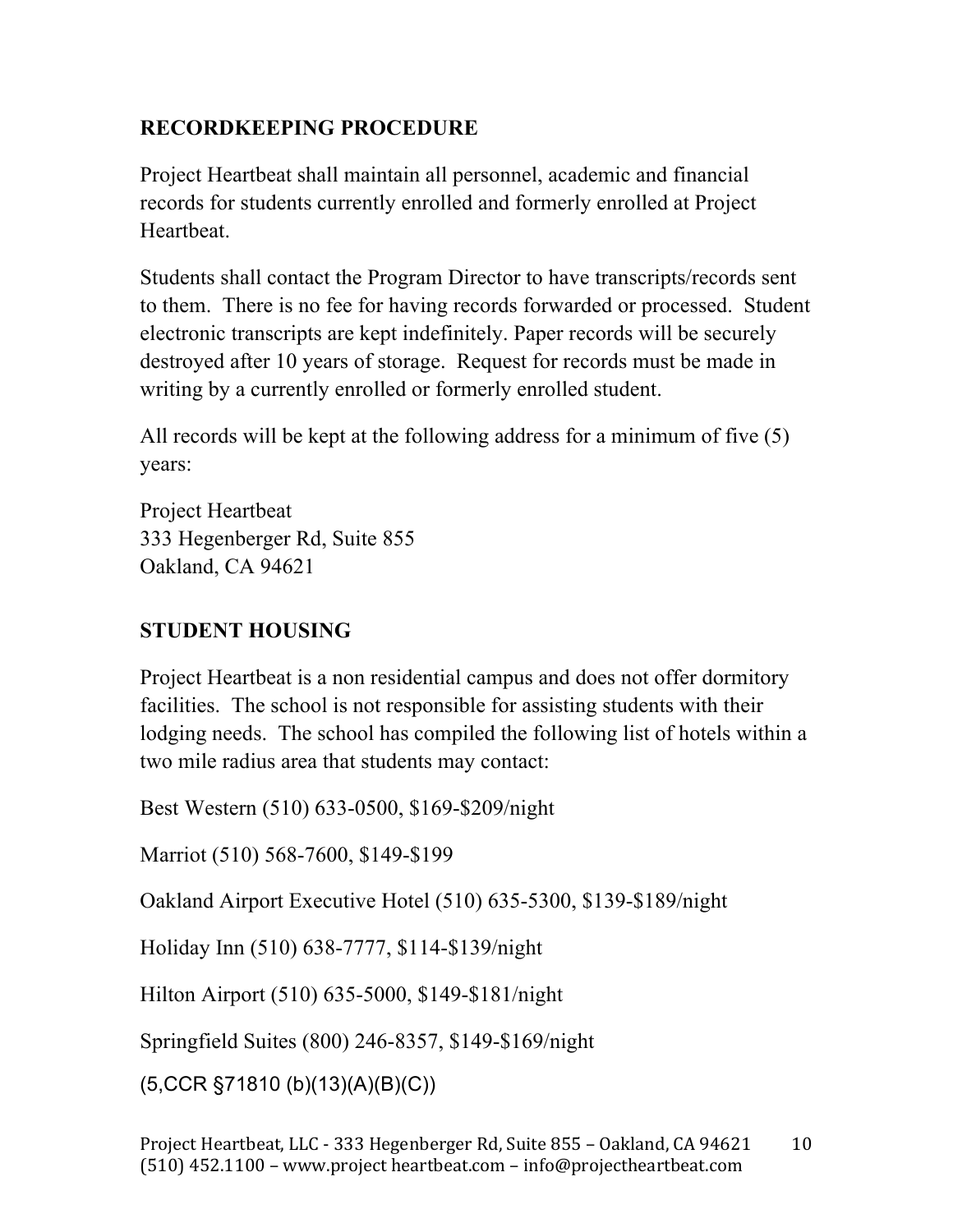### **ADDITIONAL STUDENT SERVICES**

Students are encouraged to seek assistance with issues that may inhibit academic success. Tutorial sessions are regularly available and conducted at the instructor's discretion. Students are encouraged to discuss concerns with instructors and Program Directors

As students begin training and looking for employment, Project Heartbeat provides limited career services support. Career services offers free assistance on a variety of topics to all current students and graduates, including: 1) Course and Exam Tutoring, 2) Resume writing assistance, 3) Job interview assistance, 4) Job Search assistance

Please keep in mind that job placement is never guaranteed

### **ENGLISH AS A SECOND LANGUAGE**

Project Heartbeat does not provide services or documents for English as-asecond-language students. All courses will be conducted in English. If English is not the student's primary language, and the student is unable to understand the terms and conditions of the program and enrollment agreement, the student has the right to obtain a clear explanation of the terms and conditions and all cancellation and refund policies in his or her primary language. Translation services must be provided as student's own expense. Test of English as a Foreign Language (TOEFL) is accepted as an indicator of proficiency in English. ESL language services are not provided.

(5,CCR §71810(b)(4)(5))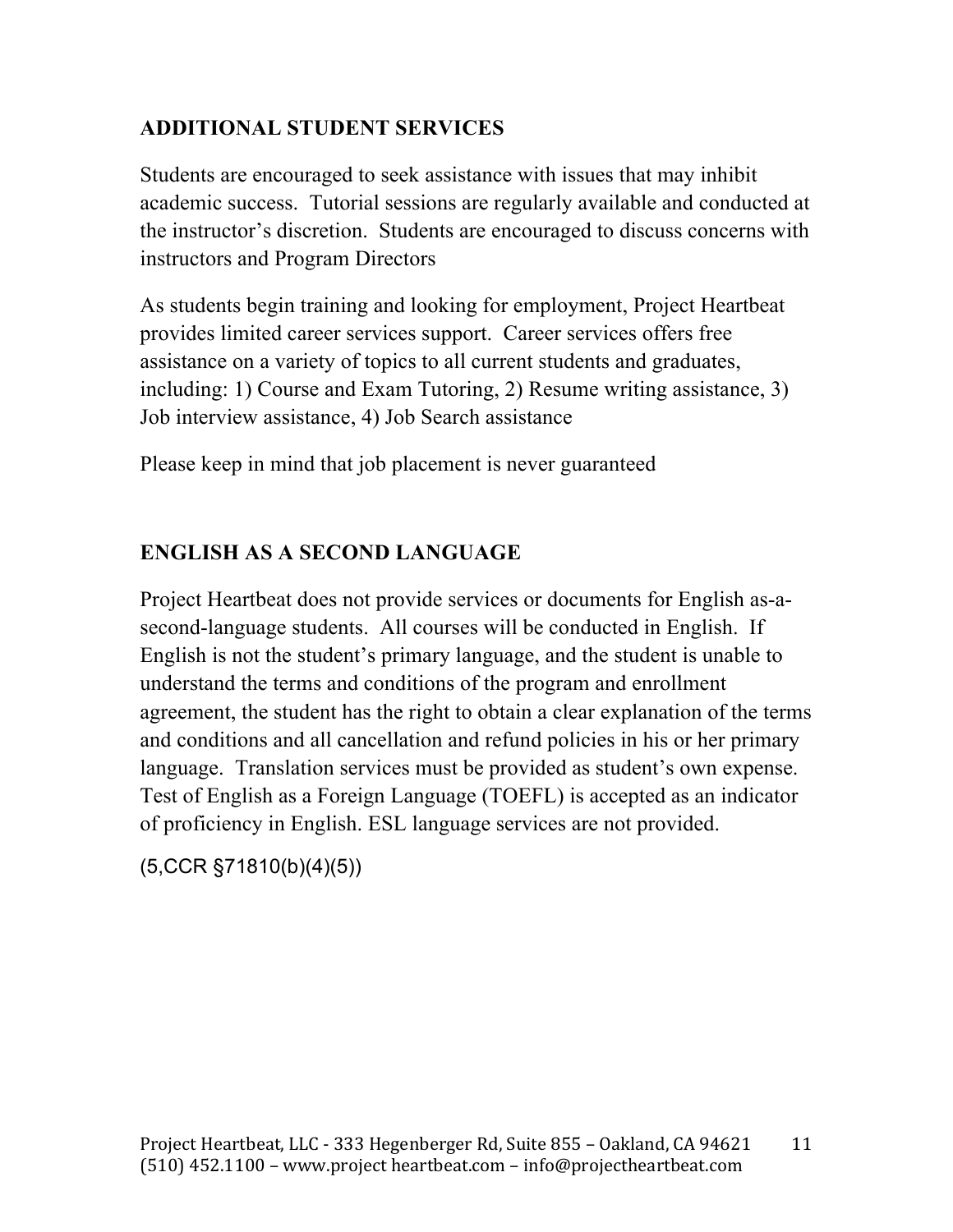# **Section 2: Program Overview**

## **EMERGENCY MEDICAL TECHNICIAN PROGRAM**

### **EDUCATIONAL OBJECTIVES:**

Project Heartbeat's Emergency Medical Technician program objectives have been established based upon the California EMS Authority and the National Registry of Emergency Medical Technicians and adhere to the Department of Transportation's National Standard Training Curricula:

- 1. To develop the EMT student to understand what it means to be an EMT. This includes the career field of Emergency Medical Systems and the Roles and Responsibilities of the EMT in the EMS field.
- 2. To provide the EMT student the knowledge, skills, and ability to provide top level care and function safely and effectively in the prehospital environment.
- 3. The EMT student will be able to demonstrate competency and proficiency in both basic EMT skills with each patient he/she will encounter.
- 4. To prepare the EMT student to successfully complete the National Registry Licensure Examination.

(5,CCR §71810(b)(2))

### **COURSE DESCRIPTION**

The Project Heartbeat EMT Training Program fulfills the training requirements set forth by the State of California in Title 22 of the California Code of regulations Division 9, Chapter 2, for Emergency Medical Technician Basics.

Through lectures, interactive presentations, skill labs and simulations, this interactive requires hands- on participation to enhance the learning environment. The course curriculum includes all items outlined in Title 22, and the program is designed to guide students to successful completion of

Project Heartbeat, LLC - 333 Hegenberger Rd, Suite 855 - Oakland, CA 94621  $(510)$  452.1100 – www.project heartbeat.com – info@projectheartbeat.com 12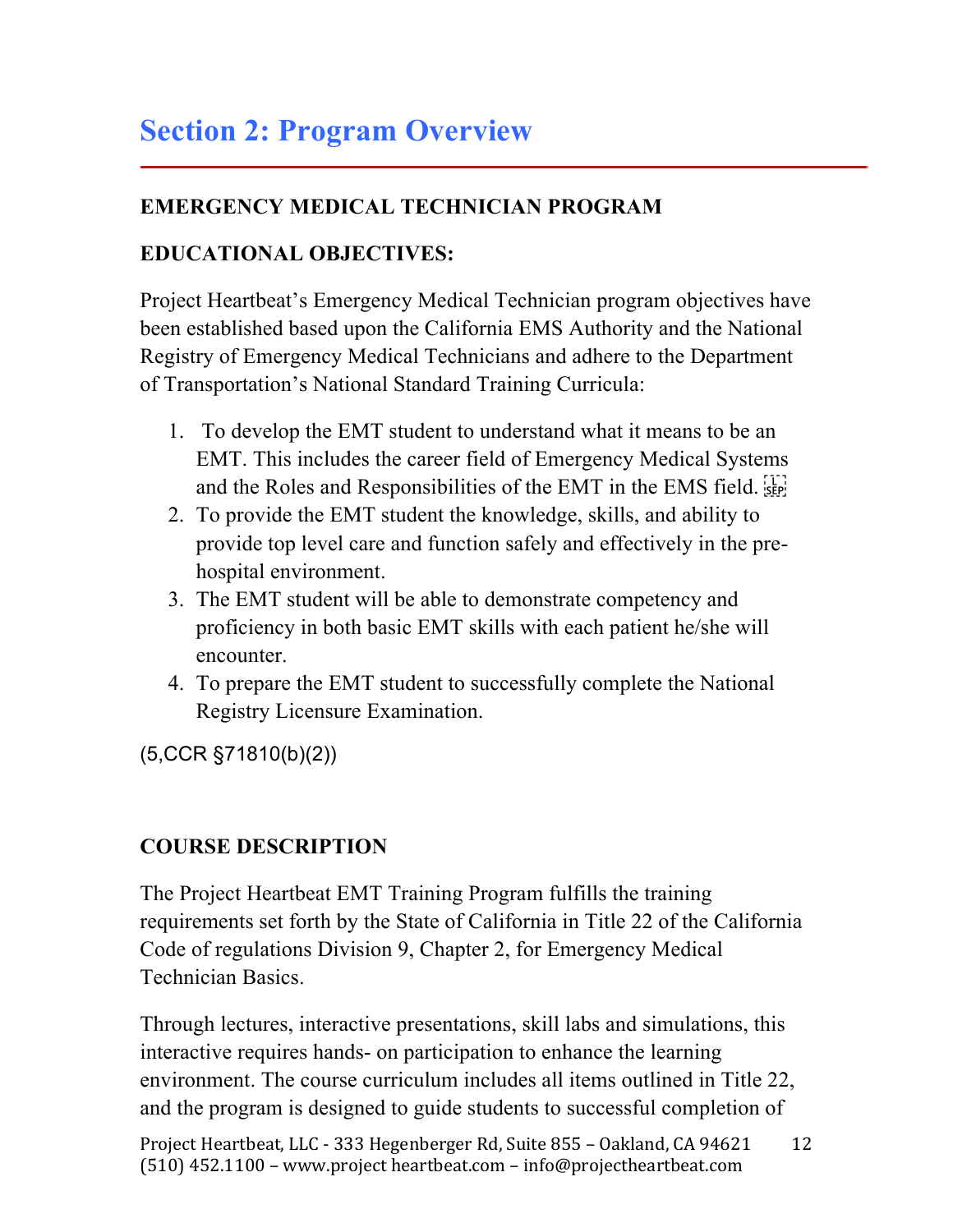National Registry EMT-Basic Exam, which is the final step in obtaining EMT- Basic licensure in the State of California.

Additionally, this course conforms to the National Standard EMT-Basic Curriculum formulated by the U.S. Department of Transportation. The course is divided into two phases: didactic instruction, clinical hospital and/or field ride-along. Upon successful completion of all phases of training, a completion certificate will be awarded that will allow the student to apply for National Registry Certification and subsequent state certification as an EMT-Basic.

### **COURSE CONTENT – EMT-B**

Project Heartbeat's EMT- Basic program includes three components which incorporate the following hours of lecture, recitation, laboratory skills training, and externships:

- 1. Didactic (160 Hours): technical, theory and practical hands-on education
- 2. Clinical (24 Hours): field training (2 EMS ride-alongs) with a minimum of 10 patient contacts
- 3. Testing (16 hours, Includes Didactic Hours): lecture quizzes, weekly tests, midterm, and final exam

### **Total Hours for completion: 200**

### **ACADEMIC CALENDAR:**

#### **5 weeks full time program**:

The full-time program schedule is  $8:00 \text{ am} - 7:00 \text{ pm}$ , Fridays and Saturdays. 8:00am-6:00pm. Sundays

• 5 weeks classroom attendance (15 class dates, 10-11 hour class duration)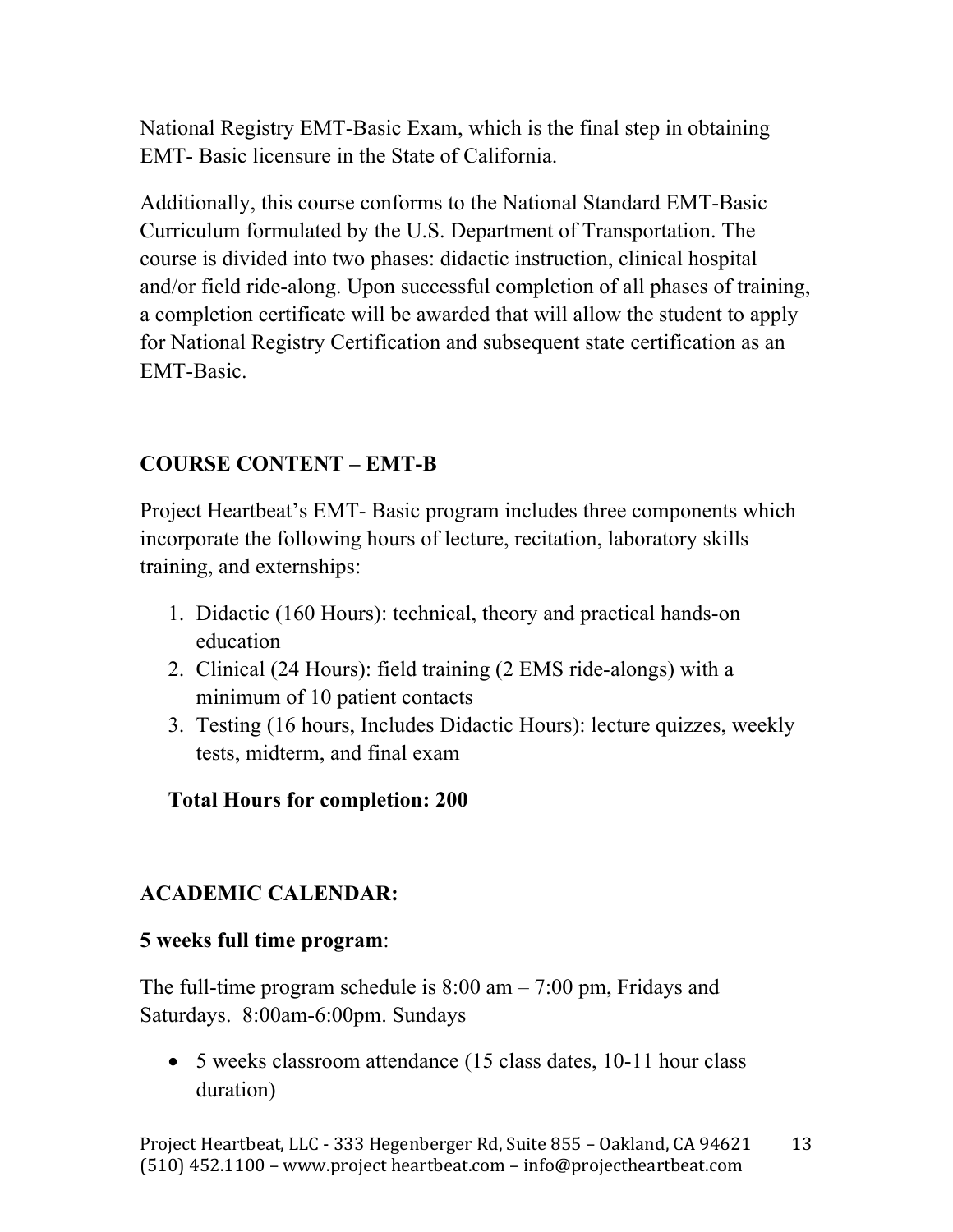• 2-3 days at externships (24 hours)

#### **2.5 weeks part time program**:

The 2.5 week full-time program meets everyday 8:00am – 8:00pm for 15 days straight.

• 2-3 days at Externships (approximately 24 hours)

# **2022 Start Dates – Full Time Program**

See Online schedule for updates. Schedule subject to change due to Governmental COVID Restrictions and Mandates

# **TEXTBOOK**

All students must have the required textbook: Emergency Care and Transport of the Sick and injured (12th Edition) – Jones and Bartlett. It is the foundation for the didactic curriculum, and therefore an essential tool for every student.

# **PROGRAM APPROVAL**

Alameda County Emergency Medical Services 510-267-8000 or by web at www.ems.acgov.org

Sacramento County Emergency Medical Services 916-875-9753 or by web at dhs.saccounty.net/PRI/EMS/Pages/RL-Approved-Training-Programs.aspx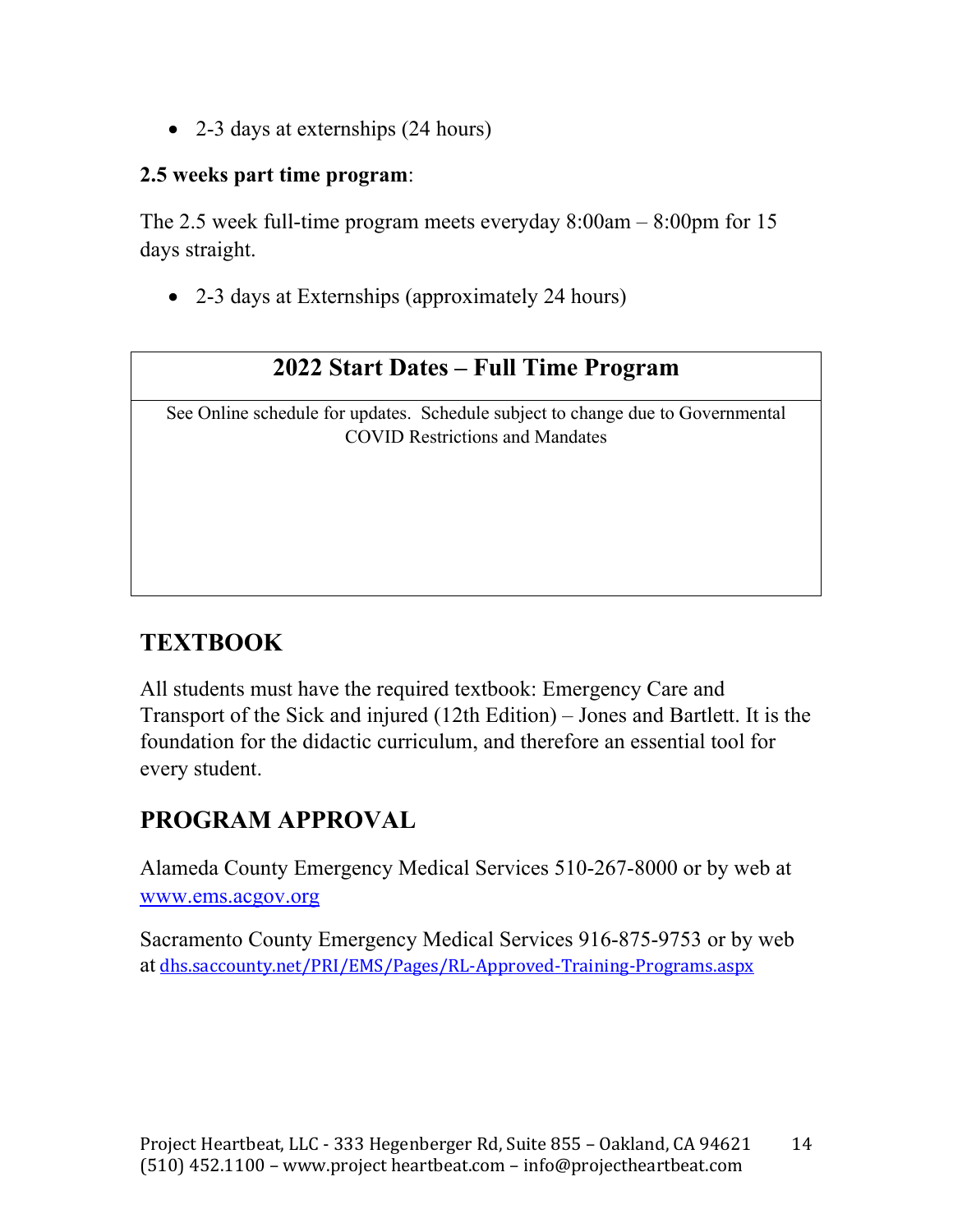# **EMT CERTIFICATION PROCESS**

Completion of Project Heartbeat's EMT course is the first necessary step in the three-step process:

**Step 1.** Graduate from an approved EMT Training Center

**Step 2.** Pass National Registry of Emergency Medical Technicians (NREMT) Examiser

**Step 3.** Obtain State License (Submit EMT Application & Live Scan Background Report)

State EMT certification is issued by EMS Medical Director and is recognized statewide and is valid for 2 years from the date of certification issued by the County EMS Agency.

To be eligible for certification, an individual must be a minimum of 18 years of age at the time of application, successfully complete an EMT course, pass the NREMT Exam, have current BLS certification and not be precluded from certification based on reasons defined in Section 1798.200 of the Health and Safety Code.

Please note that certain types of criminal records could preclude you from EMT certification. On July 1, 2010 California instituted new criminal background regulations for EMT certification. The regulations are extremely strict. All felonies are automatic preclusions and many misdemeanor offenses (including some which have been expunged) have been added for certification denial. Any student concerned about something in their background should consult with the EMS Agency for more information. An offense on your driving record may not necessarily preclude you from EMT certification but could preclude you from employment with many EMS service providers.

(CEC §94909(a)(5))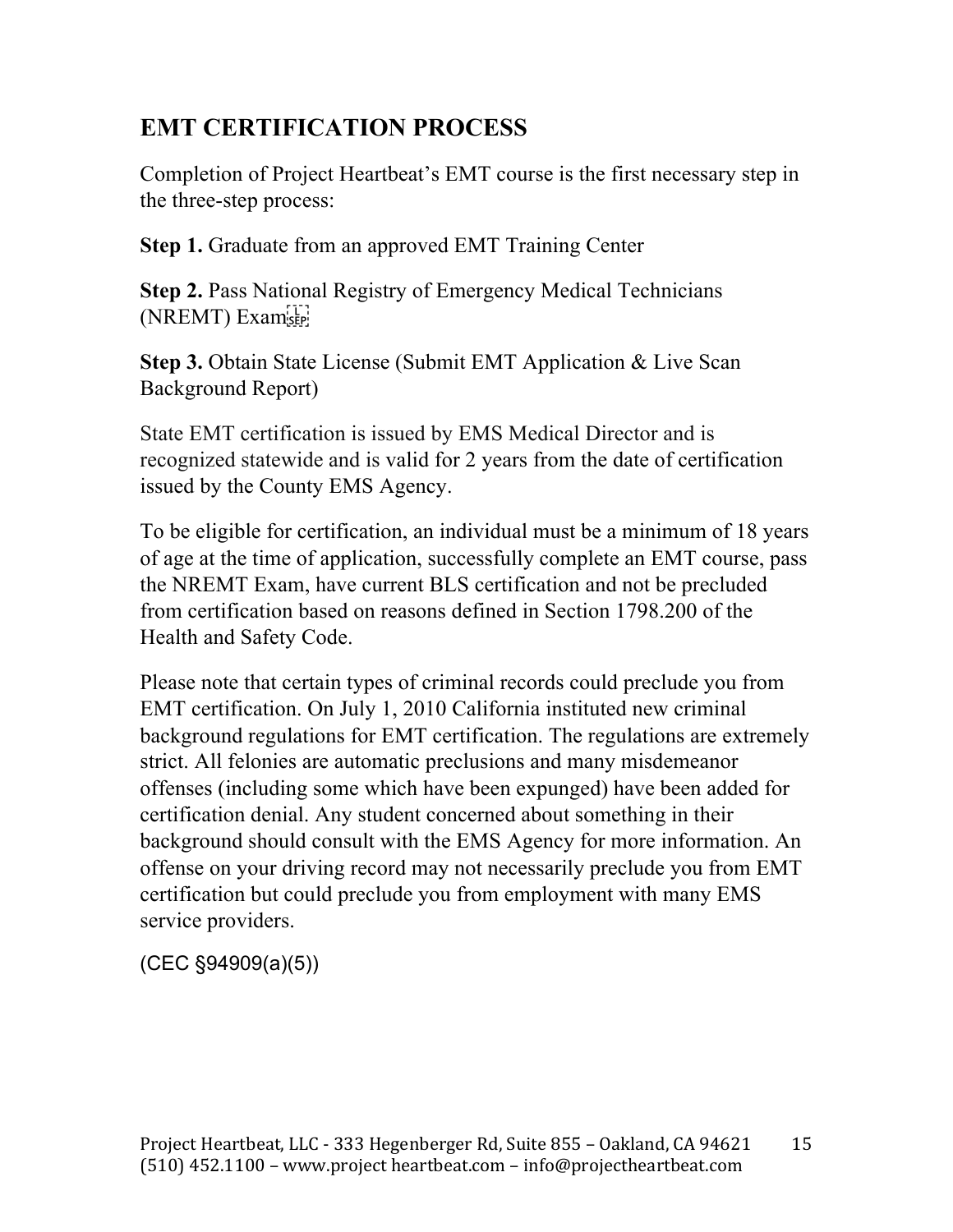## **GRADUATION/COMPLETION REQUIREMENTS**

A course completion certificate is awarded to each student who successfully meets all grading requirements and successfully completed the required number of clock-hours and all required competencies. Upon satisfactory completion of the program and payment of all fees/tuition, students will receive a certificate of completion. The certificate serves only as evidence that all requirements of the program have been completed. It is not intended or implied that the certificate of course completion in any way licenses or certifies the student to perform skills as an emergency responder. Completion of all course requirements and attainment of the certificate of completion makes the graduate eligible to sit for licensure examination at the level of the program completed.

All course requirements must be completed in the timeframe published for the course. It is the student's responsibility to satisfactorily complete all clinical externship hours and competencies within the designated period. Taking into consideration the resources available in the community, the program faculty will work with the student to secure ride along externships that allow for on-time graduation.

### **JOB PLACEMENT**

Project Heartbeat does **NOT** guarantee or represent any claim that completion of any training program will include job placement or assignment of gainful employment.

Project Heartbeat's EMT-B Program does prepare it's graduates in the following job classification using the United States Department of Labor's Standard Occupational Classification codes, at the Detailed Occupation (sixdigit) level:

29-0000: Healthcare Practitioners and Technical Occupations

29-2042 Emergency Medical Technicians

(5, CCR §74112 (d)(3))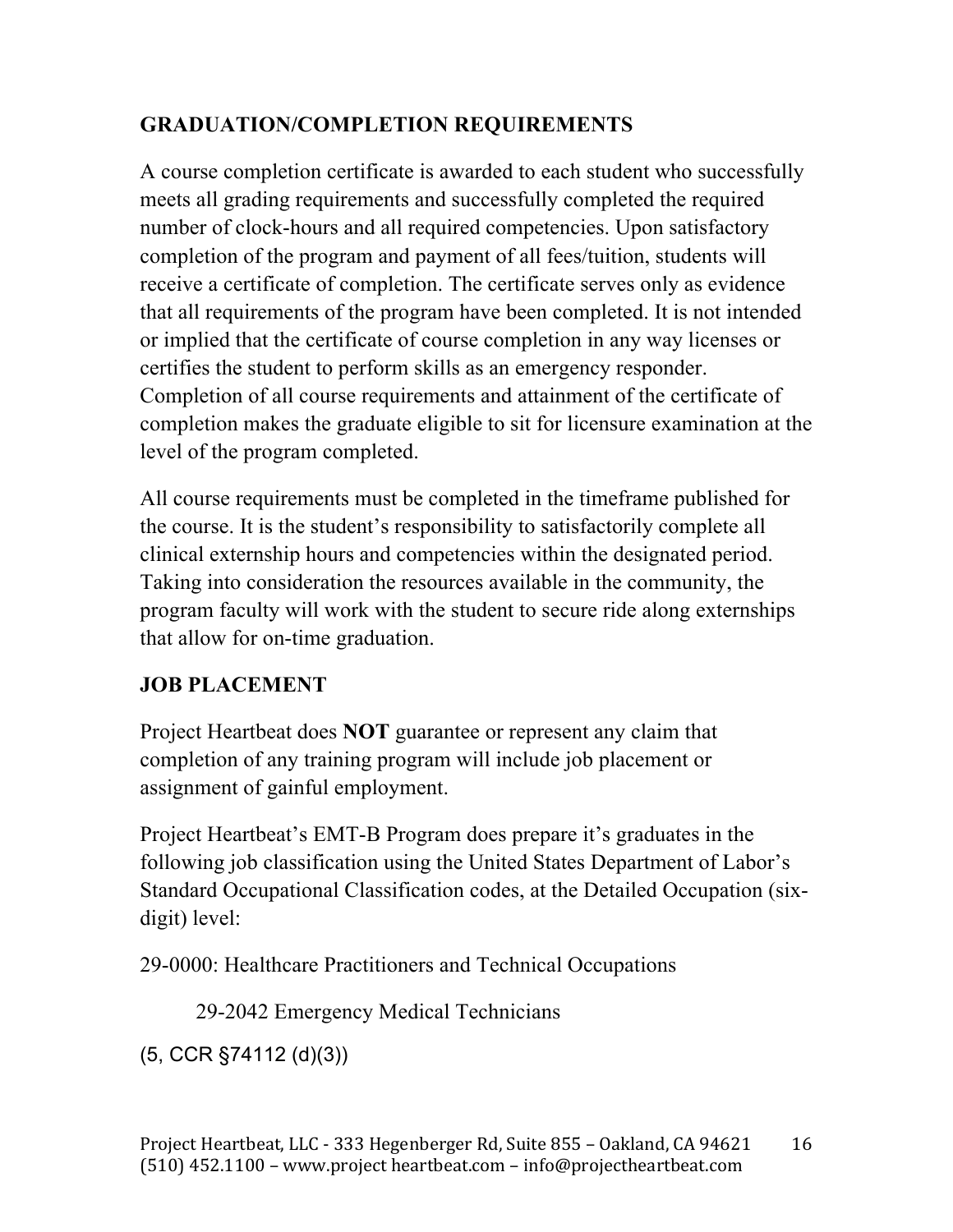### **NATIONAL REGISTRY EXAMINATION**

To obtain EMT-Basic certification in the State of California, all students are required to pass the National Registry of EMT's Exam. The National Registry Exam consists of two parts – cognitive and psychomotor. To be eligible to take the National Registry Exam the student must successfully complete the following phases of the program:

Didactic Phase – 144 hours Field Internship Phase – 24 hours minimum, with at least 10 patient contacts

Once all phases of the program are successfully completed the student will be given a course completion certificate that will be used as proof of meeting the requirements to take the National Registry Exam.

### **EMT-BASIC: NATIONAL STANDARD CURRICULUM**

| <b>Module</b> | <b>Title</b>               | <b>Hours</b> |
|---------------|----------------------------|--------------|
| Module 1      | Preparatory                | 16           |
| Module 2      | Airway                     | 16           |
| Module 3      | Patient Assessment         | 24           |
| Module 4      | <b>Medical Emergencies</b> | 24           |
| Module 5      | Trauma                     | 24           |
| Module 6      | Infants and Children       | 16           |
| Module 7      | Operations                 | 8            |

### **COURSE DESIGN**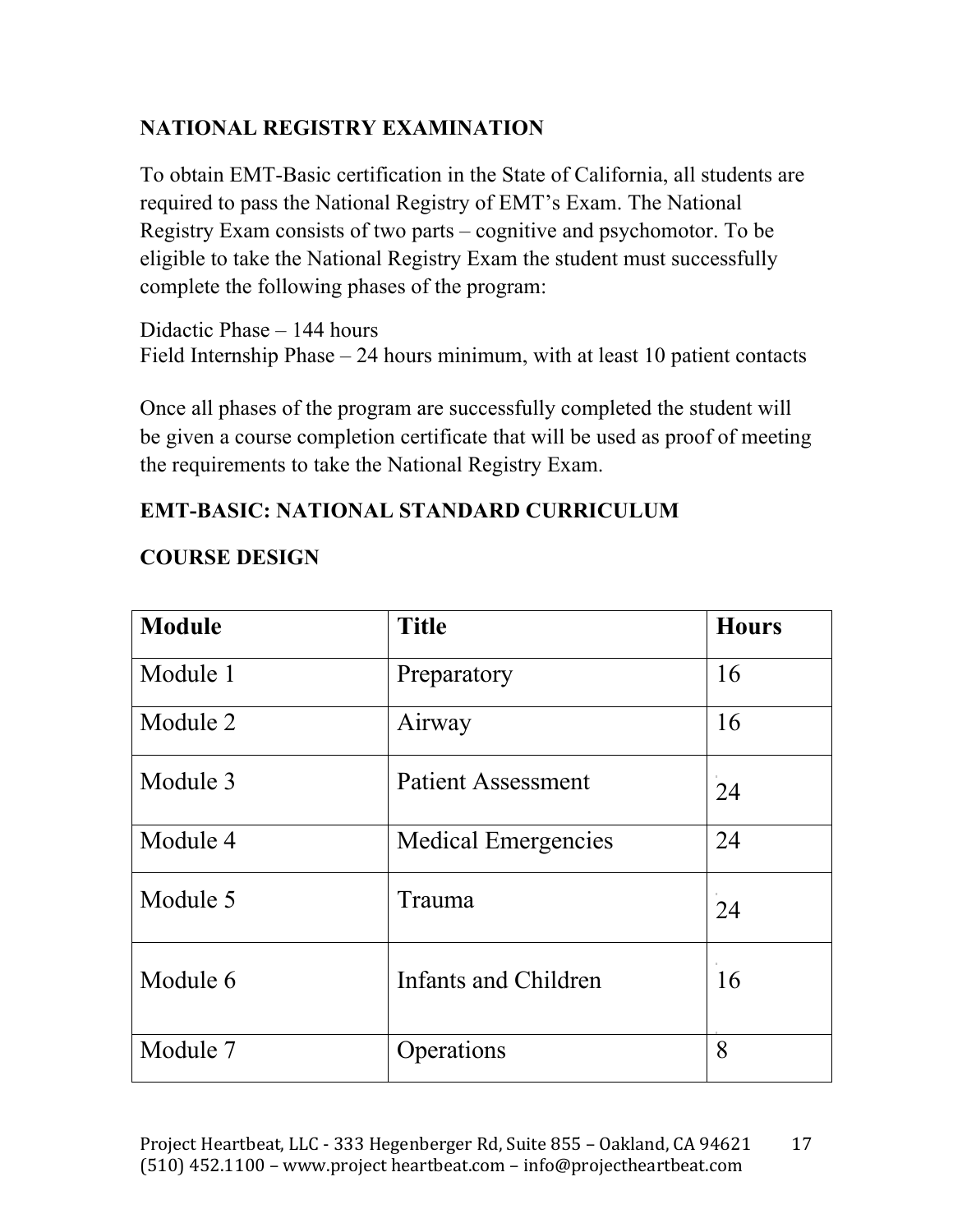| Module 8                     | <b>Advanced Airway</b><br>Management  | 8   |
|------------------------------|---------------------------------------|-----|
| Module 9                     | <b>MCI- Mass Casualty Incident</b>    | 8   |
| Module 10                    | <b>National Registry Skills Final</b> | 16  |
| Module 11                    | Written Final/ Skills Testing         | 16  |
| <b>Assigned Skills Hours</b> | Included in modules                   | 64  |
| Clinical/Field<br>Externship |                                       | 24  |
| <b>Total Hours</b>           |                                       | 200 |

### MODULE 1 PREPARATORY

- Lesson 1-1 Introduction to Emergency Medical Care Familiarizes the EMT-Basic candidate with the introductory aspects of emergency medical care. Topics covered include the Emergency Medical Services system, roles and responsibilities of the EMT-Basic, quality improvement, and medical direction.
- Lesson 1-2 Well-Being of the EMT-Basic Covers the emotional aspects of emergency care, stress management, introduction to Critical Incident Stress Debriefing (CISD), scene safety, body substance isolation (BSI), personal protection equipment (PPE), and safety precautions that can be taken prior to performing the role of an EMT-Basic.
- Lesson 1-3 Medical/Legal and Ethical Issues Explores the scope of practice, ethical responsibilities, advance directives, consent, refusals, abandonment, negligence, duty to act, confidentiality, and special situations such as organ donors and crime scenes. Medical/legal and ethical issues are vital elements of the EMT-Basic's daily life.
- Lesson 1-4 The Human Body Enhances the EMT-Basic's knowledge of the human body. A brief overview of body systems, anatomy, physiology and topographic anatomy will be given in this session.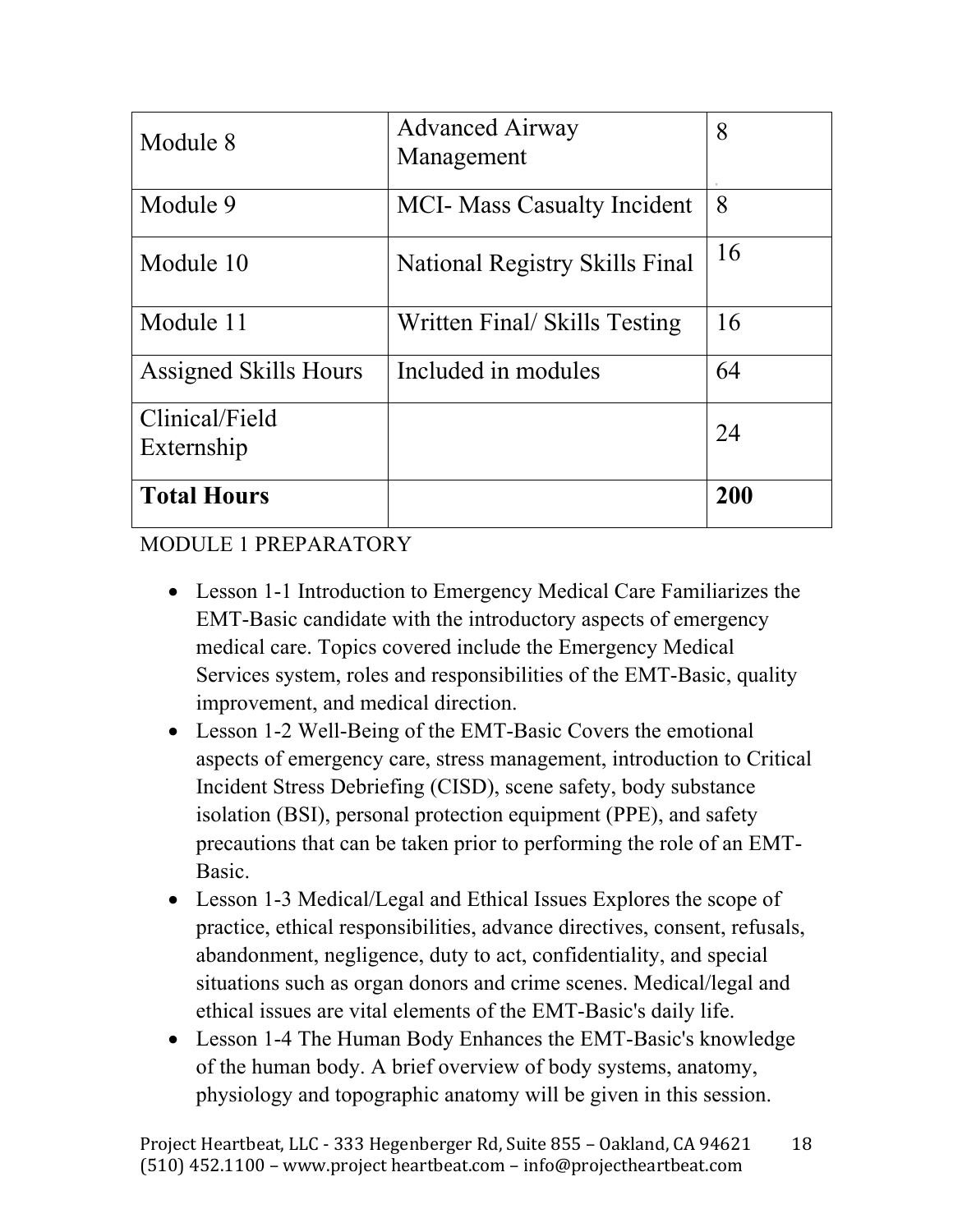- Lesson 1-5 Baseline Vital Signs and SAMPLE History Teaches assessing and recording of a patient's vital signs and a SAMPLE history.
- Lesson 1-6 Lifting and Moving Patients Provides students with knowledge of body mechanics, lifting and carrying techniques, principles of moving patients, and an overview of equipment. Practical skills of lifting and moving will also be developed during this lesson.
- Lesson 1-7 Evaluation: Preparatory Module Conduct a written and skills evaluation to determine the student's level of achievement of the cognitive, psychomotor and affective objectives from this module of instruction.

### MODULE 2 AIRWAY

- Lesson 2-1 Airway Teaches airway anatomy and physiology, how to maintain an open airway, pulmonary resuscitation, variations for infants and children and patients with laryngectomies. The use of airways, suction equipment, oxygen equipment and delivery systems, and resuscitation devices will be discussed in this lesson.
- Lesson 2-2 Practical Skills Lab: Airway Provides supervised practice for students to develop the psychomotor skills of airway care. The use of airways, suction equipment, oxygen equipment and delivery systems, and resuscitation devices will be included in this lesson.
- Lesson 2-3 Evaluation: Airway Module Conduct a written and skills evaluation to determine the student's level of achievement of the cognitive, psychomotor and affective objectives from this module of instruction.

### MODULE 3 PATIENT ASSESSMENT

• Lesson 3-1 Scene Size-Up Enhance the EMT-Basic's ability to evaluate a scene for potential hazards, determine by the number of patients if additional help is necessary, and evaluate mechanism of injury or nature of illness. This lesson draws on the knowledge of Lesson 1-2.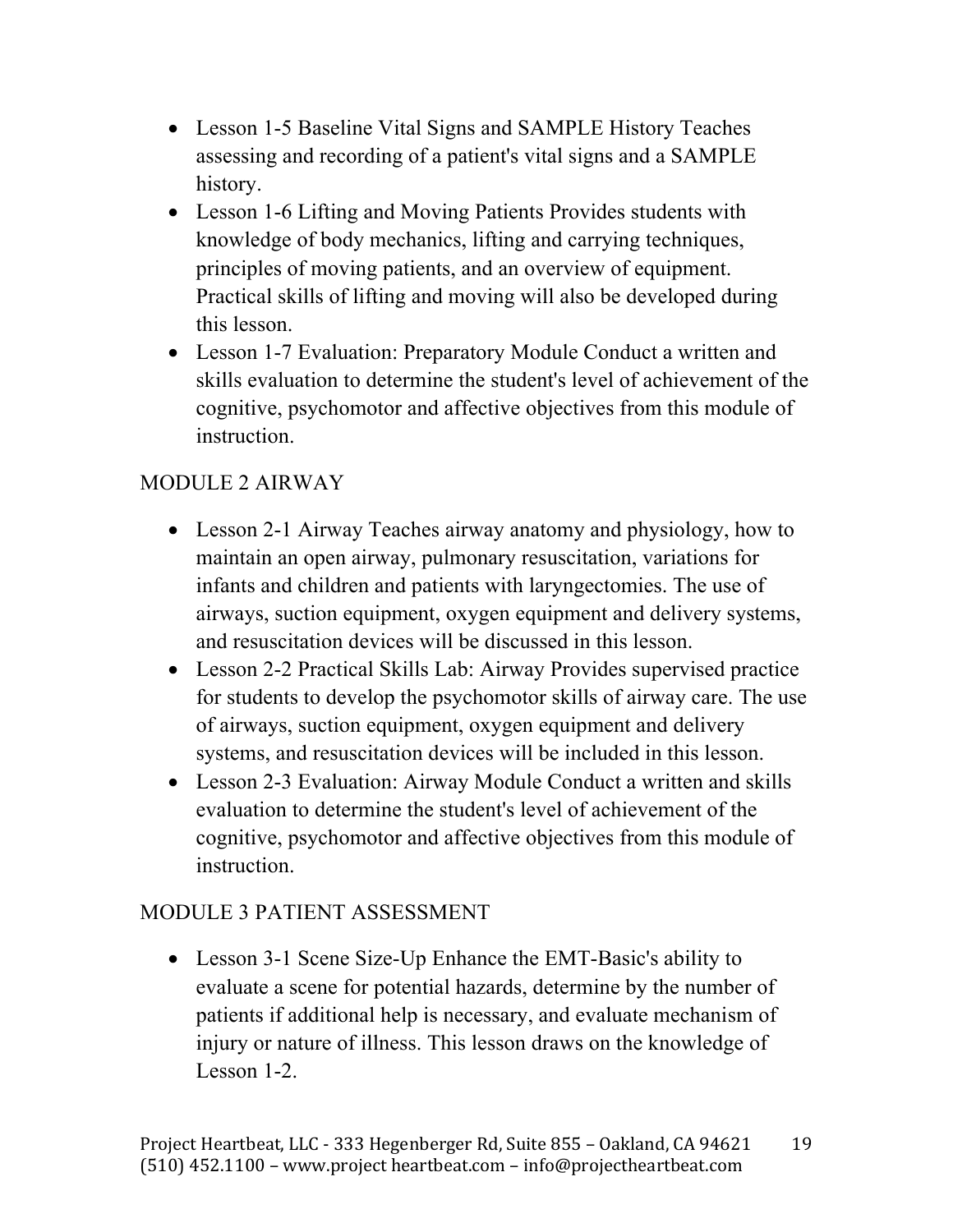- Lesson 3-2 Initial Assessment Provides the knowledge and skills to properly perform the initial assessment. In this session, the student will learn about forming a general impression, determining responsiveness, assessment of the airway, breathing and circulation. Students will also discuss how to determine priorities of patient care.
- Lesson 3-3 Focused History and Physical Exam Trauma Patients Describes and demonstrates the method of assessing patients' traumatic injuries. A rapid approach to the trauma patient will be the focus of this lesson.
- Lesson 3-4 Focused History and Physical Exam Medical Patients Describes and demonstrates the method of assessing patients with medical complaints or signs and symptoms. This lesson will also serve as an introduction to the care of the medical patient.
- Lesson 3-5 Detailed Physical Exam Teaches the knowledge and skills required to continue the assessment and treatment of the patient.
- Lesson 3-6 On-Going Assessment Stresses the importance of trending, recording changes in the patient's condition, and reassessment of interventions to assure appropriate care.
- Lesson 3-7 Communications Discusses the components of a communication system, radio communications, communication with medical direction, verbal communication, interpersonal communication, and quality improvement.
- Lesson 3-8 Documentation Assists the EMT-Basic in understanding the components of the written report, special considerations regarding patient refusal, the legal implications of the report, and special reporting situations. Reports are an important aspect of prehospital care. This skill will be integrated into all student practices.
- Lesson 3-9 Practical Skills Lab: Patient Assessment Integrates the knowledge and skills learned thus far to assure that the student has the knowledge and skills of assessment necessary to continue with the management of patients with medical complaints and traumatic injuries.
- Lesson 3-10 Evaluation: Patient Assessment Module Conduct written and skills evaluation to determine the student's level of achievement of the cognitive, psychomotor and affective objectives from this module of instruction.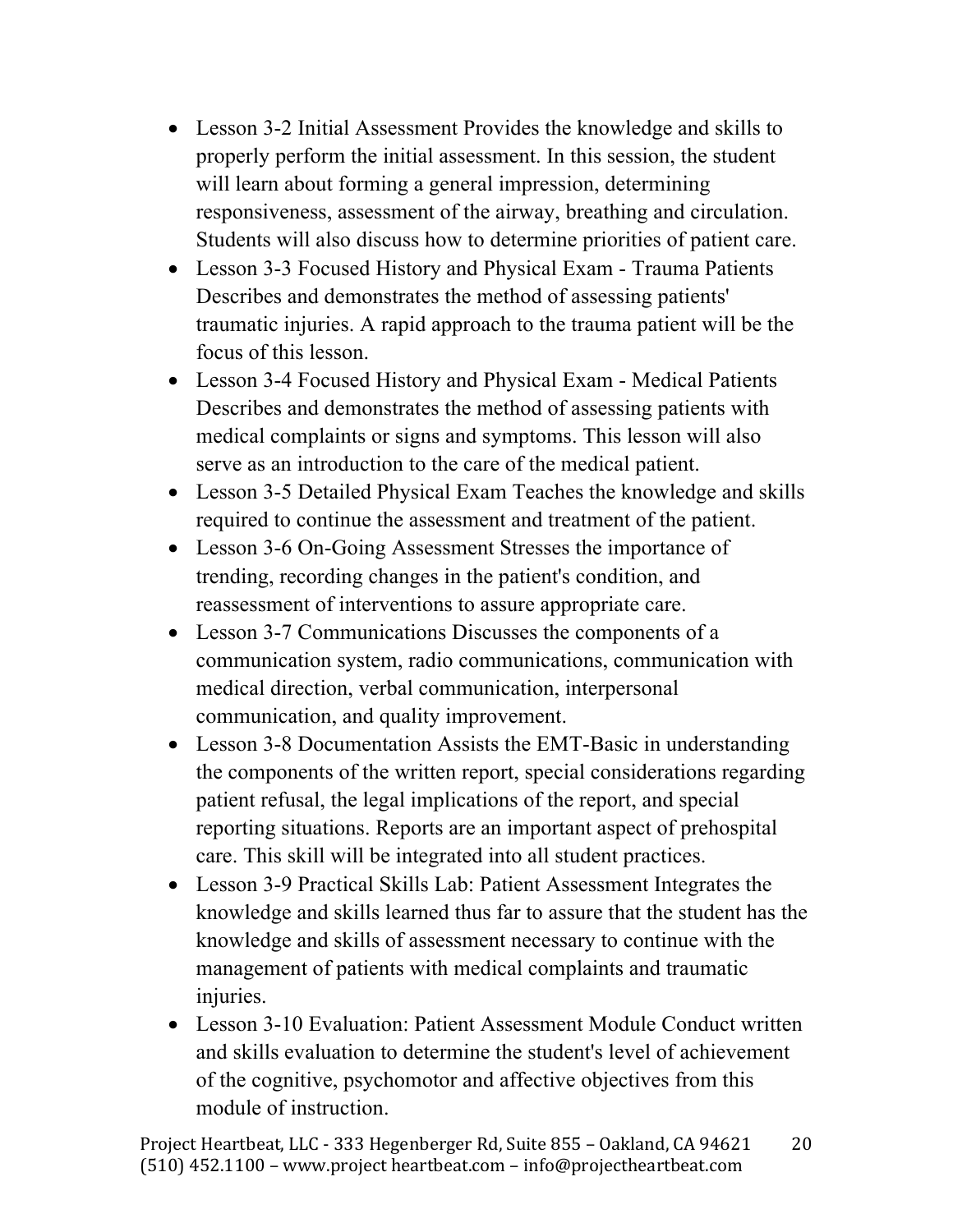# MODULE 4 MEDICAL/BEHAVIORAL EMERGENCIES AND OBSTETRICS/GYNECOLOGY

- Lesson 4-1 General Pharmacology Provides the student with a basic knowledge of pharmacology, providing a foundation for the administration of medications given by the EMT-Basic and those used to assist a patient with self-administration.
- Lesson 4-2 Respiratory Emergencies Reviews components of the lesson on respiratory anatomy and physiology. It will also provide instruction on assessment of respiratory difficulty and emergency medical care of respiratory problems, and the administration of prescribed inhalers.
- Lesson 4-3 Cardiovascular Emergencies Reviews of the cardiovascular system, an introduction to the signs and symptoms of cardiovascular disease, administration of a patient's prescribed nitroglycerin, and use of the automated external defibrillator.
- Lesson 4-4 Diabetes/Altered Mental Status Reviews of the signs and symptoms of altered level of consciousness, the emergency medical care of a patient with signs and symptoms of altered mental status and a history of diabetes, and the administration of oral glucose.
- Lesson 4-5 Allergies Teaches the student to recognize the signs and symptoms of an allergic reaction, and to assist the patient with a prescribed epinephrine auto-injector.
- Lesson 4-6 Poisoning/Overdose Teaches the student to recognize the signs and symptoms of poisoning and overdose. Information on the administration of activated charcoal is also included in this section.
- Lesson 4-7 Environmental Emergencies Covers recognizing the signs and symptoms of heat and cold exposure, as well as the emergency medical care of these conditions. Information on aquatic emergencies and bites and stings will also be included in this lesson.
- Lesson 4-8 Behavioral Emergencies Develops the student's awareness of behavioral emergencies and the management of the disturbed patient. Restraining the combative patient will also be taught in this lesson.
- Lesson 4-9 Obstetrics/Gynecology Reviews the anatomical and physiological changes that occur during pregnancy, demonstrate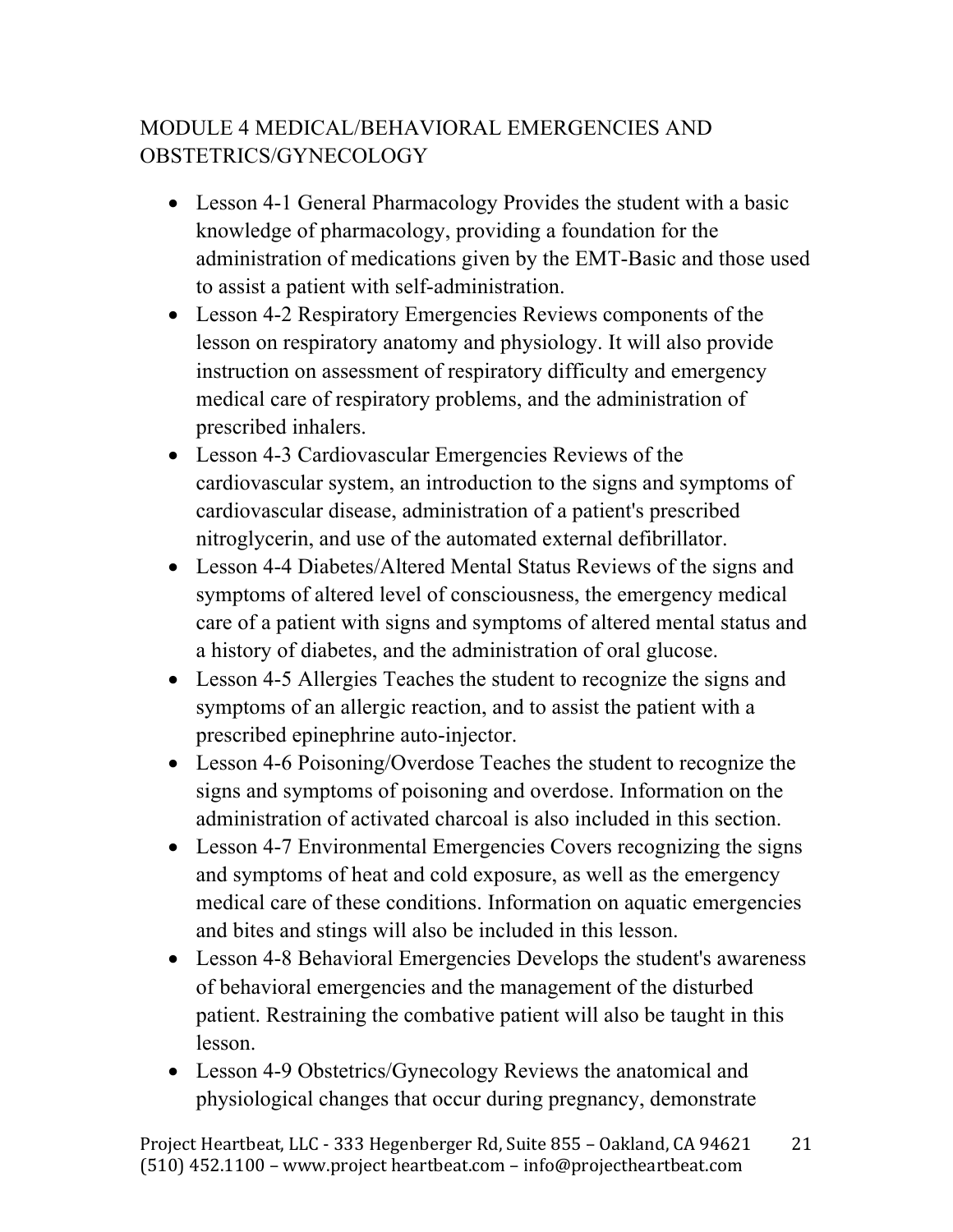normal and abnormal deliveries, summarize signs and symptoms of common gynecological emergencies, and neonatal resuscitation.

- Lesson 4-10 Practical Skills Lab: Medical/Behavioral Emergencies and Obstetrics/Gynecology Draws on the knowledge and skills learned thus far in this practical lab. Students will be given the opportunity to assess and treat a variety of patients with various medical complaints.
- Lesson 4-11 Evaluation: Medical/Behavioral Emergencies and Obstetrics/Gynecology Conducts a written and skills evaluation to determine the student's level of achievement of the cognitive, psychomotor and affective objectives from this module of instruction.

### MODULE 5 TRAUMA

- Lesson 5-1 Bleeding and Shock Reviews the cardiovascular system, describes the care of the patient with internal and external bleeding, signs and symptoms of shock (hypoperfusion), and the emergency medical care of shock (hypoperfusion).
- Lesson 5-2 Soft Tissue Injuries Continues with the information taught in Bleeding and Shock, discussing the anatomy of the skin and the management of soft tissue injuries and the management of burns. Techniques of dressing and bandaging wounds will also be taught in this lesson.
- Lesson 5-3 Musculoskeletal Care Reviews of the musculoskeletal system before recognition of signs and symptoms of a painful, swollen, deformed extremity and splinting are taught in this section.
- Lesson 5-4 Injuries to the Head and Spine Reviews the anatomy of the nervous system and the skeletal system. Injuries to the spine and head, including mechanism of injury, signs and symptoms of injury, and assessment. Emergency medical care, including the use of cervical immobilization devices and short and long back boards will also be discussed and demonstrated by the instructor and students. Other topics include helmet removal and infant and child considerations.
- Lesson 5-5 Practical Skills Lab: Trauma Provides practice of the assessment and management of patients with traumatic injuries.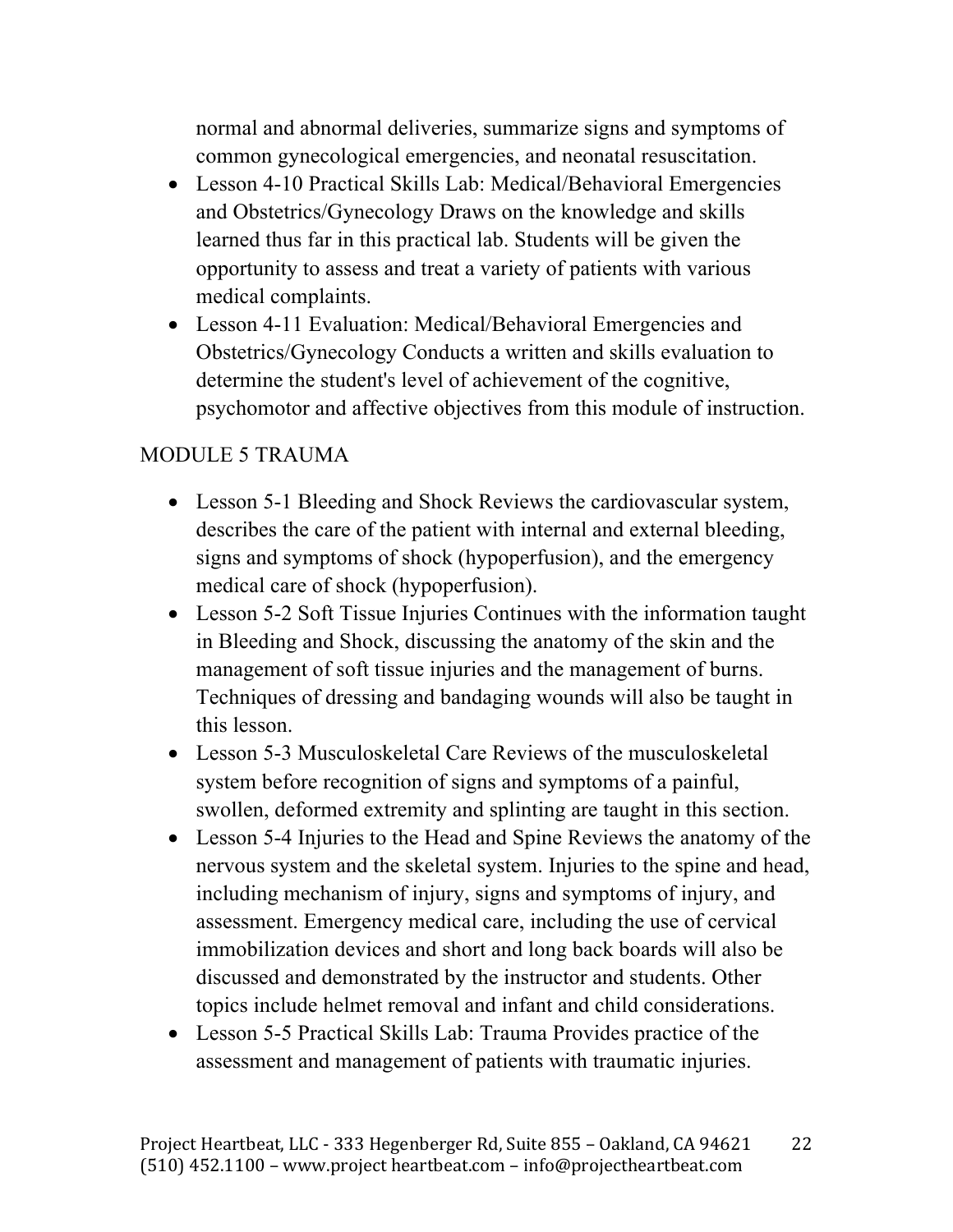• Lesson 5-6 Evaluation: Trauma Module Conducts a written and skills evaluation to determine the student's level of achievement of the cognitive, psychomotor and affective objectives from this module of instruction.

# MODULE 6 INFANTS AND CHILDREN

- Lesson 6-1 Infants and Children Presents information concerning the developmental and anatomical differences in infants and children, discuss common medical and trauma situations, and also covered are infants children dependent on special technology. Dealing with an ill or injured infant or child patient has always been a challenge for EMS providers.
- Lesson 6-2 Practical Skills Lab: Infants and Children Provides the EMT-Basic student with the opportunity to interact with infants and children, and to practice the knowledge and skills learned thus far concerning this special population.
- Lesson 6-3 Evaluation: Infants and Children Conduct a written and skills evaluation to determine the student's level of achievement of the cognitive, psychomotor and affective objectives from this module of instruction.

### MODULE 7 OPERATIONS

- Lesson 7-1 Ambulance Operations Presents an overview of the knowledge needed to function in the prehospital environment. Topics covered include responding to a call, emergency vehicle operations, transferring patients, and the phases of an ambulance call.
- Lesson 7-2 Gaining Access Provides the EMT-Basic student with an overview of rescue operations. Topics covered include roles and responsibilities at a crash scene, equipment, gaining access, and removing the patient.
- Lesson 7-3 Overviews Provides the EMT-Basic student with information on hazardous materials, incident management systems, mass casualty situations, and basic triage.
- Lesson 7-4 Evaluation: Operations Conduct a written and skills evaluation will be done to determine the student's level of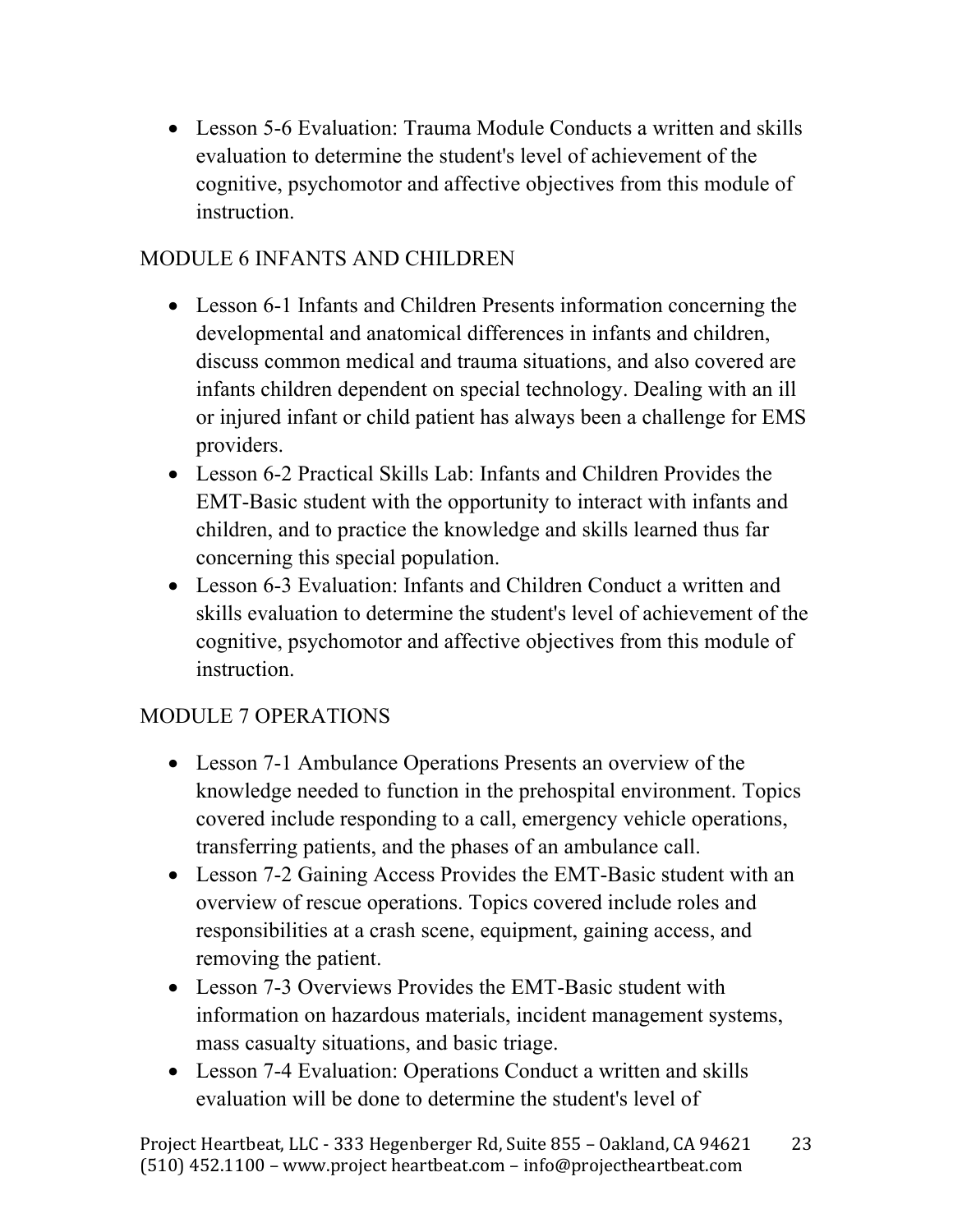achievement of the cognitive, psychomotor and affective objectives from this module of instruction.

### MODULE 8 ADVANCED AIRWAY

- Lesson 8-1 Advanced Airway Instructs students on how to maintain an airway by means of orotracheal intubation. Included is a review of basic airway skills, nasogastric tube insertion for decompression of the stomach of an infant or child patient, and orotracheal intubation of adults, infants and children. This lesson should be presented prior to the medical and trauma modules.
- Lesson 8-2 Practical Skills Lab: Advanced Airway Demonstrates the skills of advanced airway techniques for the EMT-Basic. This includes insertion of the nasogastric tube in infant and child patients and orotracheal intubation of adults, infants and children.
- Lesson 8-3 Evaluation: Advanced Airway Conduct a written and skills evaluation to determine the student's level of achievement of the cognitive, psychomotor and affective objectives from this module of instruction.

### MODULE 9 – MASS CASUALTY INCIDENT (8 HOURS)

- A mass casualty incident (or MCI) is any incident that injures or causes illness in enough people to overwhelm the resources usually available in a particular system or region.
- Course Objectives Upon completion of the module, students will be able to: 1) Define mass casualty incident, 2) List the three goals of mass casualty incident management, 3) Describe the initial response actions to mass casualty incidents, 4) Triage simulated patients correctly using START algorithm, 5) Tape simulated patients using triage ribbons, 6) Establish an accurate count of casualties.

MODULE 10 – National Registry and Comprehensive Finals Review is 16 hours and is a comprehensive review preparing the student for their upcoming Final Examinations and the National Registry Licensure Exam.

MODULE 11 – Final Written and Skills is 16 hours and tests the necessary skills and knowledge for licensure as an EMT-Basic.

Project Heartbeat, LLC - 333 Hegenberger Rd, Suite 855 - Oakland, CA 94621  $(510)$  452.1100 – www.project heartbeat.com – info@projectheartbeat.com 24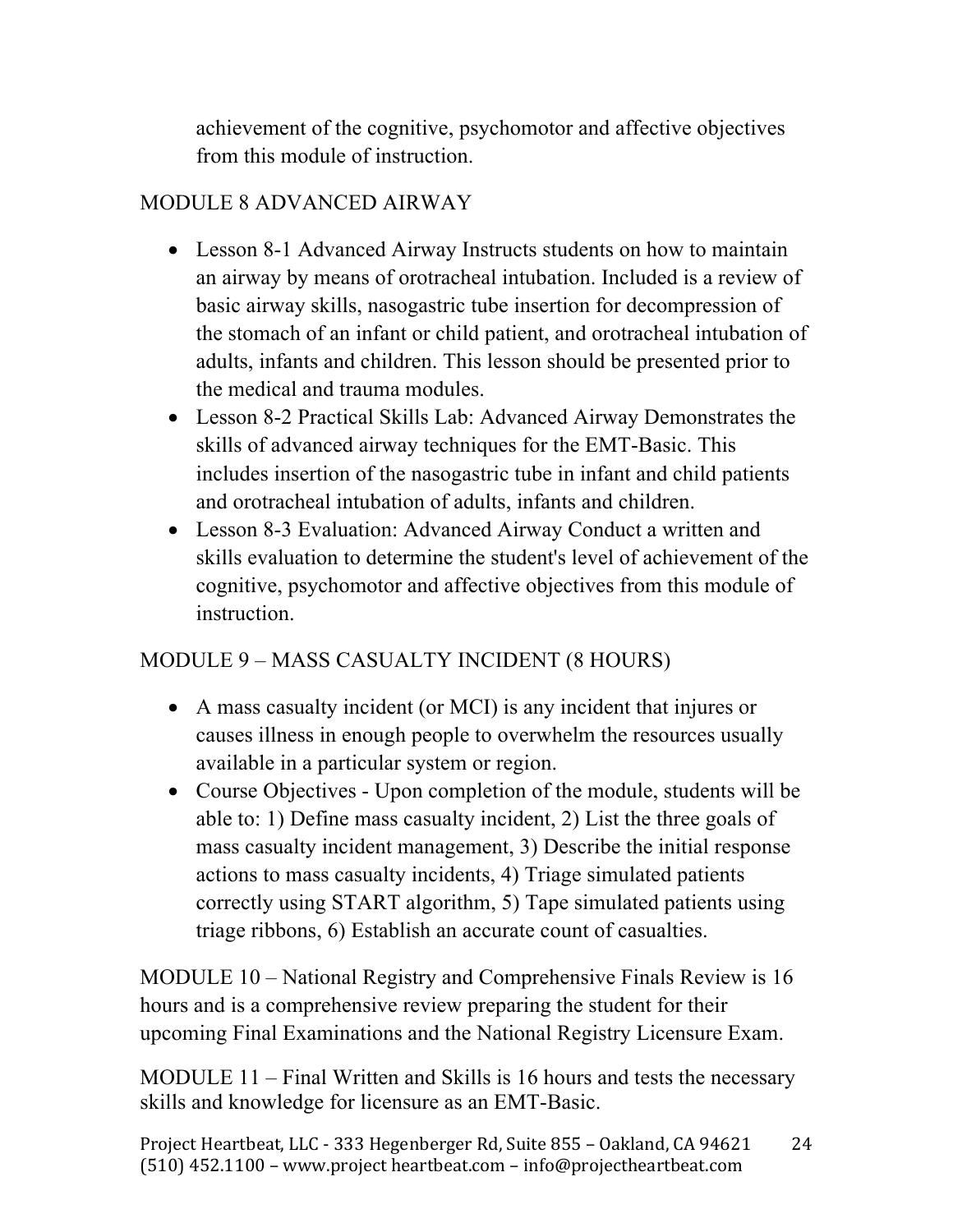# **EMT PROGRAM TUITION AND FEES TUITION AGREEMENT**

Upon enrollment in Project Heartbeat's EMT Program, students have the option to either pay the total tuition fee immediately (including the Non-Refundable Registration Fee).

| Registration fee (non refundable)                    | \$100  |
|------------------------------------------------------|--------|
| Tuition                                              | \$1695 |
| Insurance                                            | \$200  |
| Student Tuition Recovery Fund (non refundable)       | \$0    |
| Lab Supplies Fees and equipment (pen light, BP cuff, | \$50   |
| Stethescope, Trauma Shears, 3 uniform t-shirts)      |        |
| Textbook with online access code (non refundable)    | \$350  |
| <b>TOTAL TUITION AND CHARGES PAID</b>                | \$2395 |
| <b>TO PROJECT HEARTBEAT</b>                          |        |

The student is responsible for certain necessary fees associated with the program. These associated fees are approximated on the table below.

| <b>Estimated Additional Fees:</b>                   |           |
|-----------------------------------------------------|-----------|
| Uniform (Pants, Button up Shirt, Tee Shirt and name | \$150     |
| plate. Boots and belt not included in price)        |           |
| Live Scan and Drug Screen Fees                      | \$124     |
| Immunizations                                       | \$100     |
| Ambulance License Fee                               | \$25      |
| National Registry EMT Examination                   | \$90      |
| Physical                                            | \$75      |
| County EMS Certification Fee (costs vary by county) | \$50      |
| Tutoring (if needed)                                | \$40/hour |
| <b>ADDITIONAL FEES TOTAL</b>                        | \$614     |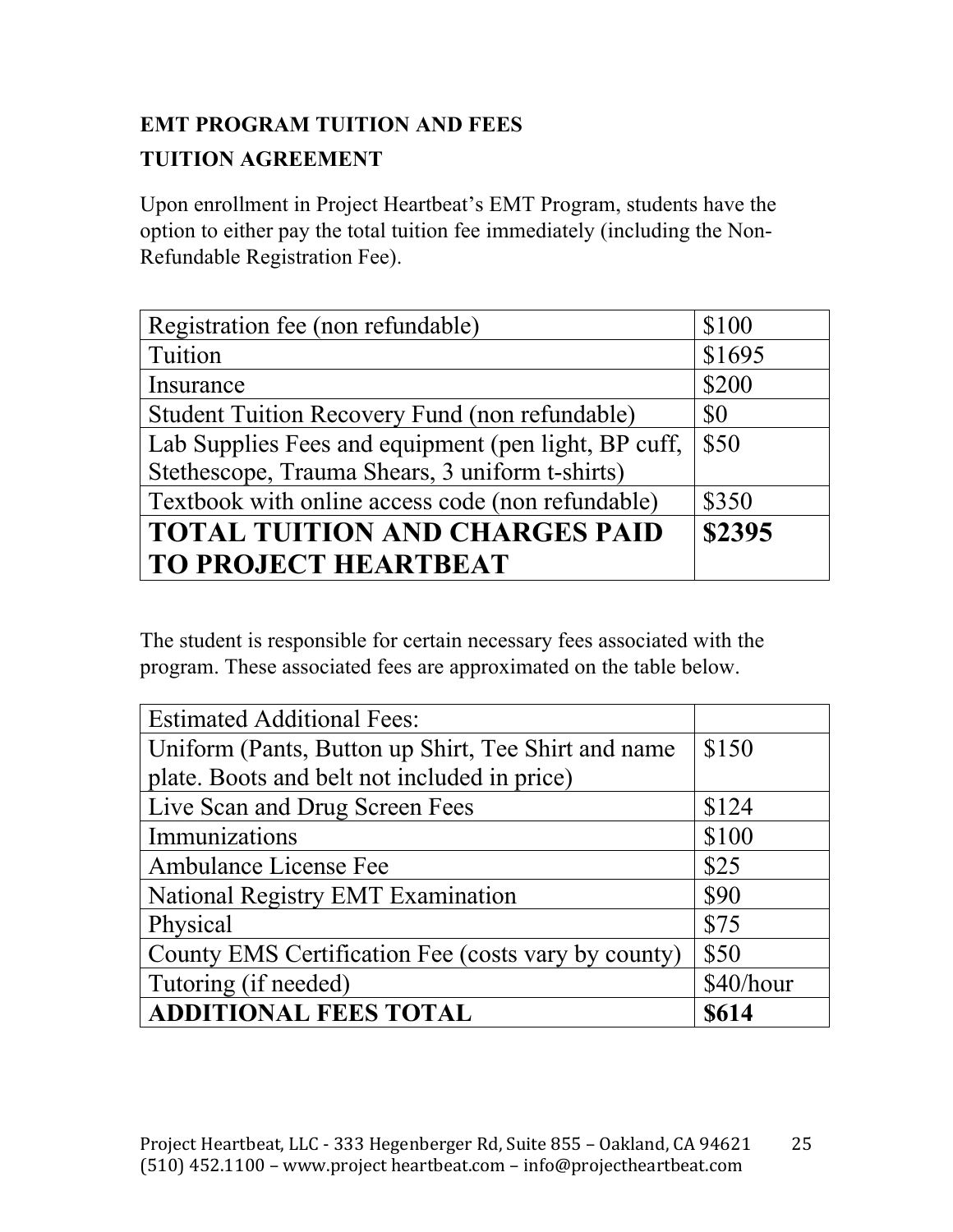#### **ESTIMATED TOTAL FOR ENTIRE PROGRAM: \$3009**

#### **TOTAL CHARGES FOR THE CURRENT ENROLLMENT PERIOD OF ATTENDANCE:** \$3009

### **TOTAL CHARGES THE STUDENT IS REQUIRED TO PAY UPON ENROLLMENT: \$2395**

*Initial and date only after you have had sufficient time to read and understand the information:* 

*\_\_\_\_\_\_\_\_\_\_\_\_\_\_\_* (Student Initials)

*\_\_\_\_\_\_\_\_\_\_\_\_\_\_\_* (Date)

(CEC §94909(a)(9))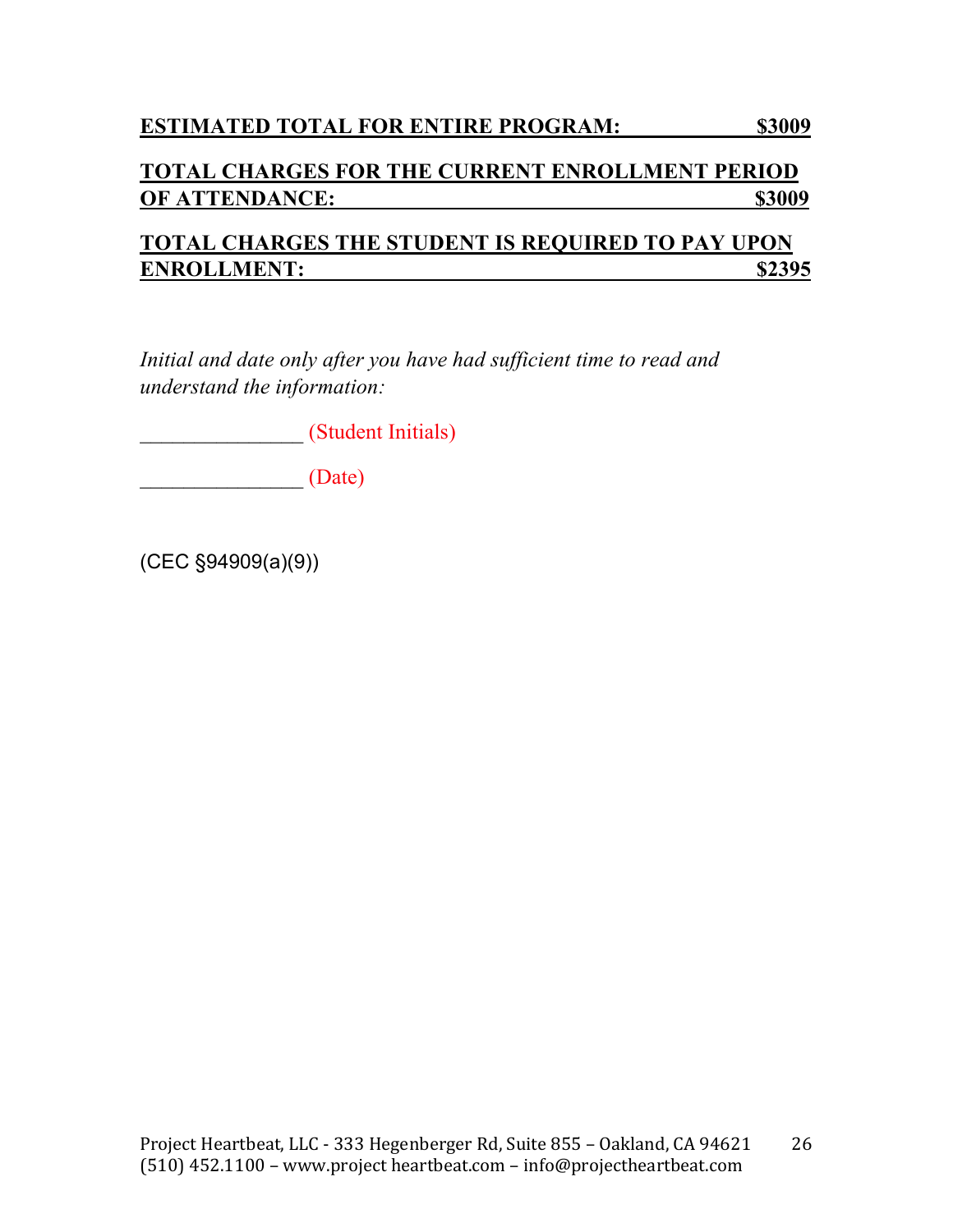# **PHLEBOTOMY TECHNICIAN PROGRAM DESCRIPTION EDUCATIONAL OBJECTIVES**

This program provides education for motivated individuals wanting a new career in the laboratory as a phlebotomist. The 120-hour Phlebotomy Technician program provides 80 hours lecture / in-class lab and 40 hours clinical training. Onsite training will take place on campus, in the classroom / laboratory area. Students will be trained how to use blood draw equipment as well as preanalytical equipment. Student externships will take place at participating affiliates in the Northern California.

During the externship, patients to be drawn (adults ranging from pediatric to geriatric) for venipuncture and blood draws will be at the discretion of the facility. All students will be observed by an on site supervisor or designated superior. The hours will allow students to complete the state mandated 50 venipunctures and 10 skin punctures prior to licensing. By the conclusion of the course students will have a record of the required 40 clinical hours and 50 blood draws.

The course is designed to prepare the student to become a phlebotomist within the state of CA after successful test completion. Completion of Project Heartbeat's Phlebotomy Training course will provide you with the skills for employment as a Phlebotomy Technician. Individuals who successfully complete the program will receive a certificate of completion from Project Heartbeat allowing students to sit for the Phlebotomy National Certification Examination. Upon passing the phlebotomy examination, graduates are eligible to apply to the state of California for their CPT1 license. State application and testing fees will apply.

Project Heartbeat's Phlebotomy program satisfies the requirements set forth for training individuals in phlebotomy and preparing them for California certification as phlebotomists under the provisions of Chapter 3, Division 2 of the California Business and Professions Code.

# (CEC §94837(a)) (5,CCR §71810(b)(2))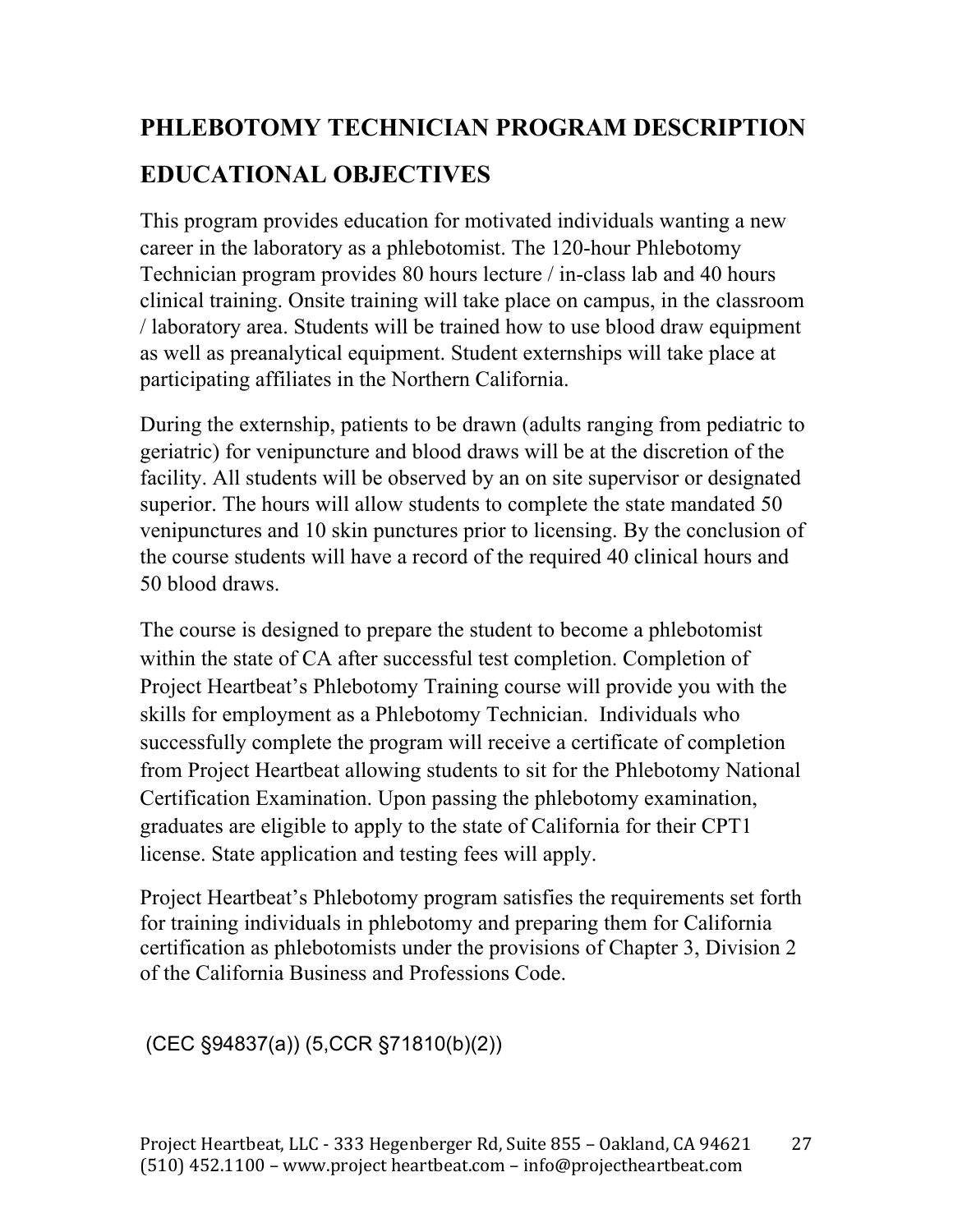# **COURSE CONTENT – Phlebotomy Technician**

# Course Description 120 Clock Hours

The Phlebotomy Program consists of 80 hours of theory study and 40 hours of clinical training at a clinical facility under the supervision of a Phlebotomy Instructor approved by the Department of Licensing and Certification. Students must complete the entire 80 hour course in order to receive a certificate. The Phlebotomy course is an approved course under the California Department of Public Health, Laboratory Fields Services Division. Upon completion of the program, students will meet eligibility for the National Phlebotomy Examination Test. Once the student successfully passes the national examination, the student may apply for certification to the California Department of Health Services.

| Course Title                                                                                                                                                                                                                                                                                                                                                                                                                                                                                                                                                                                                     | Clock<br>Hours |
|------------------------------------------------------------------------------------------------------------------------------------------------------------------------------------------------------------------------------------------------------------------------------------------------------------------------------------------------------------------------------------------------------------------------------------------------------------------------------------------------------------------------------------------------------------------------------------------------------------------|----------------|
| Level I: Didactic Instruction: Legal Aspects pertaining to<br>Phlebotomy; Anatomy & Physiology relevant to blood<br>withdrawal; Methods used for appropriate site selection;<br>Physiological presentation of patient; Types of venipuncture<br>devices; Safety measures utilized during blood withdrawal<br>including universal precautions; Potential complications<br>including appropriate observation and protective measures;<br>Proper hand washing & gloving; Proper care and labeling of<br>specimens; Demonstration of live subjects practicum of blood<br>withdrawal with three (3) successful sticks | 80             |
| Level II: Clinical Experience                                                                                                                                                                                                                                                                                                                                                                                                                                                                                                                                                                                    | 40             |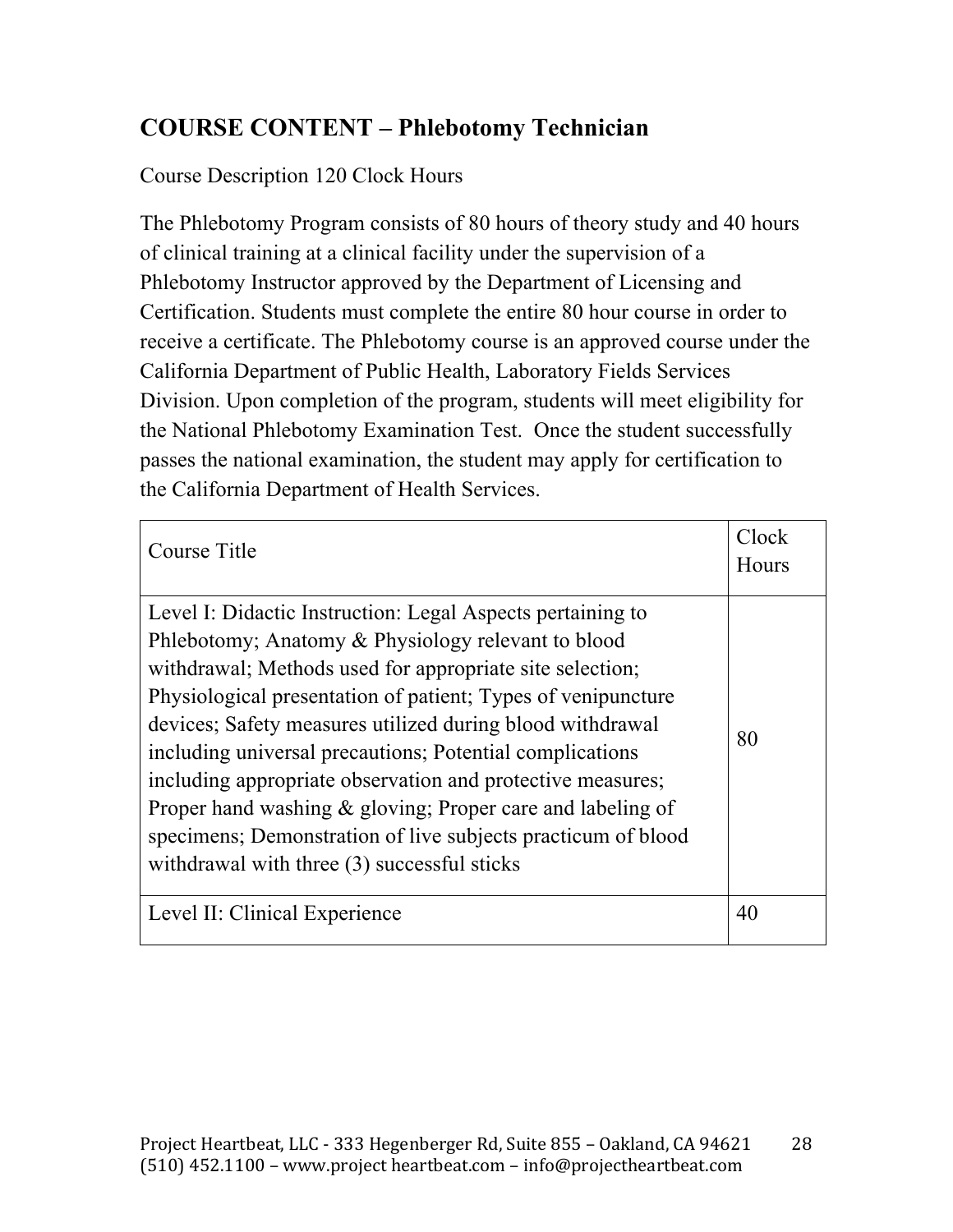Project Heartbeat's Phlebotomy Technician program includes three components which incorporate the following hours of lecture, recitation, laboratory skills training, and externships:

- 4. Didactic and Skills (80 Hours): technical, theory and practical handson education
- 5. Clinical (40 Hours): Supervised demonstration of 50 venipuncture in clinical training.
- 6. Testing (Includes Didactic Hours): lecture quizzes, tests, midterm, and final exam

### **Total Hours for completion: 120**

(CEC §94837(B))

# **ACADEMIC CALENDAR:**

#### **3 weeks full time program**:

The full-time program schedule is  $8:30$  am  $-4:00$  pm, Monday through Friday

- 2 weeks classroom attendance (10 class dates, 7 hour class duration):
- 1 week clinical lab externship (5 days, 40 hours)

# **2022 Start Dates (full time program)**

See Online schedule for updates. Schedule subject to change due to Governmental CIVD Restrictions and Mandates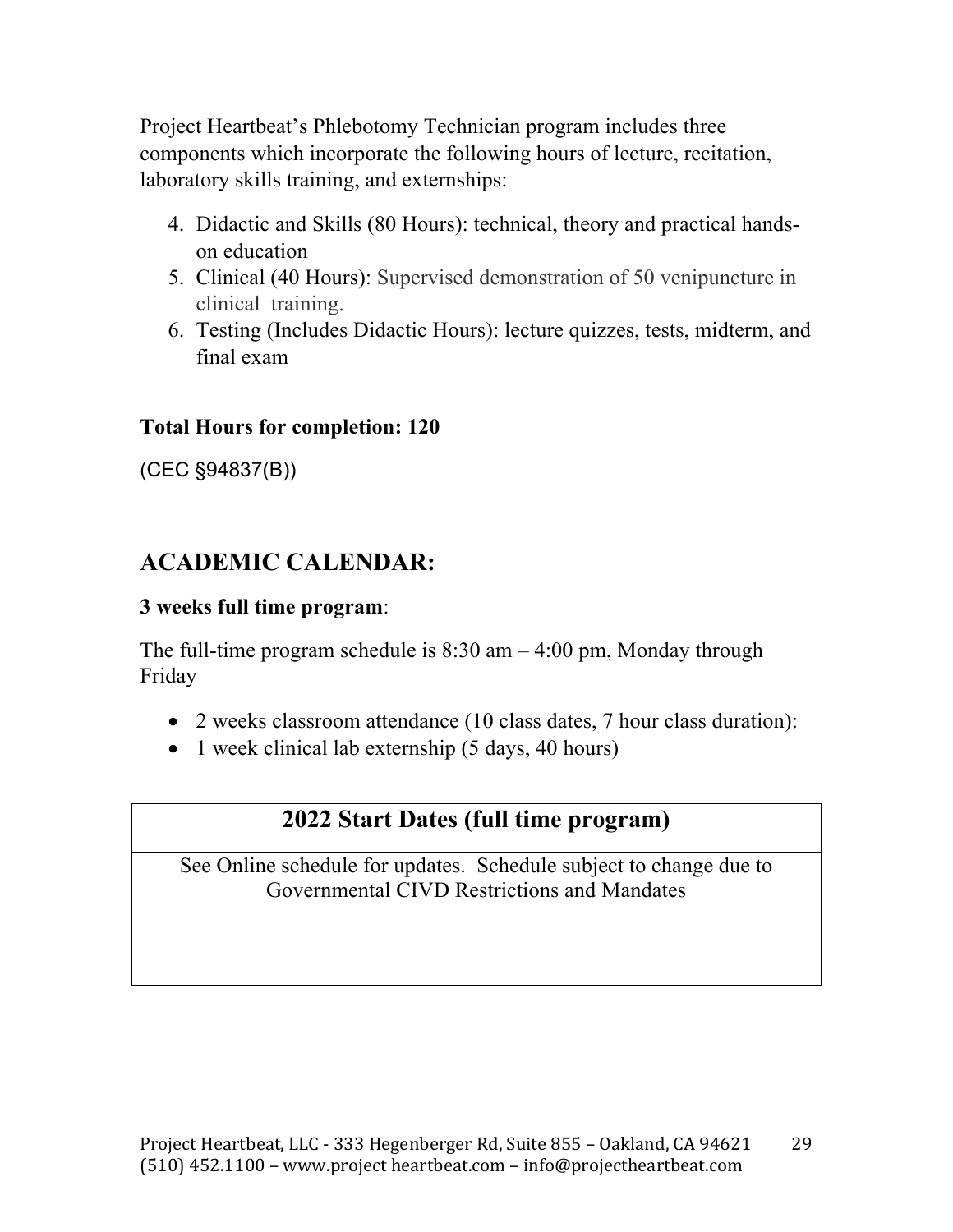### **5 weeks part time program**:

The part-time program schedule is 6:00pm – 10:00pm, Thursday and Friday. 9:00 am – 5:30 pm on Saturday

- 5 weeks classroom attendance (15 class dates, 8 hour class on Saturdays, 4 hour class on Thurs and Friday):
- 1 week clinical lab externship (5 days, 40 hours)

# **2022 Start Dates (part time program)**

See Online schedule for updates. Schedule subject to change due to Governmental CIVD Restrictions and Mandates

# **TEXTBOOK**

All students must have the required textbook:

Phlebotomy Essentials (7th Edition) - McCall/Tankersley. It is the foundation for the didactic curriculum, and therefore an essential tool for every student.

(CEC §94837(c5))

# **PROGRAM APPROVAL**

Laboratory Field Services in the California Department of Public Health 850 Marina Bay Parkway Richmond, CA 94804-6403 www.cdph.ca.gov

(CEC §94897)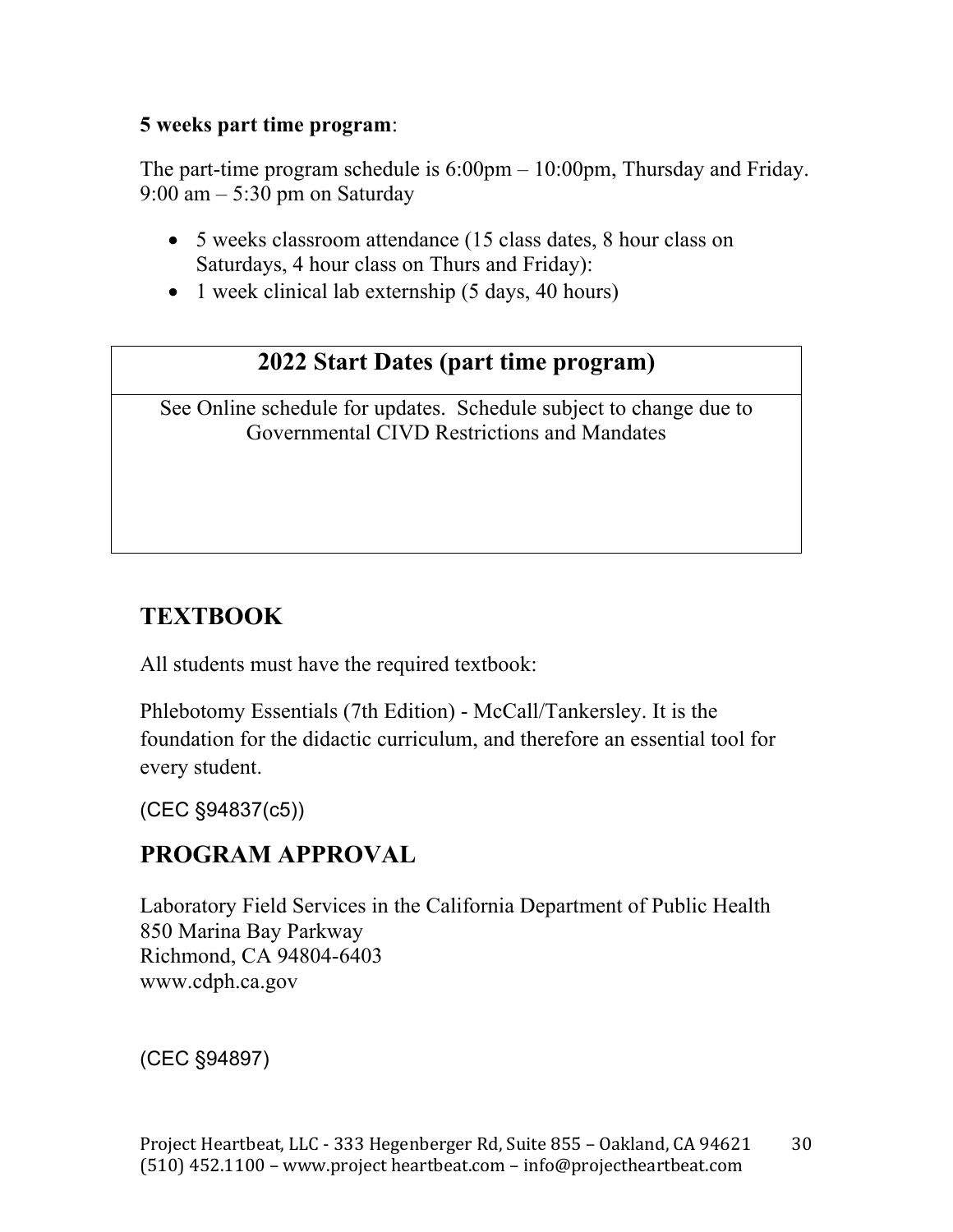# **CPT1 CERTIFICATION PROCESS**

Completion of this course does not automatically enable a graduate to work as a Phlebotomist in the state of California. Successful completion of this course will enable students to sit for the national exam and after passing it they may apply for their California Certified Phlebotomist Technician (CPT) license.

To work as a Phlebotomist in California, you must, apply for certification and pay application fee to the State.

Completion of Project Heartbeat's Phlebotomy Technician course is the first necessary step in the four-step process:

**Step 1.** complete a State approved minimum 40 hour phlebotomy training program

**Step 2.** 40 hour Clinical Externship with a skills check off confirming 50 documented venipunctures

**Step 3**. pass a State approved phlebotomy certification exam.

**Step 4**. Submit an online application to the State for your CPT-1 License (apply for certification and pay application fee to the State)

(5,CCR §71800(a) through (d))

(CEC §94909(a)(5))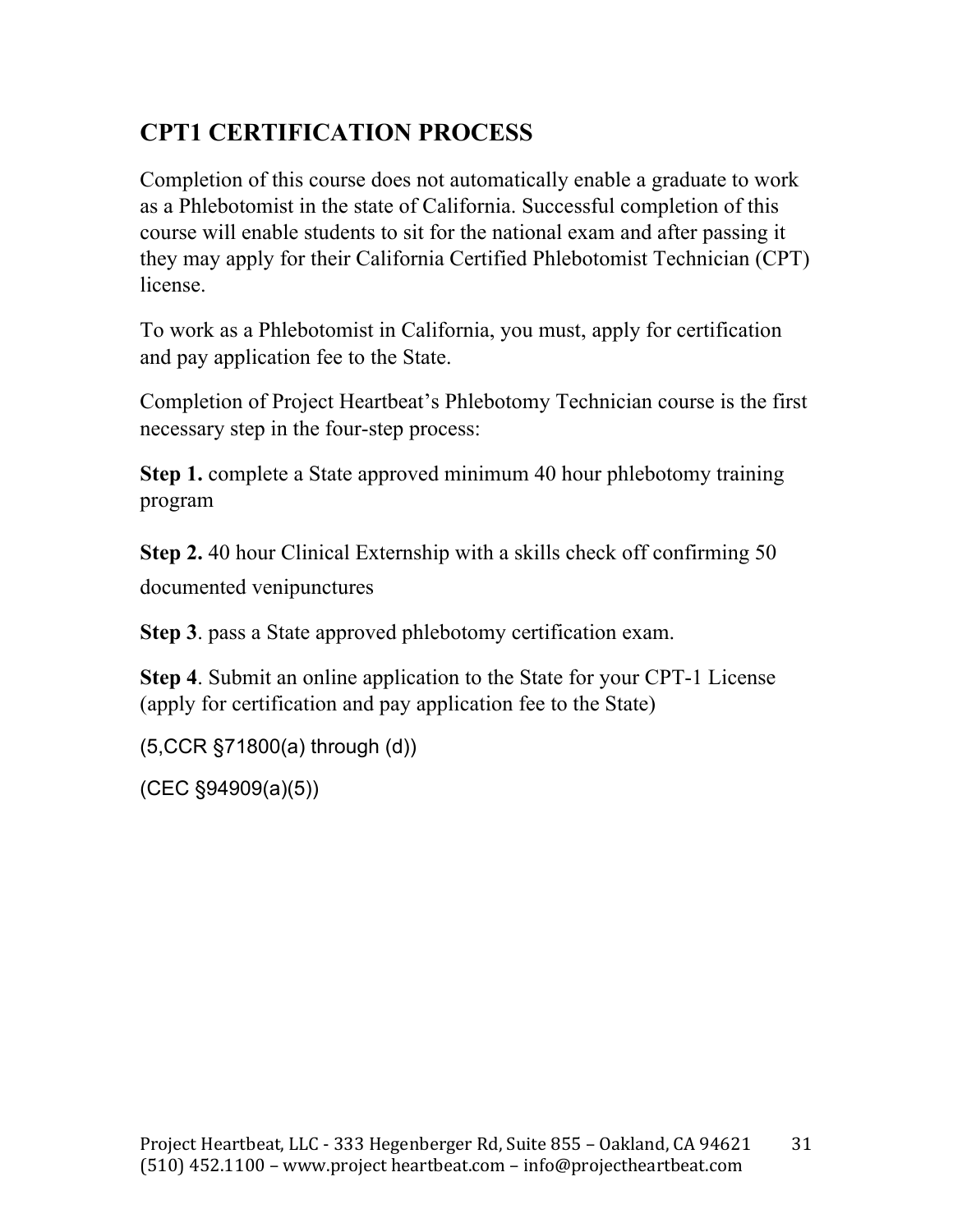# **CALIFORNIA DEPARTMENT OF PUBLIC HEALTH CPT1: PHEBOTOMY TRAINING PROGRAM CURRICULUM**

Project Heartbeat's Phlebotomy Technician training program provides 80 hours of didactic instruction and a 40 hour clinical lab externship. Curriculum for didactic instruction includes:

#### **Basic phlebotomy curriculum (20 hours)**

- o Basic infection control, universal precautions and safety
- o Basic anatomy and physiology of body systems with emphasis on the circulatory system, and appropriate medical terminology
- o Proper identification of patient and specimens and the importance of accuracy in overall patient care
- o Proper selection and preparation of skin puncture site, including selection of antiseptic
- o Blood collection equipment, types of tubes and additives, proper order of draw when additives are required, and special precautions
- o Post-puncture care
- o Appropriate disposal of sharps, needles, and waste

### **Advanced phlebotomy curriculum (20 hours)**

- o Advanced infectious disease control and biohazards
- o Anti-coagulation theory
- o Knowledge of pre-analytical sources of error in specimen collection, transport, processing, and storage
- o Anatomical site selection and patient preparation
- o Risk factors and appropriate responses to complications that may arise from phlebotomy
- o Recognition of problems in test requisitions, specimen transport, and processing, and corrective actions to take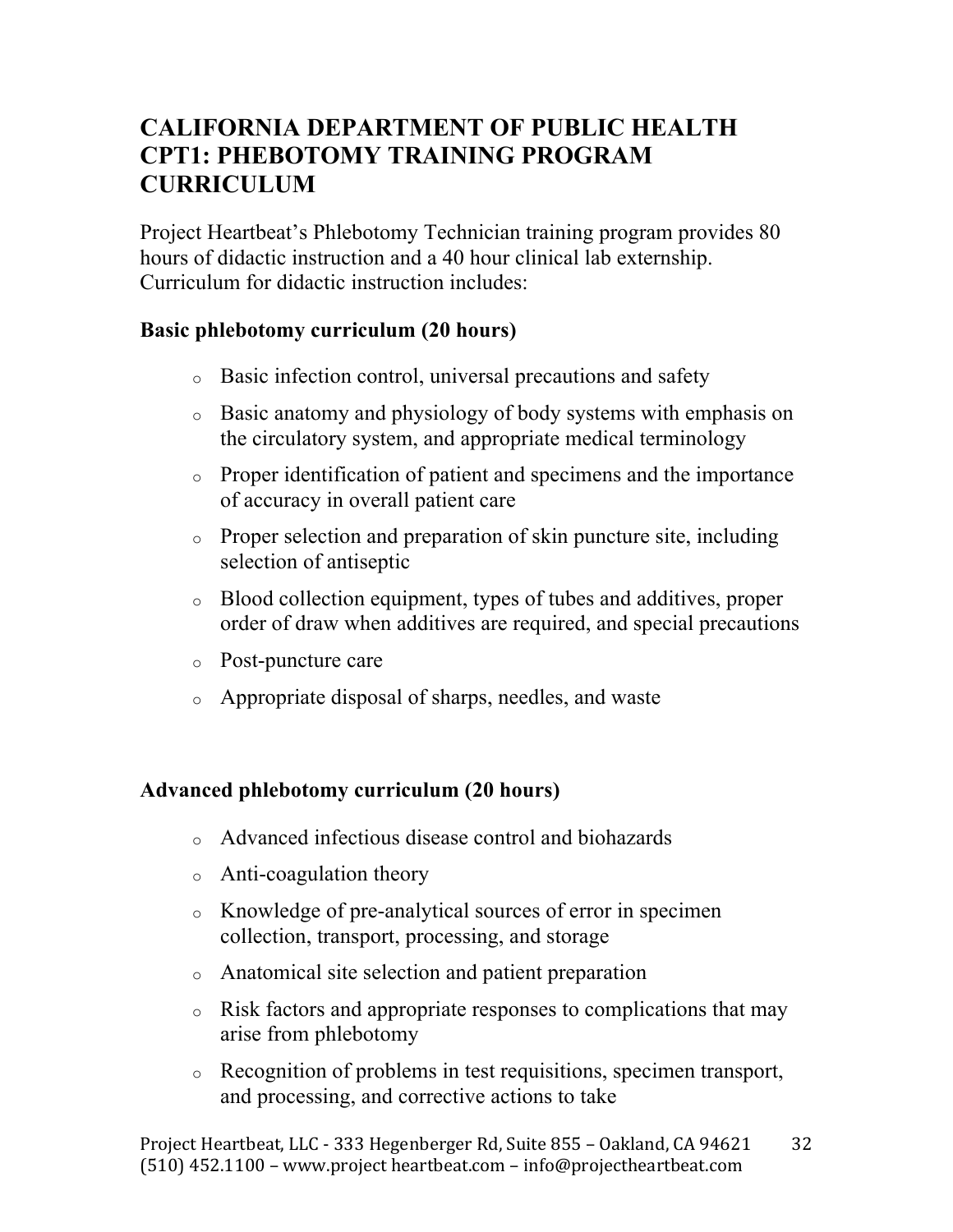- o Application of basic concepts of communication, interpersonal relations, stress management, professional behavior, ethics, and legal implications of phlebotomy
- o Quality assurance in phlebotomy necessary to provide accurate and reliable laboratory test results
- o Legal issues related to blood collection

In addition the 80 hours of didactic training, Project Heartbeat's CPT-1 training program provides 40 hours of practical instruction in a clinical setting that provides access to patients whose blood is being tested by a clinical laboratory. The program's curriculum for practical instruction in a clinical setting includes:

- o Selection of blood collection equipment appropriate to test requisition
- o Preparation of a patient and infection control
- o Skin punctures for testing purposes from patients of varying ages, including pediatric and geriatric, and of varying health and obesity status
- o Venipunctures from patients of varying ages, health, and obesity status
- o Post-puncture care
- o Processing of blood containers after collection, including centrifugation
- o Proper disposal of needles, sharps, and medical waste
- o Practical examination showing evidence of successful completion of the above curriculum
- o In addition, the program must ensure that
- o Phlebotomy Technician students complete in at least 40 hours a minimum of 10 skin punctures and 50 venipunctures and observe arterial punctures.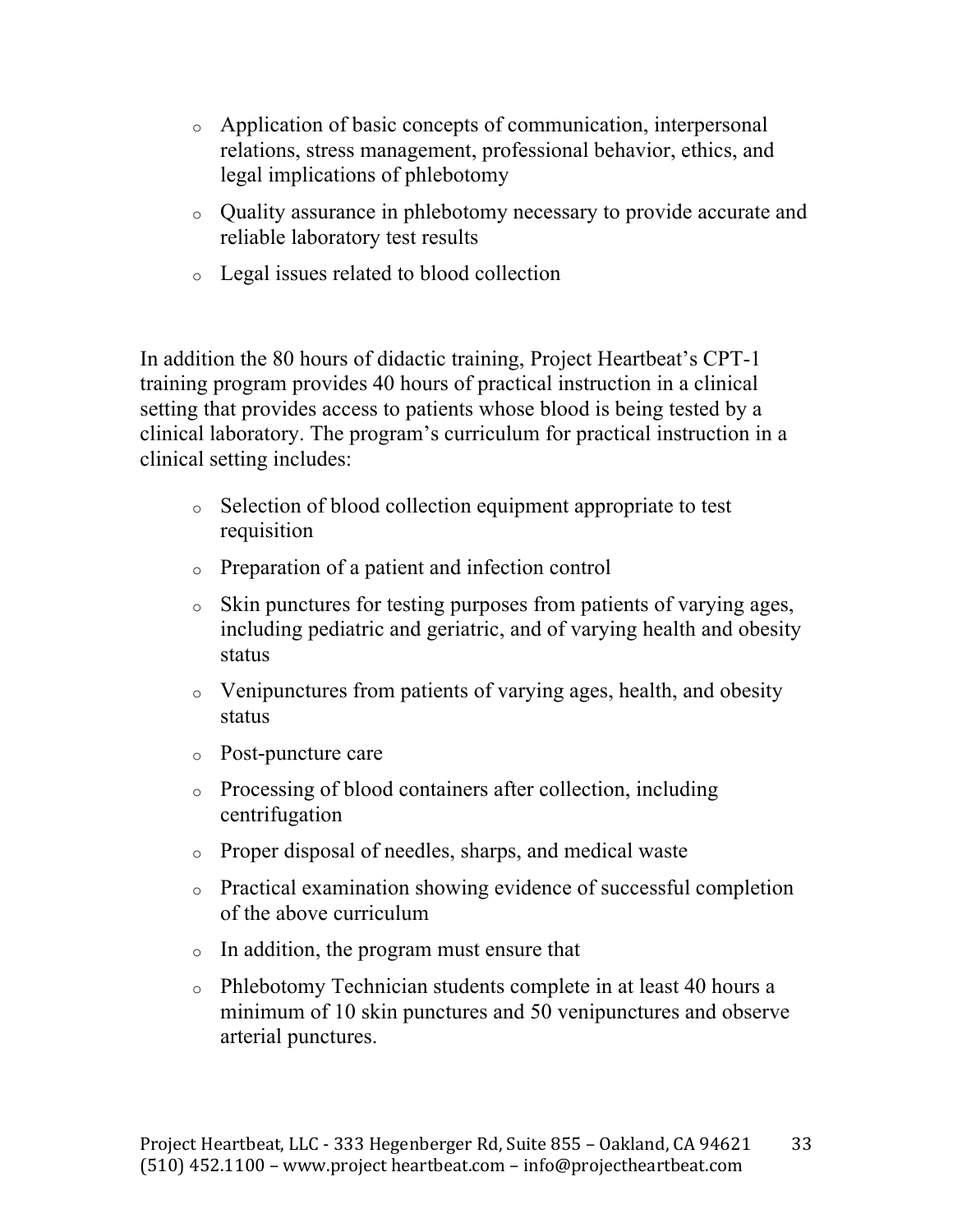The student will be provided a certificate of completion upon successful completion the program. The certificate will be signed by the director of the program and will include:

- o Name and address of the didactic training program
- o Name of the student
- o Statement of satisfactory completion of the program
- o Hours for each course (basic didactic, advanced didactic, and practical) of instruction
- o Dates that training began and ended
- o Signature of the program director

(CEC §94911(a))

(5,CCR §71810(b)(9))

# **PHLEBOTOMY TECHNICIAN PROGRAM TUITION AND FEES**

### **TUITION AGREEMENT**

Upon enrollment in Project Heartbeat's Phlebotomy Technician Program, students have the option to either pay the total tuition fee immediately (including the Non-Refundable Registration Fee).

The student is responsible for certain necessary fees associated with the program. These associated fees are approximated on the table below.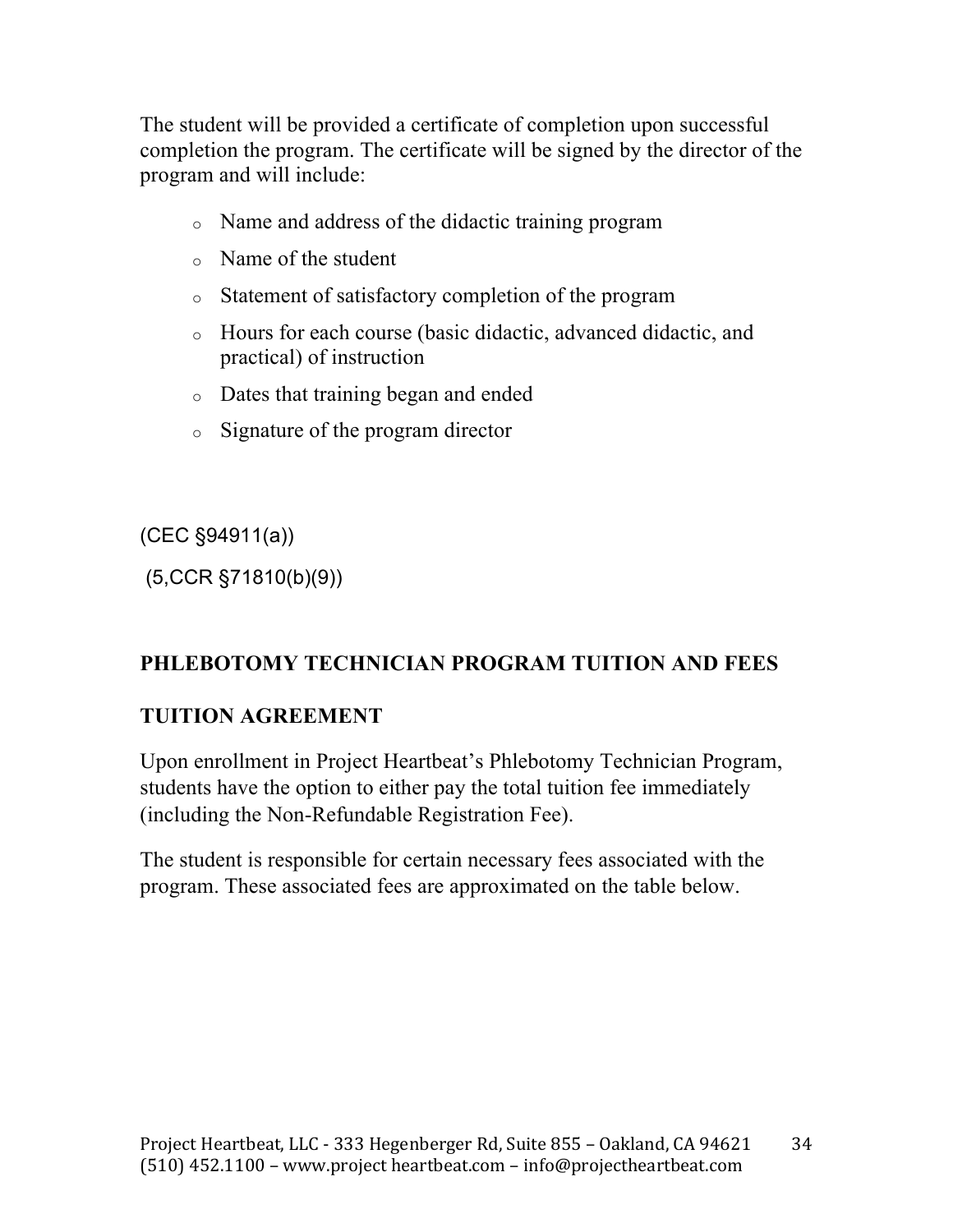| Registration fee (non refundable)              | \$100         |
|------------------------------------------------|---------------|
| Tuition                                        | \$2550        |
| Student Tuition Recovery Fund (non refundable) | \$0           |
| Lab Supplies Fees and equipment                | \$50          |
| Uniform scrubs                                 | \$100         |
| Textbooks                                      | \$200         |
| <b>Liability Insurance</b>                     | \$100         |
| <b>TOTAL TUITION AND CHARGES PAID</b>          | <b>\$3000</b> |
| <b>TO PROJECT HEARTBEAT</b>                    |               |

| <b>Estimated Additional Fees:</b>                |           |
|--------------------------------------------------|-----------|
| Live Scan, background check and Drug Screen Fees | \$125     |
| Immunizations                                    | \$150     |
| <b>NCCT</b> Certification Exam                   | \$100     |
| <b>CPT1</b> Licensure Application Fee            | \$100     |
| Tutoring (if needed)                             | \$40/hour |
| <b>ADDITIONAL FEES TOTAL</b>                     | \$475     |

**Important note:** Students who wish to work as a Phlebotomist in the State of California will need to pay for and pass the NCCT certification exam, and apply for licensure by the California Department of Public Health. Fees incurred by immunizations, health exams, uniforms, CDPH State of California Certification, and basic class supplies are the sole responsibility of the student and will not be paid for, reimbursed, or refunded by Project Heartbeat.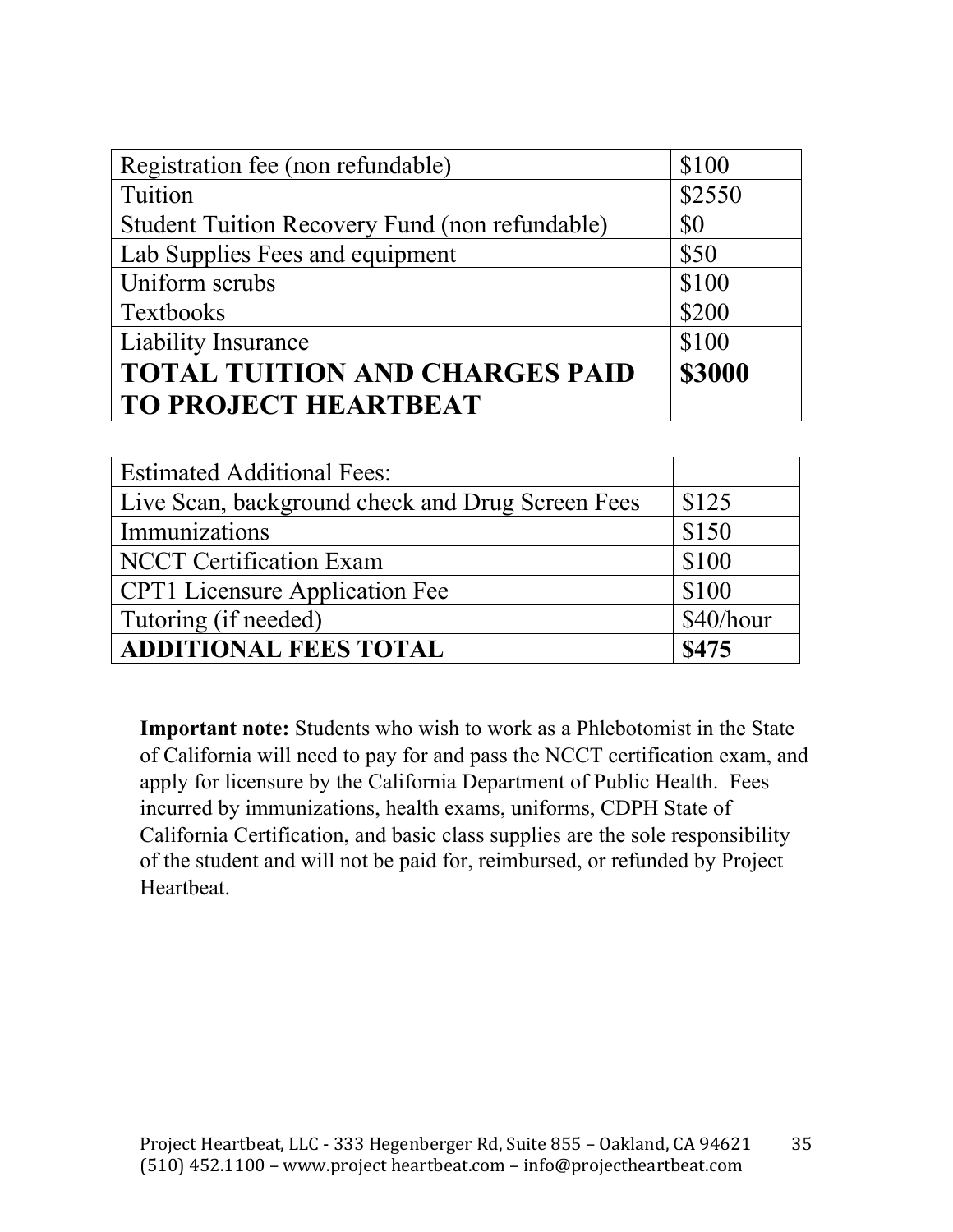### **TOTAL CHARGES FOR THE CURRENT ENROLLMENT PERIOD OF ATTENDANCE:** \$3475

### **TOTAL CHARGES THE STUDENT IS REQUIRED TO PAY UPON ENROLLMENT:** \$3000

(CEC §94909(a)(9))

*Initial and date only after you have had sufficient time to read and understand the information:* 

*\_\_\_\_\_\_\_\_\_\_\_\_\_\_\_* (Student Initials)

*\_\_\_\_\_\_\_\_\_\_\_\_\_\_\_* (Date)

Project Heartbeat, LLC - 333 Hegenberger Rd, Suite 855 - Oakland, CA 94621 (510)  $452.1100$  – www.project heartbeat.com – info@projectheartbeat.com 36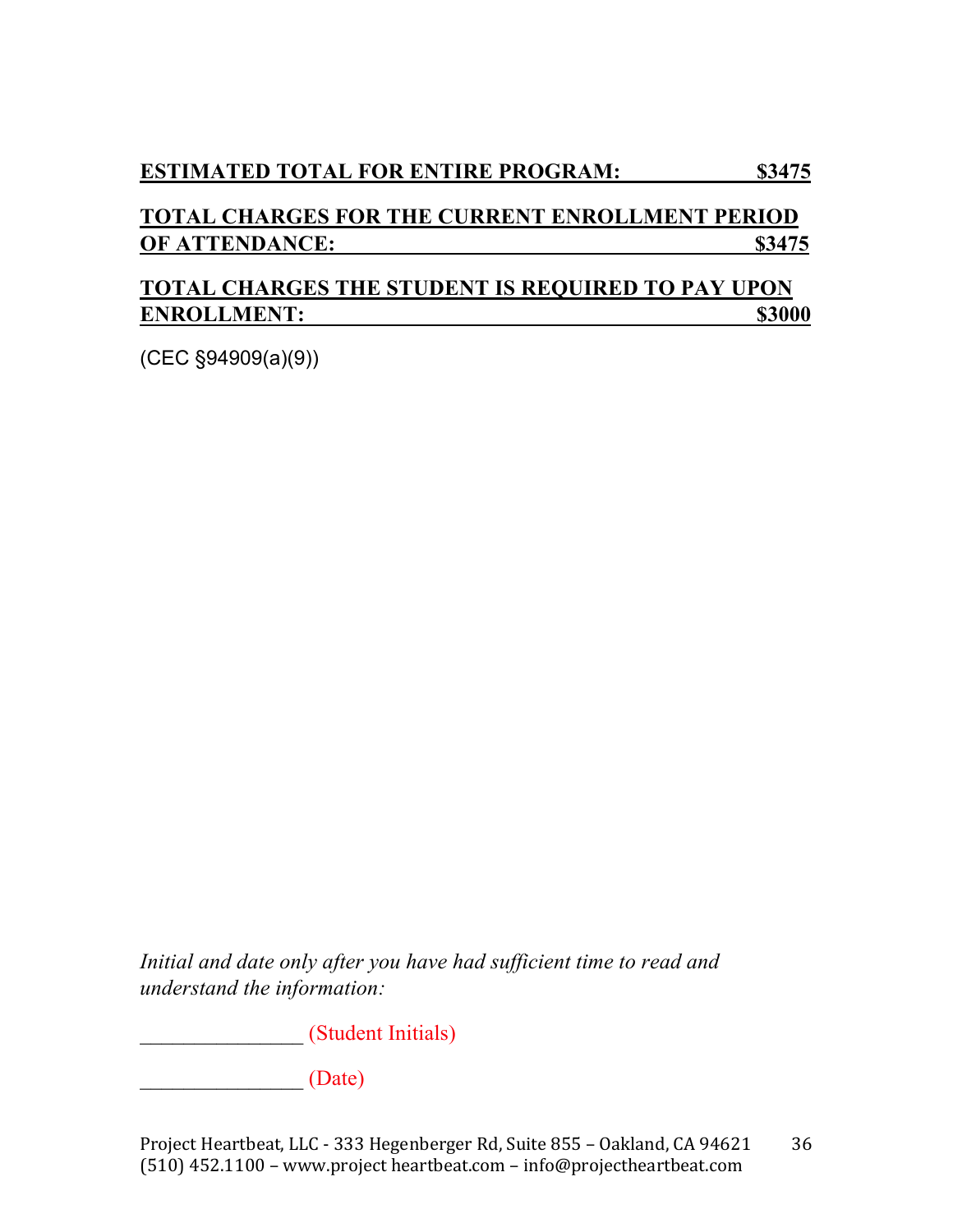### **APPLICATION PROCESS:**

Students must sign an enrollment agreement before beginning a career training program at Project Heartbeat. The agreement includes information pertaining to prerequisites, tuition and fees, billing, attendance, payment options, and other related matters. As a prospective student, you are encouraged to review the catalog prior to signing the enrollment agreement. You are also encouraged to review the School Performance Fact Sheet, which must be provided to you prior to signing an enrollment agreement

All interested applicants must submit a completed application along with a \$100.00 non- refundable application fee. Upon acceptance and approval of the application, the applicant will be invited to tour the facility and discuss program information. The enrollment agreement will be executed on the first day of class. All required registration fees and documents must be provided as listed in the enrollment agreement. The enrollment agreement is a legally binding contract. The student's signature certifies that they have read, understood, and agreed to their rights and responsibilities, and that the institution's cancellation and refund policies have been clearly explained to them. (CEC  $\S 94909(a)(3)(B)$ )

Project Heartbeat does not accept credits earned at other institutions or through challenge examinations and achievement tests (CEC §94909(a)(8)(A), and 5, CCR §71770)

Students who successfully complete any of Project Heartbeat's post secondary programs will receive a Certificate of Completion allowing the student eligibility to test for state or national certification. Project Heartbeat does NOT offer programs accredited to provide an Associate, Baccalaureate, Master, or Doctoral degree. (CEC §94909(a)(16))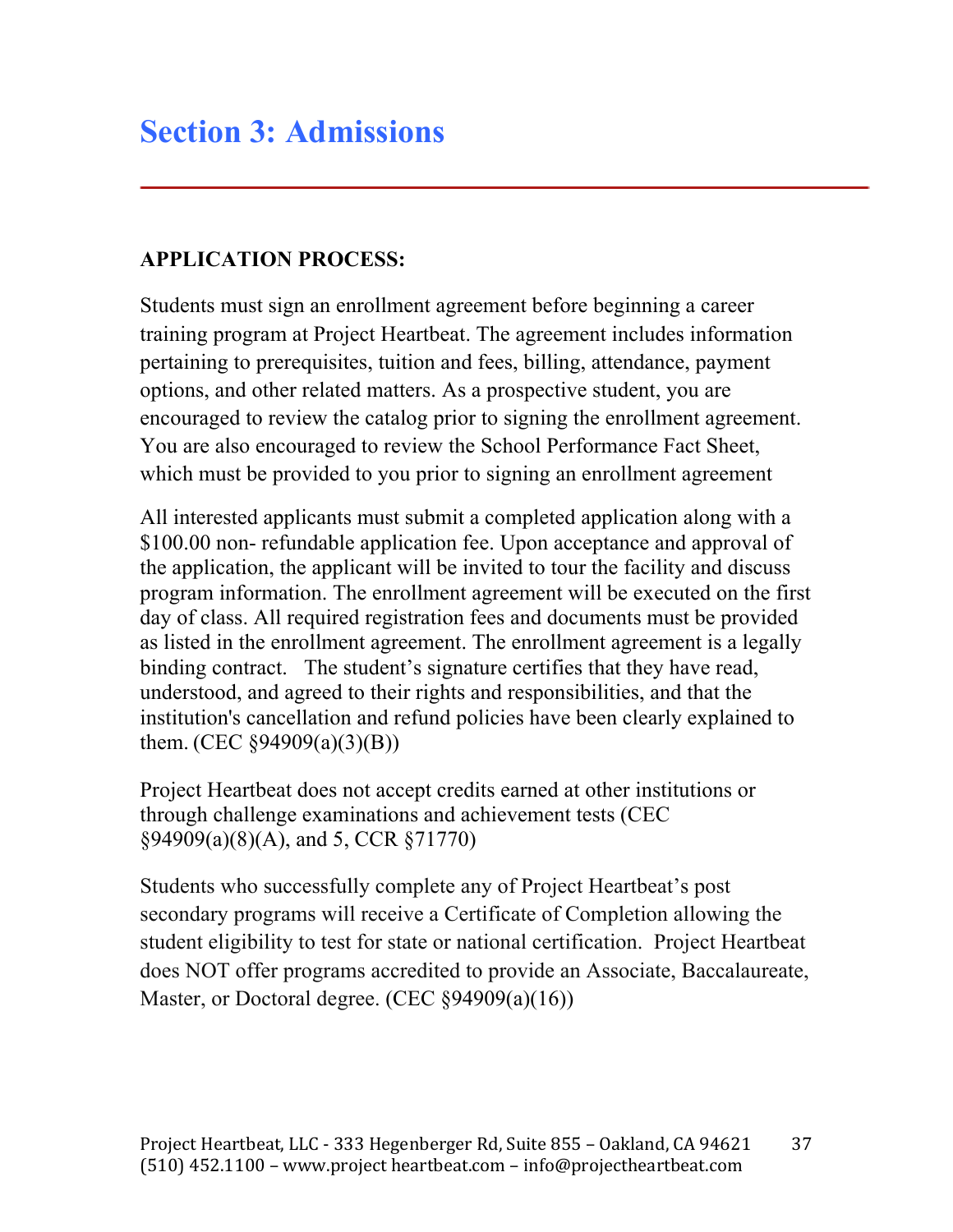### **PREREQUISITE REQUIREMENTS**

### **Prerequisites are DUE BEFORE THE FIRST DAY OF CLASS.**

- $\checkmark$  Applicant must be at least 18 years of age
- $\checkmark$  Applicant must possess a high school diploma or GED equivalent
- $\checkmark$  Applicant must possess a current American Heart Association Healthcare Provider BLS card prior to the first day of class
- $\checkmark$  Current California Driver's license
- $\checkmark$  Current Immunization Records for:
	- o TB- Tuberculosis within 1 year
	- o Tetanus within 10 year
	- o MMR- Measles, Mumps, Rubella (childhood record OK)
	- o Varicella Immunity
	- $\circ$  Hepatitis B- At least shot #1 in series
	- o Seasonal Influenza vaccine (for program Oct March)
- $\checkmark$  Specific prerequisites may apply depending on the program selected
- $\checkmark$  **Tuition and fees** Tuition tables for specific courses appear with the course descriptions later in this catalog. Additional costs include: texts, uniforms, and equipment/ diagnostic tools (I.E. stethoscope, penlight, eye protection, safety-shears). Students are also responsible for a background check and health insurance. The fees in the tables in this catalog are effective Jan 1, 2017.
- $\checkmark$  Physical considerations- EMT-B students must possess sufficient ability to: Lift at least 50 lbs unassisted, stand, carry and balance on uneven terrain. Stoop, kneel, climb, crouch and crawl as needed to reach patients and safely remove and transport. Carry and utilize emergency medical equipment appropriately. Communicate verbally to patients, physicians, nurses and co-workers. Hear, understand and react quickly to verbal instructions and patient needs. In addition, students must be able to travel to clinical and field sites as assigned and work varying shifts and hours as assigned.
- $\checkmark$  Project Heartbeat does not offer "Ability to Benefit" testing. A minimum of a high school Diploma or GED is required for admission
- $\checkmark$  Students must be eligible to study in the United States in order to enroll in post secondary programs. Project Heartbeat does not provide any Visa services for foreign students. (5, CCR §71810(b)(3))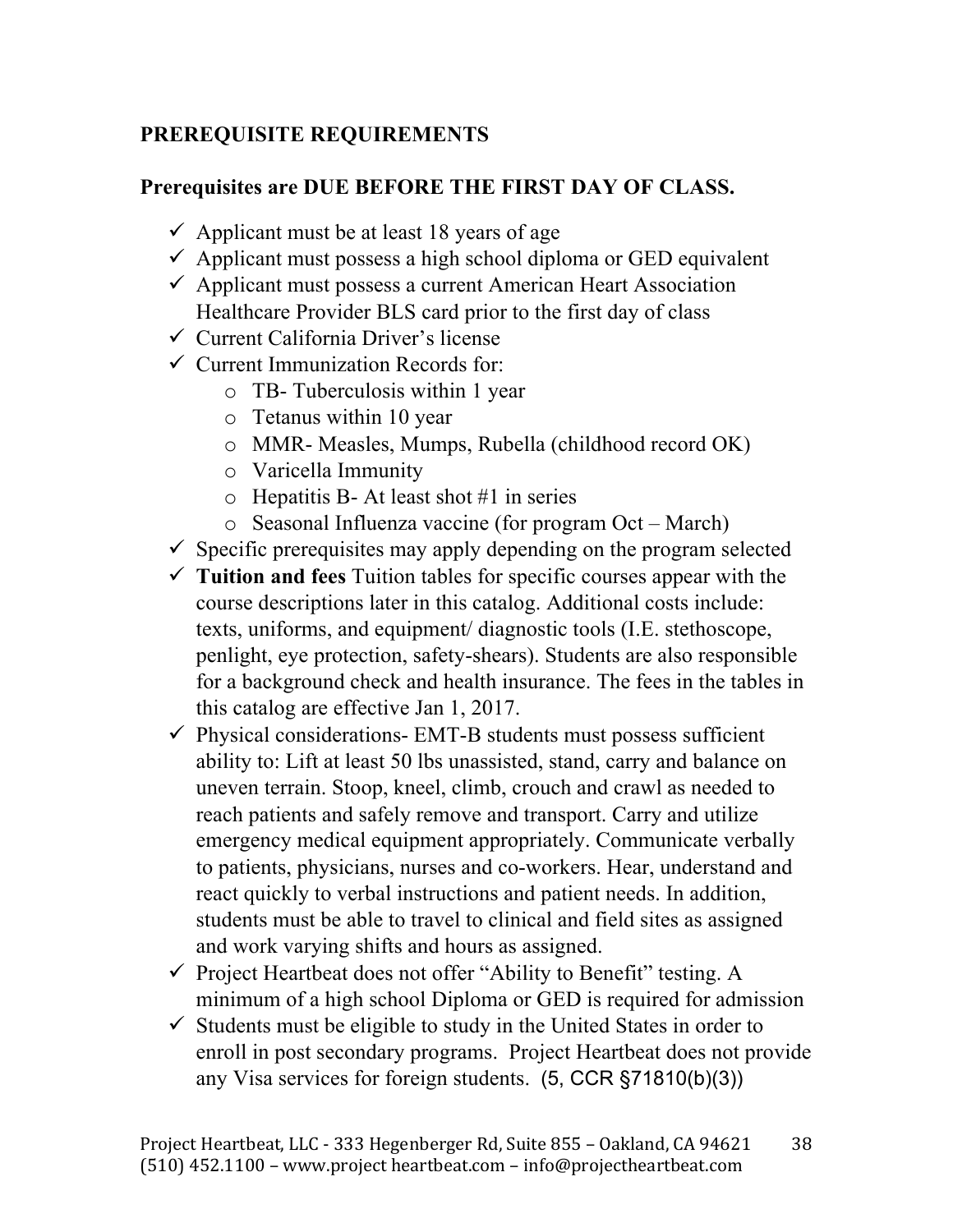### **PROFESSIONAL LIABILITY INSURANCE**

All students are required to carry professional liability insurance for any program enrolled through at Project Heartbeat for the entire duration of their enrollment. Liability insurance can be provided to the student for additional costs (see program fees table)

### **LIVE SCAN REPORT**

A California Department of Justice fingerprint background check is required for all students. This shall be accomplished through the Live Scan system. Students will have their Live Scan Report mailed to them, and must submit a copy of this report to Project Heartbeat prior to the first day of class. Live scan report services can be arranged for the student at additional costs (see program fees table)

Please note, although it normally takes 3-4 business days to receive the report, it can sometimes take several weeks. Consequently, please be sure to allow extra time for processing.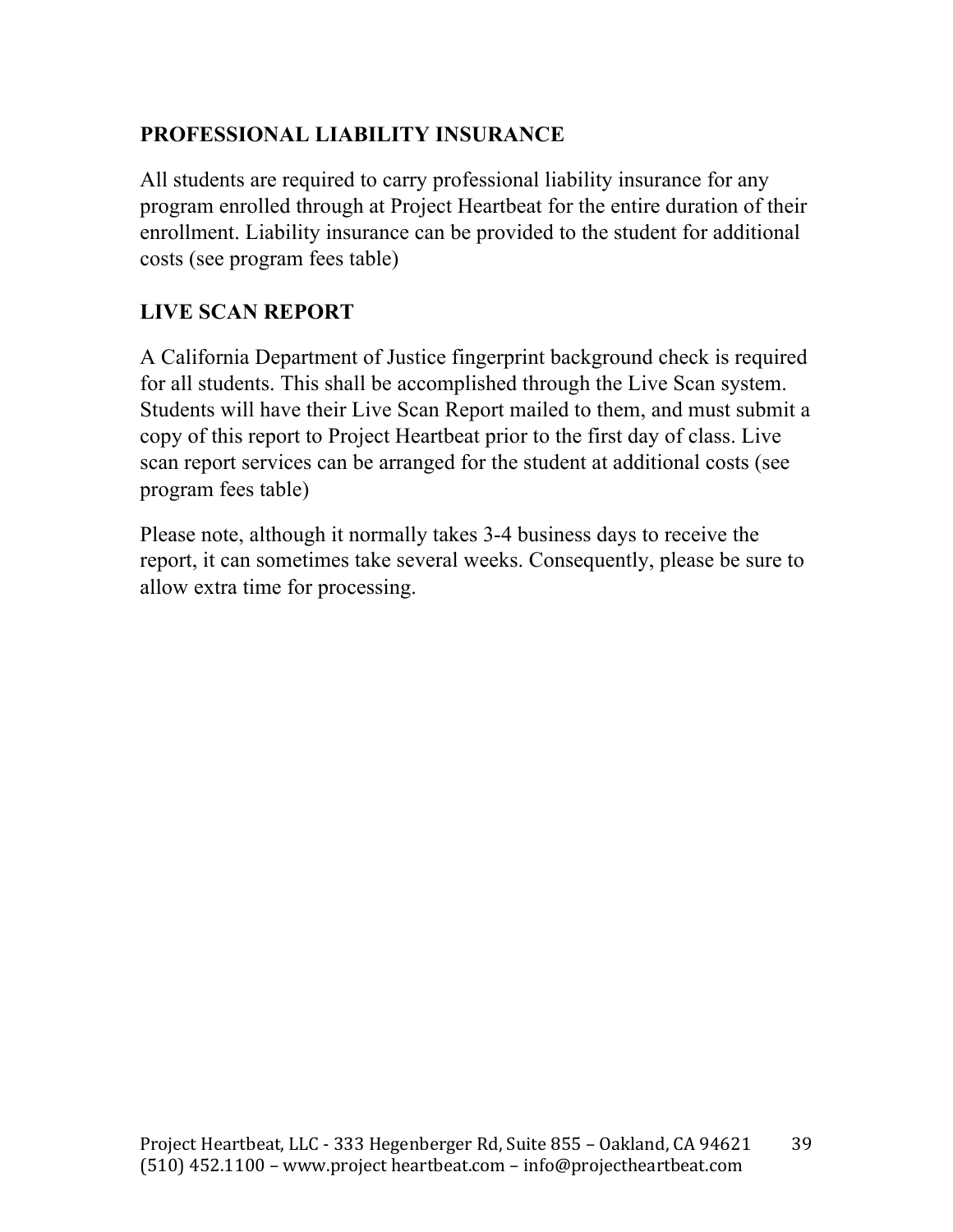# **Section 4: Standards for Student Achievement**

### **GRADING SYSTEM**

Completion of the each program is contingent on a Pass/Fail Grading System, consisting of three requirements:

- **1. Academic Requirement**
- **2. Attendance Requirement**
- **3. Participation Requirement**

### **Failure to meet any of the above grading components and/or policies outlined below will result in a verbal warning and student will be placed on probation.**

The intent of probation is to allow the student to continue their education while improving performance, attendance, and/or meeting their financial obligation. During probation, the student will continue to attend class. Probation will be lifted when the student has met the conditions of probation. If the student fails to meet the set probation conditions, the student will be dropped from the program and the school. Dropped students wishing to continue in their program of study must petition to re-enter. Students are responsible for additional costs associated with re-taking courses.

### **ACADEMIC REQUIREMENTS**

Academic standards in order to maintain enrollment in the classroom or didactic phase of training, a student must maintain the following:

- 1. A cumulative average of minimum of **eighty percent (80%)** on all examinations, quizzes and assignments administered throughout the entire classroom program.
- 2. No more than **(3) examinations scores below 80%**.
- 3. Complete and pass all skills assignments or skills testing.

Project Heartbeat, LLC - 333 Hegenberger Rd, Suite 855 - Oakland, CA 94621  $(510)$  452.1100 – www.project heartbeat.com – info@projectheartbeat.com 40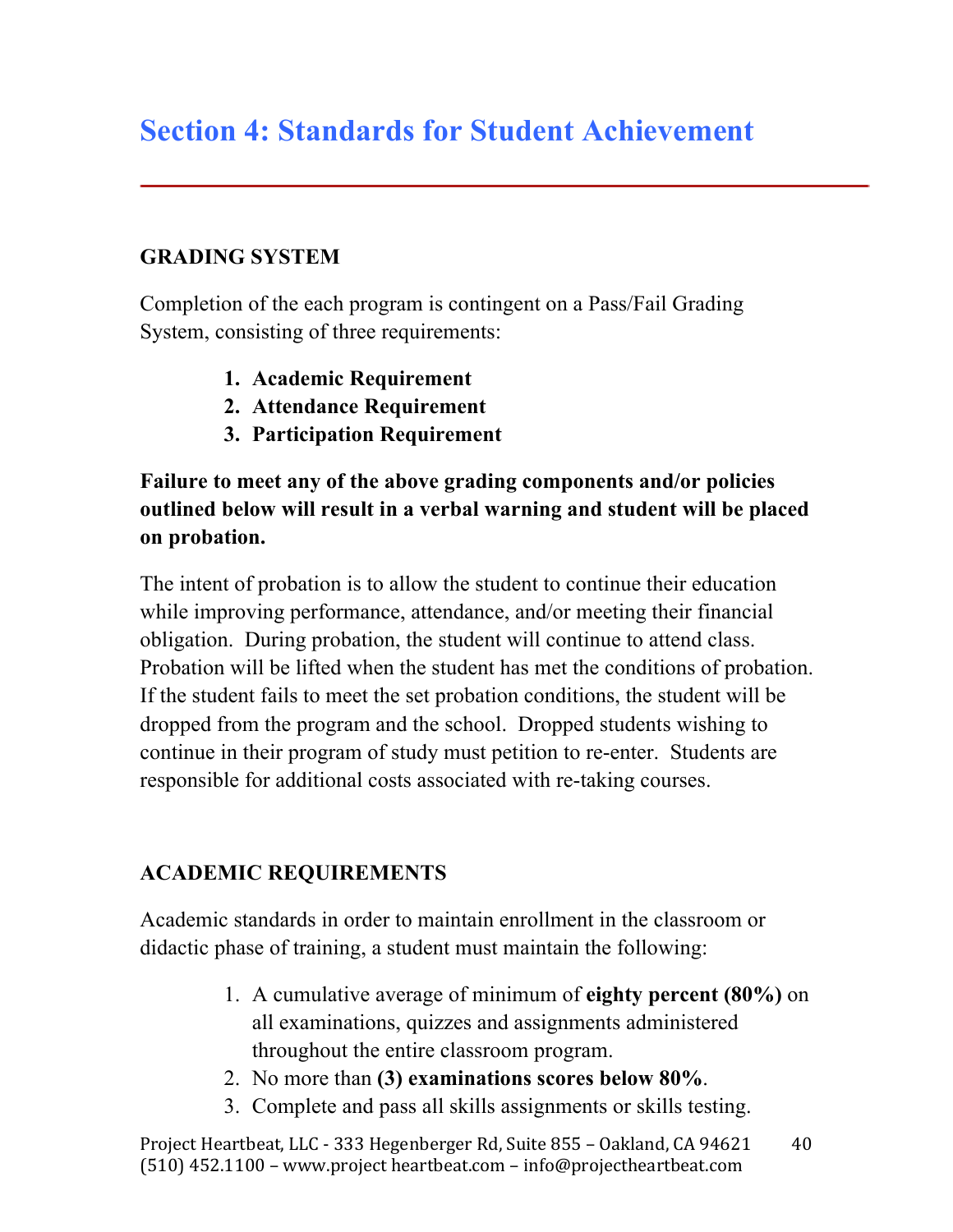- 4. Complete skills finals stations with a passing score.
- 5. **Students with a Comprehensive Midterm Grade below 80% will be dropped** from the course immediately after the Midterm Exam.
- 6. **Students with a Comprehensive Final Grade below 80% will be dropped** from the course immediately after the Final Exam.
- 7. Students may repeat a skills station only once and only under the approval of the Program Director.

### **WEIGHTED GRADING SCALE**

Project Heartbeat uses a standard grading scale for all tests and quizzes. All cumulative grades must be kept above the National Standard Minimum Acceptable Grade of 80%. All grades are weighted on the following grading scale:

### **Didactic Grading Scale**

- $100-90 = A$  Performance exceeds entry level qualification for the field
- $89-80 = B$  Performance is above average qualification for the field
- $79-70 = C$  Performance is below entry level qualification for the field
- $\langle 70 = F$  Failure. Must repeat course

| WEIGHTED GRADING SYSTEM |                                            |  |  |  |
|-------------------------|--------------------------------------------|--|--|--|
| <b>ASSIGNMENT</b>       | <b>TOTAL PERCENTAGE OF</b><br><b>GRADE</b> |  |  |  |
| Lecture Quizzes         | 25%                                        |  |  |  |
| <b>Weekly Tests</b>     | 50%                                        |  |  |  |
| Exams                   | 25%                                        |  |  |  |

Project Heartbeat, LLC - 333 Hegenberger Rd, Suite 855 - Oakland, CA 94621 (510) 452.1100 - www.project heartbeat.com - info@projectheartbeat.com 41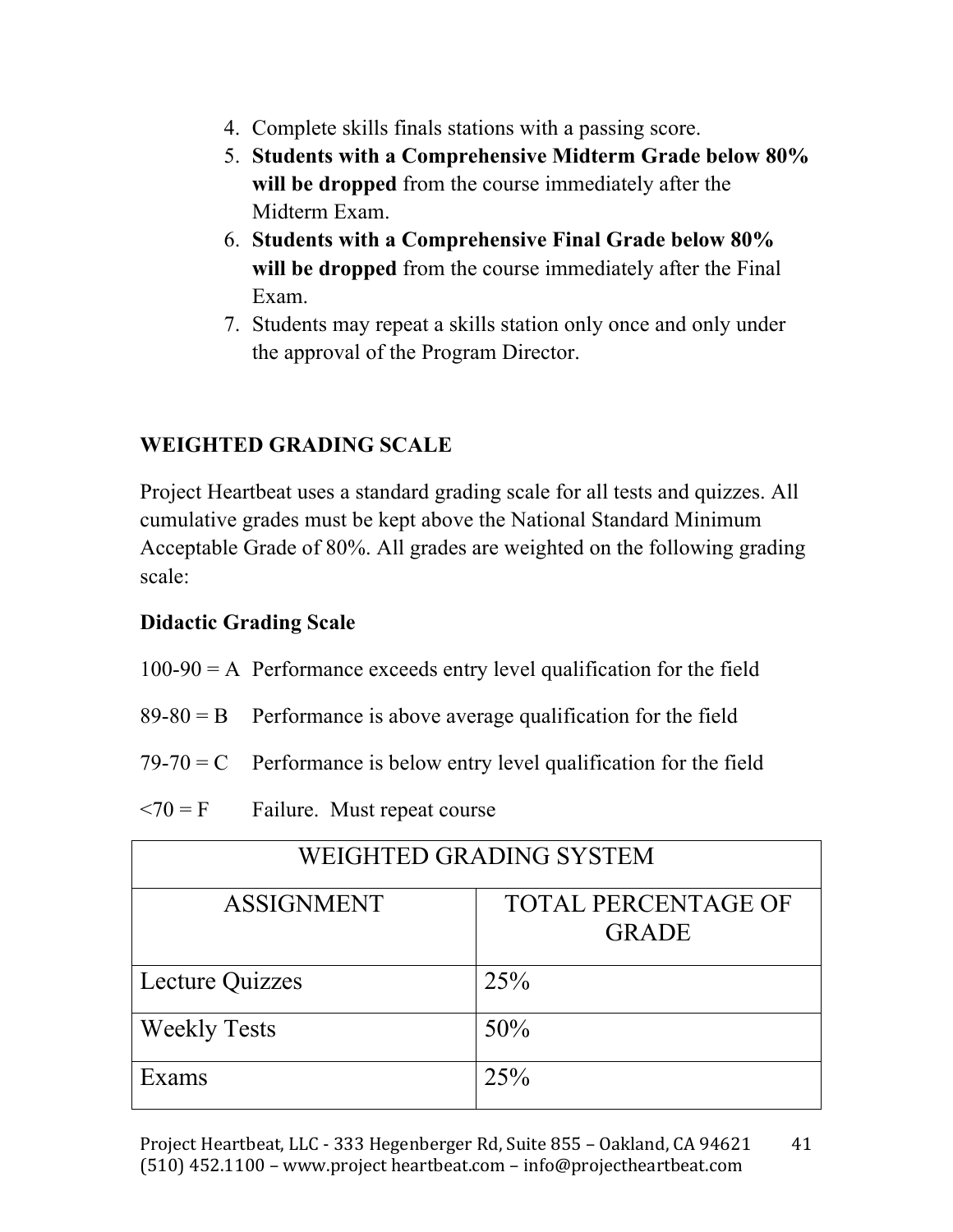### **ACADEMIC DISHONESTY**

**Academic dishonesty is grounds for immediate termination from the course.** The term "academic dishonesty" includes, but is not limited to:

- 1. **Cheating**  The improper taking or tendering of any information or material which shall be used to determine academic credit. Taking of information includes, but is not limited to, copying coursework from another student; working together with a student when not specifically permitted; utilizing another student's work when not permitted; referring to text or notes when not permitted; the acquisition of tests or other academic material belonging to the program without express authorization. Tendering of information includes, but is not limited to, giving academic documents or information to another student without expressed authorization.
- 2. **Plagiarism -** The attempt to represent the work of another as the product of one's own thought, whether the work is published or unpublished. "Plagiarism" includes, but is not limited to, the use, by paraphrase or direct quotation, of the published or unpublished work of another person without full and clear acknowledgment. This applies to speech and electronic media as well. It also includes the unacknowledged use of materials prepared by another person or agency engaged in the selling or distributing of term papers or other academic materials.
- 3. **Bribery -** The offering, giving, receiving, or soliciting of any materials, items, or services of value to gain an academic advantage for yourself or another.
- 4. **Conspiracy -** The planning or acting with one or more persons to commit any form of academic dishonesty to gain advantage for yourself or another.
- **5. Fabrication -** The use of invented or fabricated information, or the falsification of research or other findings with the intent to deceive in order to gain academic advantage.
- 6. **Failure to Cooperate -** Refusal to hand over materials, electronic media, and/or other resources pursuant to a reasonable request by a College official or instructor in their efforts to determine if academic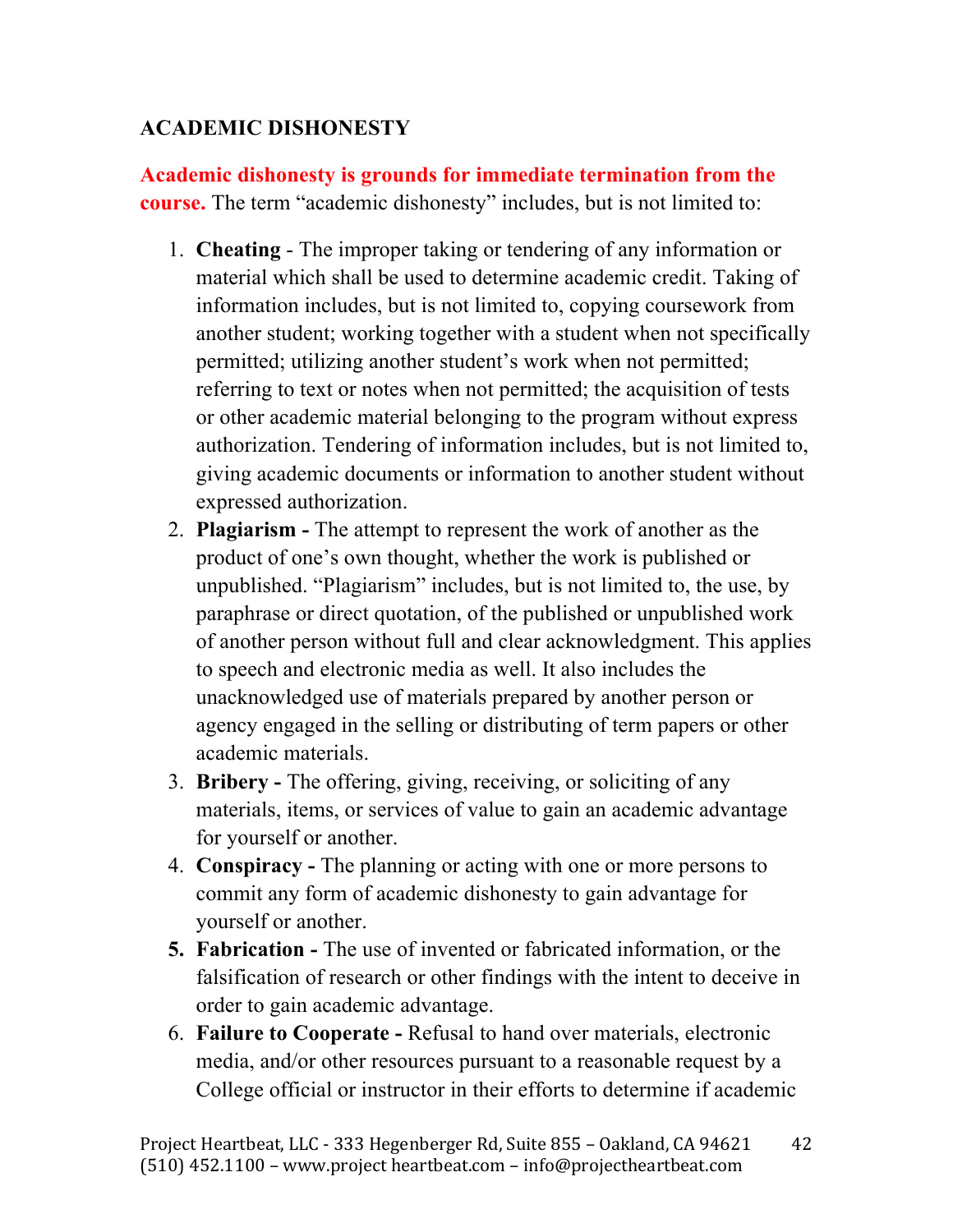dishonesty has occurred. Special Learning Requirements: It is policy administer curriculum in a manner that does not discriminate against an otherwise qualified applicant by offering reasonable and appropriate accommodations for those persons with documented disabilities, as required by the Americans with Disabilities Act (ADA). Candidates requesting any accommodation should submit such requests as early as possible to provide adequate time to resolve any documentation issues that may arise.

### **ATTENDANCE REQUIREMENT**

Each program's content is cumulative in nature offering minimal tolerance regarding student's absenteeism. Only 1 absent course date is allowable with conditions that the class is made up by the student

**CA Title 22 mandates a minimum hourly attendance requirement for the Program. EMT Students may not miss more then 16 hours of the Emergency Medical Technician Program, including both classroom and clinical hours. Absences totaling more than sixteen hours, regardless of the reason, will result in immediate dismissal from the EMT Program.** 

- 1. **Absences**: All lectures, labs and clinical hours are mandatory. Because of the intensive nature of this course, students will not be offered an opportunity to submit late or extra credit work due to lack of attendance or preparation. Make-up classes will be given by approved Project Heartbeat faculty only, the cost of which will be paid by the student (\$50.00 per hour) at the time the makeup class is given.
- 2. **Tardy**: Arriving more than 15 minutes late or leaving more than 15 minutes early qualifies as incomplete attendance, and will result in a half-day absence. If you are more than one hour late for a lecture class it will be calculated as if you had missed the entire class and must be made up in full at the students own expense. If you are more than 15 min late for a skills day you must make up the skills you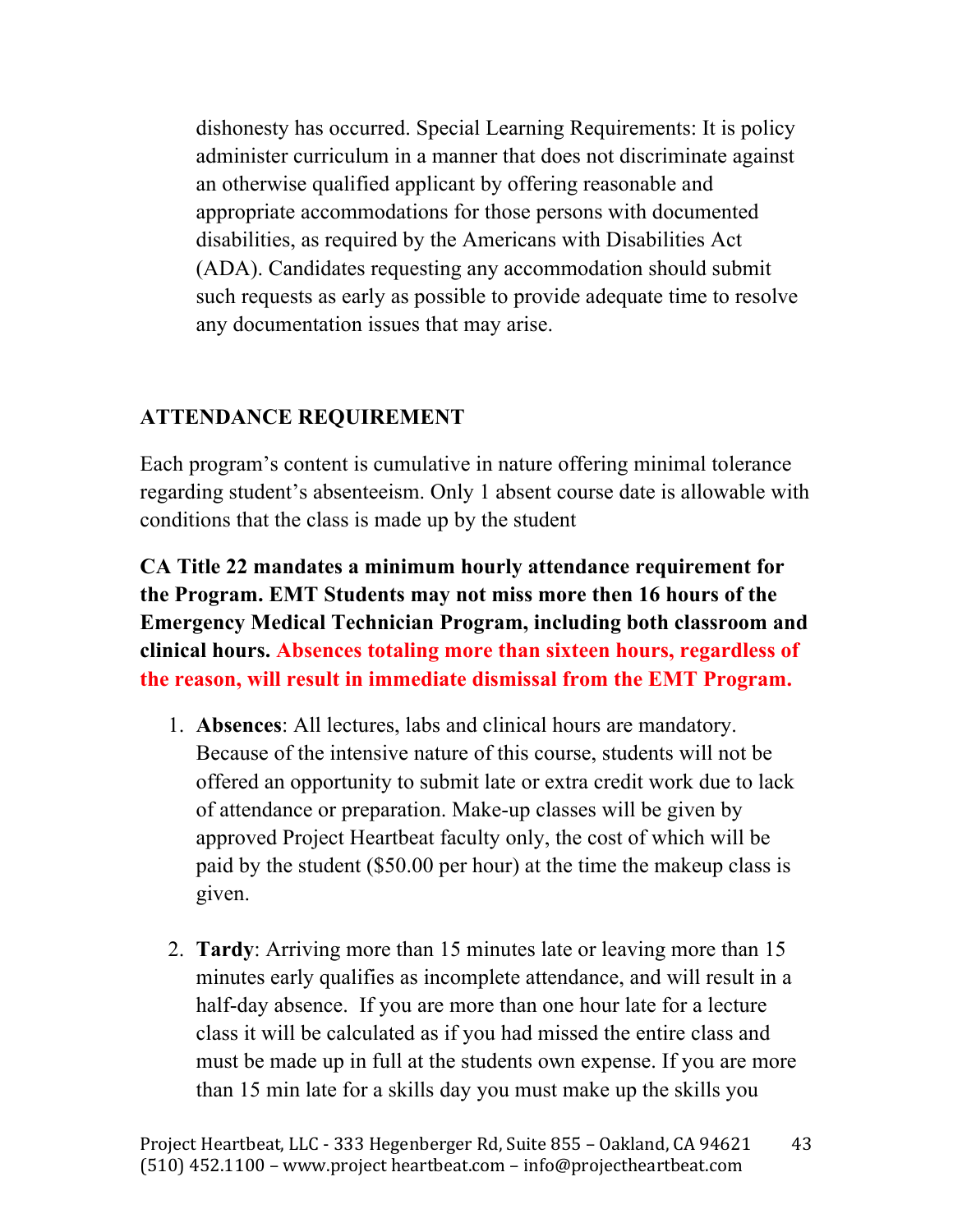missed with private tutoring. More than 30 min late for a skills day is cause for dismissal from the program.

- 3. Fa**ilure to Attend Ride-Alongs and/or Clinical Externships** : You must adhere to your assigned ride-along/externship dates, which are scheduled in accordance with your Availability Form. You must arrive at least 15 minutes early to your Ride-Alongs or you risk being left behind, and potentially dismissed from the program. Missed Ride-Alongs/Externships count as 12 hours of absence.
- 4. **Communicate:** Special circumstances may arise such as sickness or emergencies. As long as you communicate ahead of time and provide reasonable proof, we will do our best to work with you.
- 5. **Leave-of-Absence Policy:** Due to the accelerated nature of the programs and that it is mandated by the state that the student attend a minimum amount of class time, students are not allowed a leave of absence from the course.

### **PARTICIPATION REQUIREMENT**

Students must comply with all Participation Standards set forth via the following three policies:

- **1. Assignment Policy**
- **2. Behavior Policy**
- **3. Dress Code Policy**

**Any deviation from the following policies may result in immediate dismissal from the Program, depending on the severity of the misconduct.** 

#### **ASSIGNMENT POLICY**

Students are required to complete all required assignments by their respective due dates, as outlined in the Class Schedule. Assignments are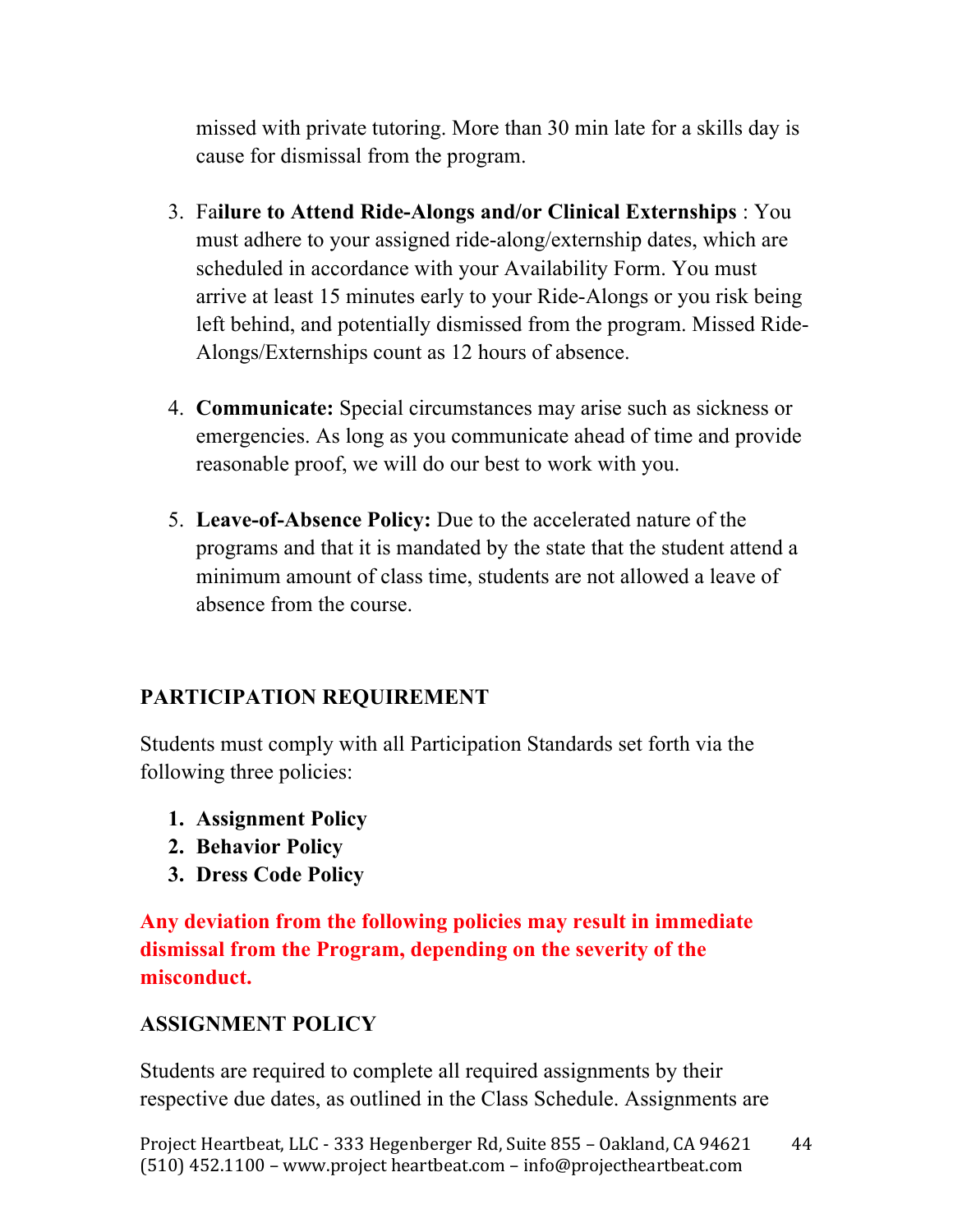subject to change by Administration. Any change to deadlines or requirements will be thoroughly communicated ahead of time.

Assignments include but are not limited to the following:

| - Prerequisites             | - Flashcards      |  |  |
|-----------------------------|-------------------|--|--|
| <b>Adaptive Tests</b>       | - Peer Reviews    |  |  |
| <b>Patient Care Reports</b> | - Preceptor Forms |  |  |

### **BEHAVIOR POLICY**

Students shall at all times conduct themselves in an exemplary manner, both in and out of school. A student may be dismissed for:

- Unsatisfactory academic progress
- Cheating on any quiz, test, or block exam
- Being under the influence of, or in the possession of, alcohol or illegal drugs of any kind
- Insubordination and/or intolerable conduct
- Making threats or engaging in physical violence
- Willful abuse of school equipment or property
- Excessive absenteeism
- Failure to treat peers, faculty, clinical staff and patients with respect.
- Failure to maintain an alert and attentive attitude at all times during class. When class begins, all students will immediately face forward, come to the position of attention, cease all talking and unnecessary activity, and render the proper respect to the instructor. Dozing off or sleeping in class will not be tolerated. Students shall not talk among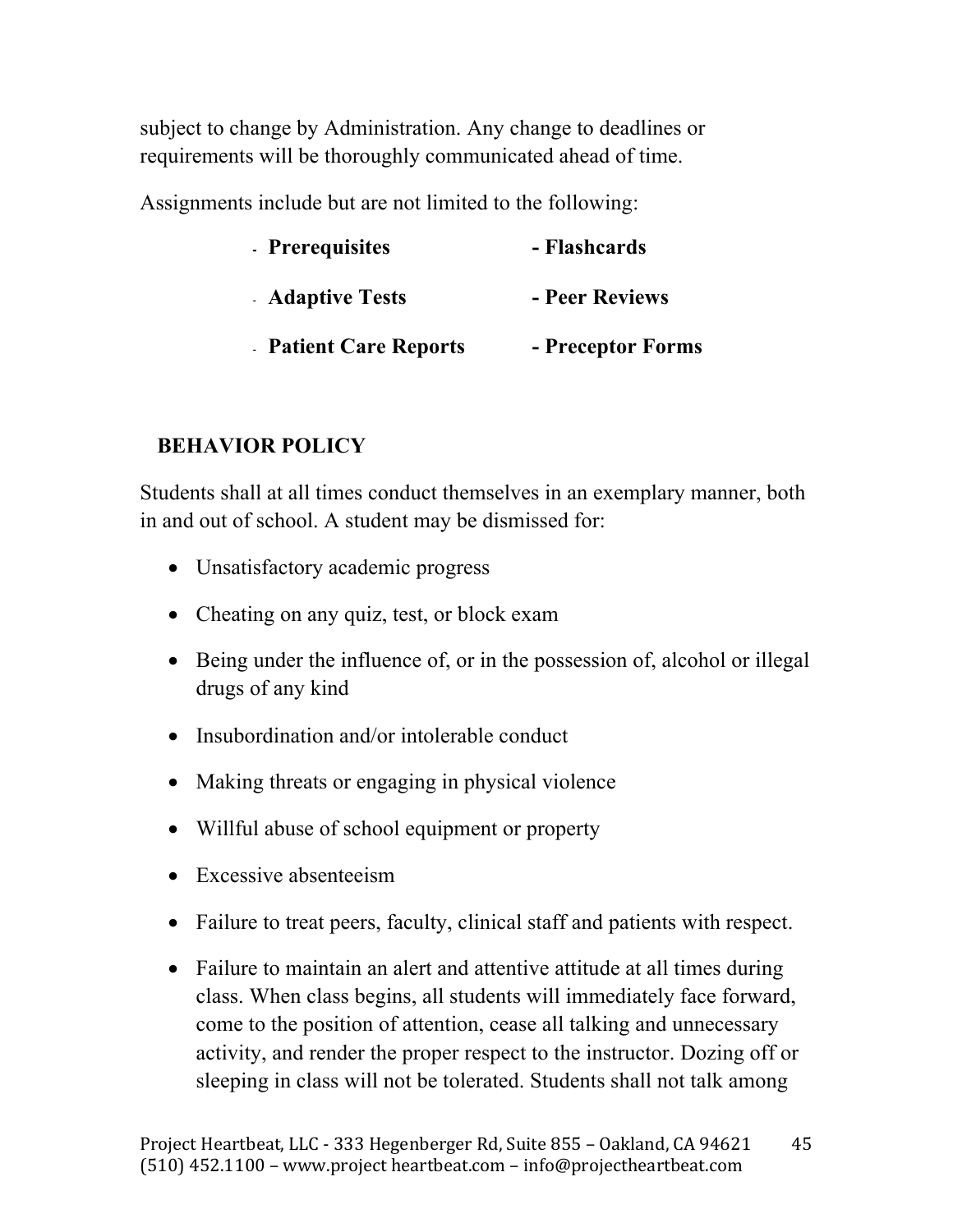themselves, or otherwise be disruptive, when class is in session.

In addition, students must abide by the following behavior policies:

- No cell phones are allowed during class time. Cell phones must be turned off or kept in silent mode during class, and may not be visible in the classroom.
- Smoking is not permitted while in uniform.
- Use proper procedure when asking questions during class. Students should raise a hand and await acknowledgment from the instructor.
- Eating and drinking may be allowed during class, with certain exceptions. Exceptions include food or drink that is disruptive (due to sound or odor), or excessively messy.
- The classroom and lab shall always be left in a neat and orderly fashion. All trash and recycling shall be placed in the corresponding bins and chairs neatly tucked under tables.
- Do not disrupt class. Do not disrupt any classes in the facility or the routine business of the training center.
- Any conduct that puts students, faculty, clinical staff or patients at risk is cause for immediate dismissal.

# **DRESS CODE POLICY**

Students must comply with the school's dress code at all times. This requirement is mandatory.

The intent of this policy is to promote a professional appearance of all of our students and instructional staff at Project Heartbeat. It is the goal of Project Heartbeat to promote an image to all the Northern California Prehospital Agencies, Hospitals, and staff as well as the citizens they serve, that Project Heartbeat is a professional training program. As such, professional appearance and readiness of equipment is integral at all times.

Project Heartbeat, LLC - 333 Hegenberger Rd, Suite 855 - Oakland, CA 94621  $(510)$  452.1100 – www.project heartbeat.com – info@projectheartbeat.com 46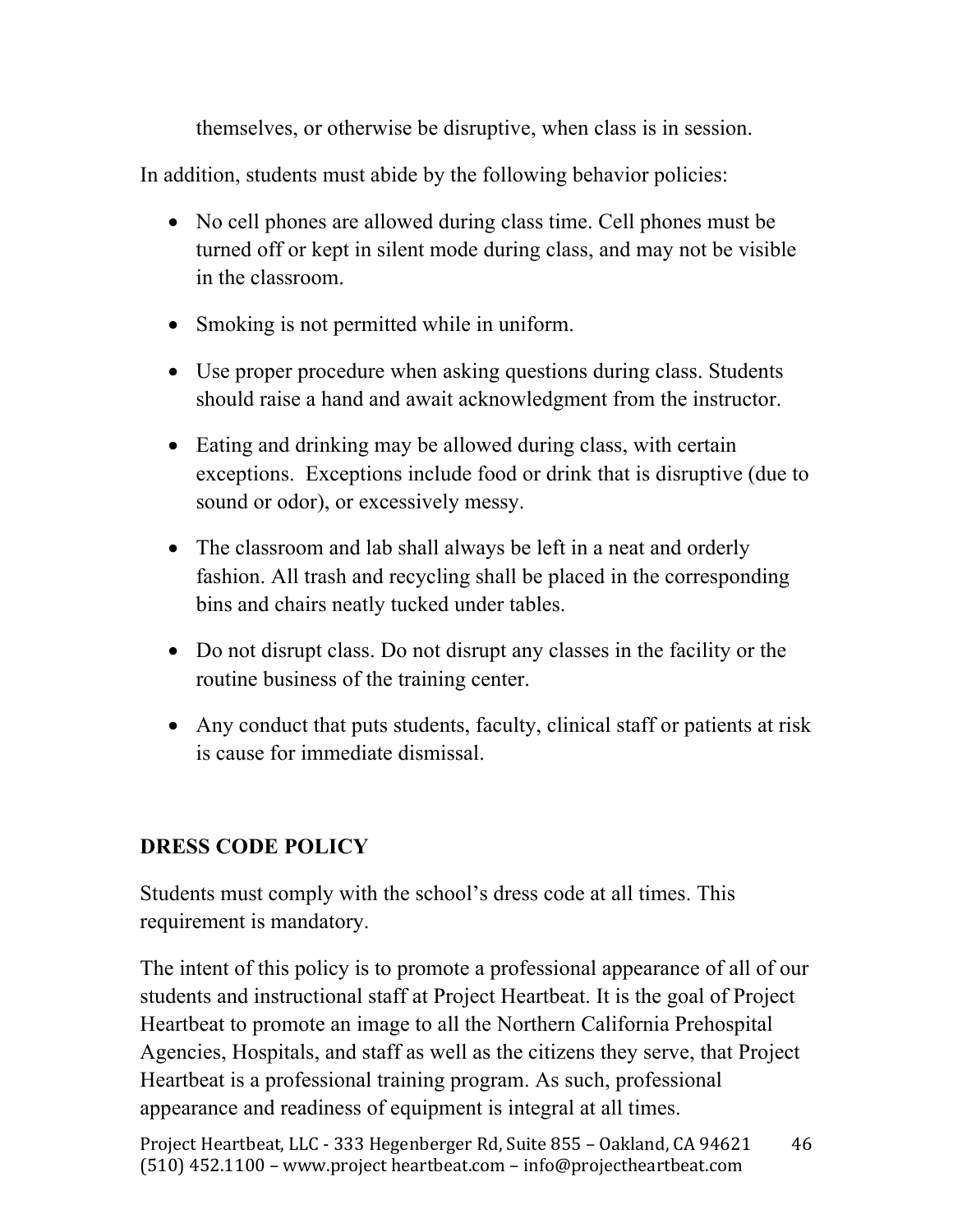- Students must wear the assigned uniform (including all required equipment) to all classes and clinical shifts. Exceptions include Open Lab and Office Hours.
- Uniform and Equipment must be clean and in good repair. Shirts will be buttoned and tucked in. Boots will be laced and tied. Equipment must be in proper working order. This requirement serves both professional and safety purposes.

### **Dress Code Standards:**

While attending class or field/clinical experience, students shall wear a proper and clean uniform. Students must comply with the school's uniform standards. This requirement is mandatory.

### **Student Uniform (supplied by program unless otherwise indicated)**

### **EMT-B Program Uniform**

- A school-supplied t-shirt or polo with Project Heartbeat logo (one supplied by program). Additional shirts may be purchased from the school.
- A school-supplied Class B uniform shirt, t-shirt and pant
- Navy blue EMS pants with black leather belt (belt not supplied)
- Black boots or black polished shoes with non-marking soles (not supplied).
- "Flip-flops", clogs, excessively high heels, and slippers are not acceptable.
- Wrist watch (not supplied)
- 7.5" Trauma Shears
- Stethoscope
- Blood Pressure Cuff
- Penlight
- Student ID Tag
- N95 Mask
- Safety Glasses
- *Optional: Dark Navy EMS Jacket*
- *Optional: Pulse Oximeter*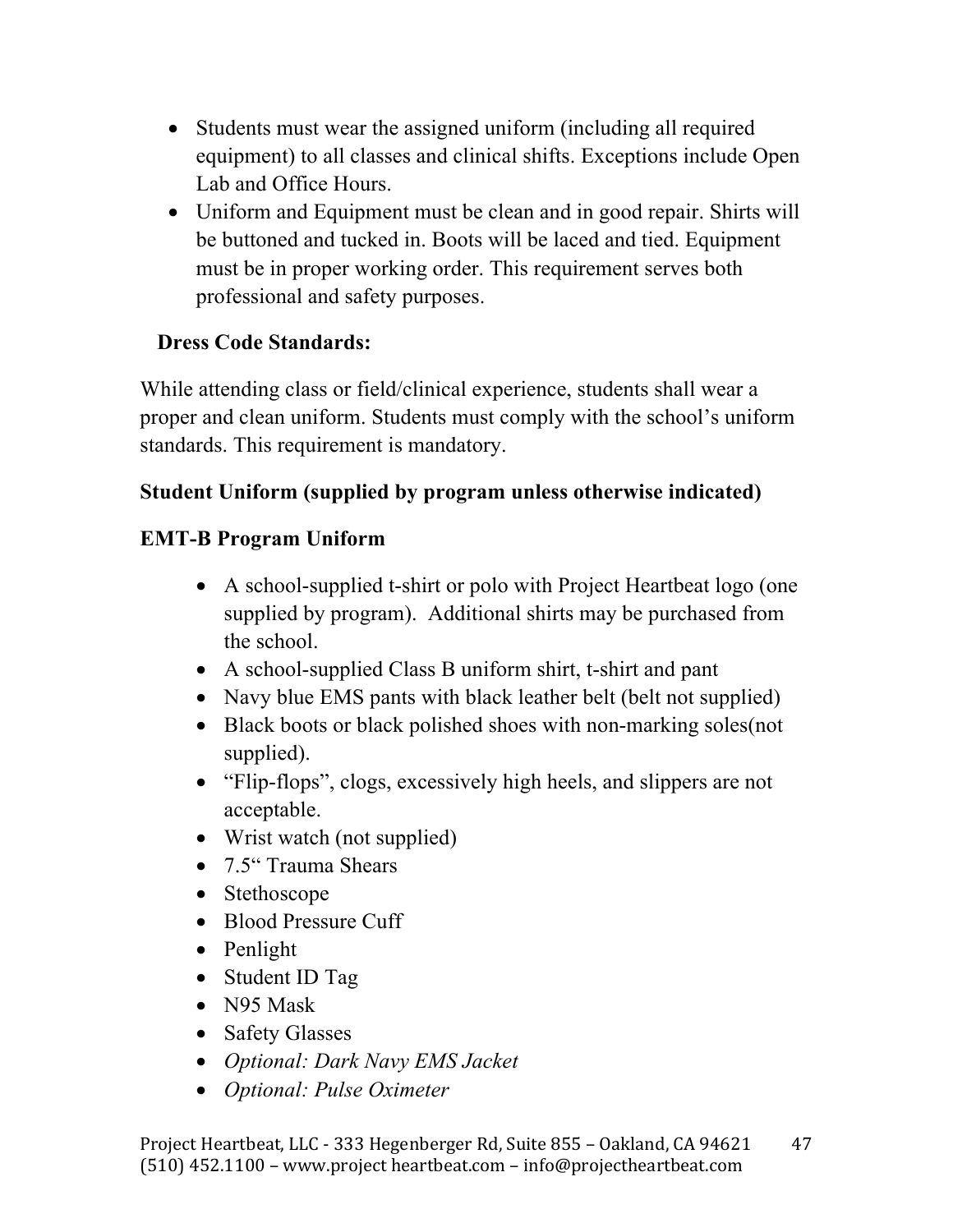### **Phlebotomy Technician Program Uniform**

- Scrub Top with School Badge
- Scrub Bottom
- Lab Coat
- Non slick and non marking shoes. "Flip-flops", clogs, excessively high heels, open toed footwear and slippers are not acceptable.
- Wrist watch

# **GROOMING STANDARDS**

It is also the goal of Project Heartbeat to provide a set of grooming standards that takes the safety of all students and staff into consideration, as well as addressing a professional image.

- All students must be neatly groomed with clean hair, nails, and clothing.
- Students should avoid excessive use of cosmetics, perfume, and cologne or after shave lotion.
- Hair must not rest on the collar of a Class "B" or polo uniform shirt during any field/clinical experience. If hair must be secured (mechanically restrained) to meet these requirements, the device or method used to restrain must not interfere with the safe and proper use of personal protection equipment (PPE). It must remain restrained under all conditions of work or activity on all field/clinical rotations.
- In no event shall the length of facial hair (sideburns or the style of moustache) preclude the proper wearing of personal protection equipment (i.e. N95/P-100).
- Deviations may be permitted only when facial characteristics are unusual, making stated regulations impossible to administer, or by special permission by the Program Director.

# **Appearance – Tattoo, Scarification, Branding and Piercings**

Many factors influence the community's confidence in Hospital and Pre-Hospital Personnel and in our training program. The image we present to the community must be one of professionalism. Our appearance is of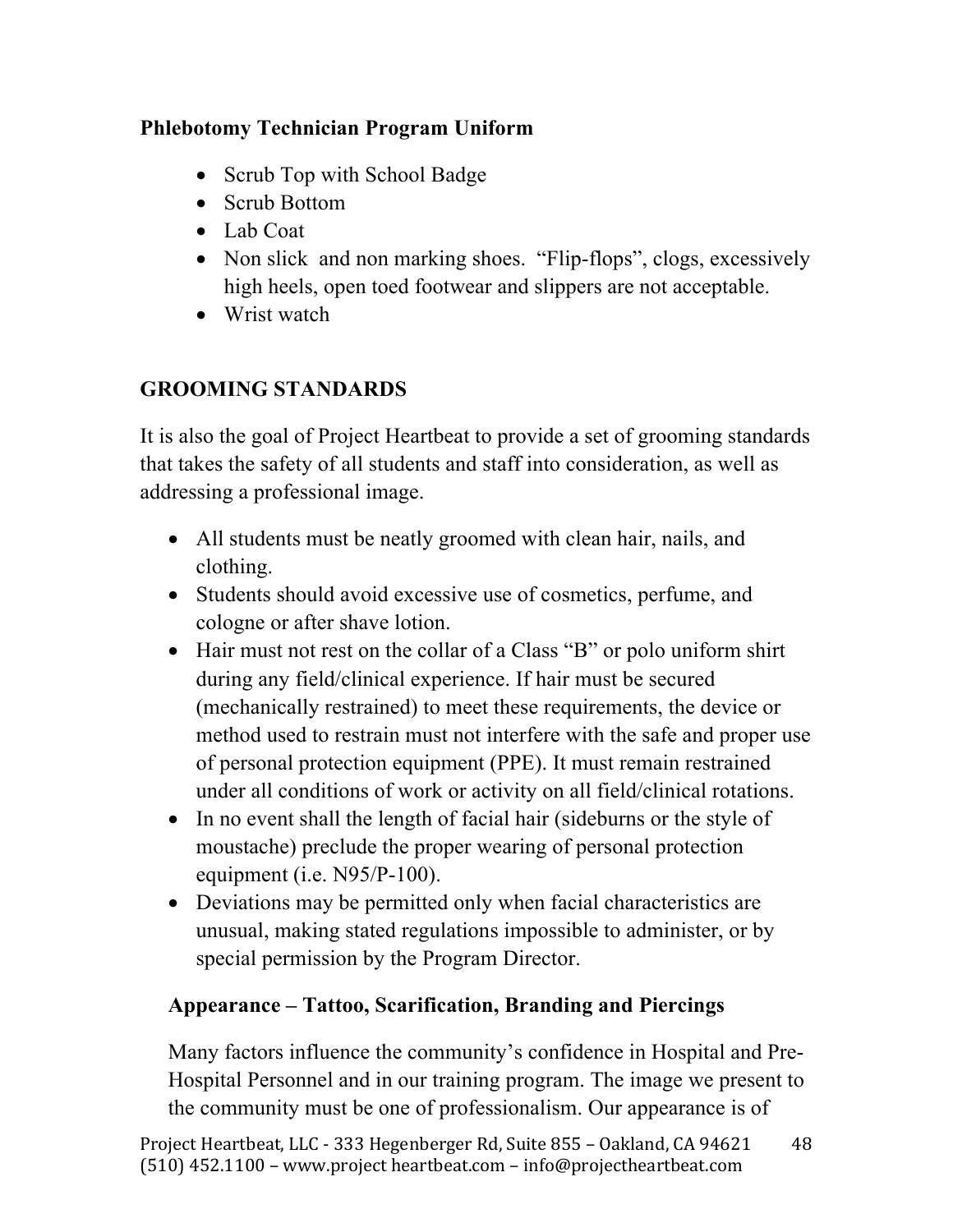utmost importance.

### **Tattoos, Scarification, Branding**

- It is the preference of the Project Heartbeat that should a student or instructional staff member have any tattoo, scarification, or branding, an attempt should be made to cover it/them by the approved uniform during all class meetings.
- Any tattoo, scarification or branding shall NOT be visible while on field/clinical rotations or representing the program in any official capacity. Tattoos, scarifications or brandings must be covered with the school-approved uniform, including, but not limited to, a long-sleeve shirt, jacket, sweater or turtleneck sweater.
- The display of a tattoo, scarification or branding considered inappropriate, unprofessional or offensive, regardless of its location, by any staff member or student of the program, while in class, performing field/clinical experience or representing the program in any official capacity is strictly prohibited.
- The following includes, but is not limited to, the types of tattoos, scarifications or brands prohibited by this policy:
	- 1. Depictions of nudity or violence.
	- 2. Sexually explicit or vulgar art, words, phrases or profane language.
	- 3. Symbols likely to incite a strong reaction in the workplace, i.e., swastikas, pentagrams or similar symbols.
	- 4. Initials, acronyms or numbers that represent criminal or historically oppressive organizations, i.e., AB, KKK, SS, MM, BFG, HA, MS13, 666 or any street gang names, numbers, and/or symbols.

# **Piercings / Jewelry**

• The following standards for piercing and jewelry are in place for student safety. Students, during skills lab and/or field/clinical experience, may suffer injuries to pierced areas during skills practice labs or patient encounters (i.e., combative/altered patients). These standards are also in place to aid in the professional appearance the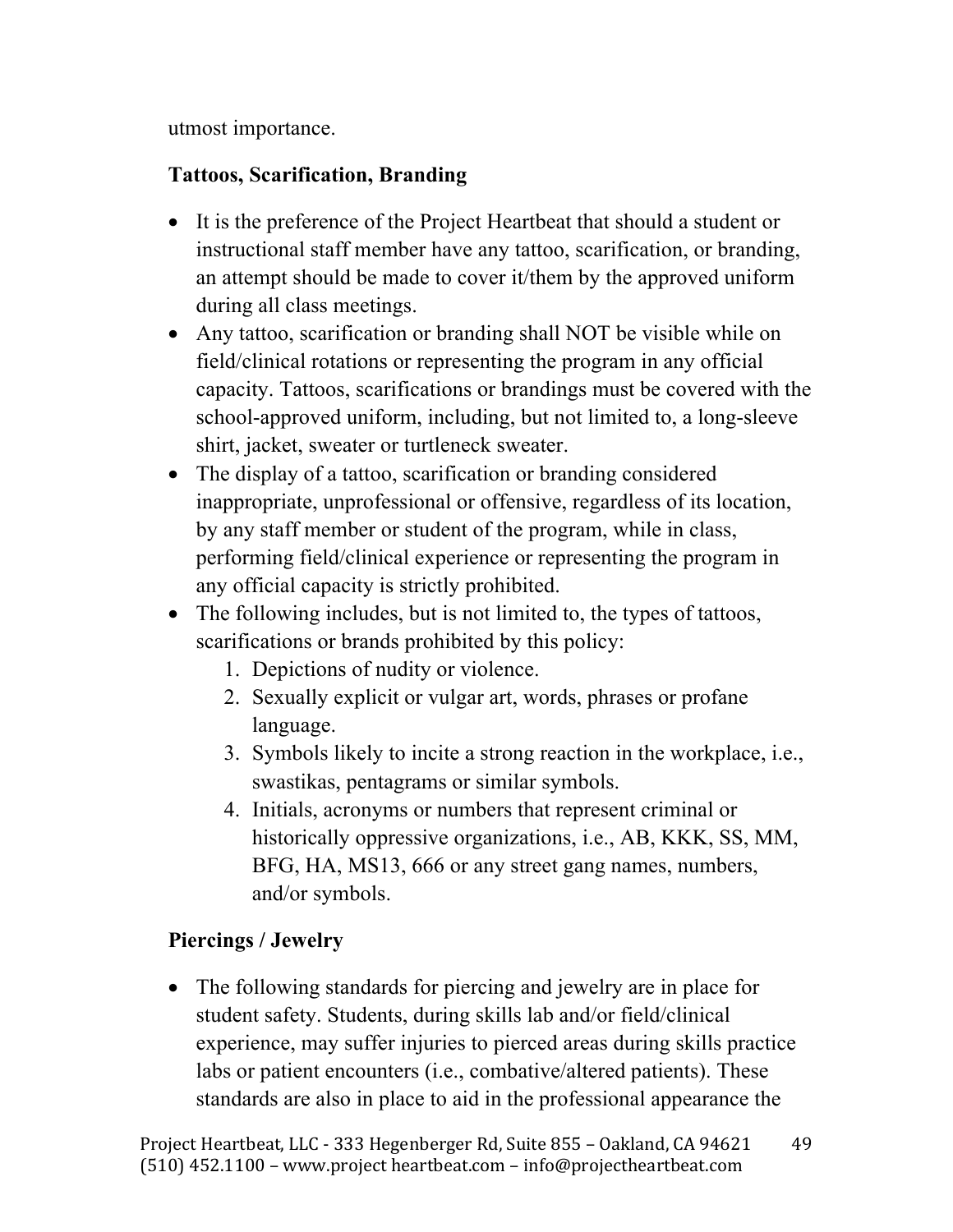community expects from medical personnel.

- Conservative jewelry is permitted.
- Studded earrings only are permitted. The earrings shall be plain and no more than 1⁄4" in diameter.
- Hanging, hoops or "plug" earrings are strictly prohibited.
- Earrings may only be worn in the earlobes.
- While performing any field/clinical experience, all uniformed students may only wear one set of stud-type earrings with only one earring per ear.
- The piercing and wearing of associated jewelry in all other visible parts of the body is strictly prohibited

### **UNLAWFUL HARASSMENT OR DISCRIMINATION**

Unlawful Harassment or Discrimination is cause for immediate dismissal. Project Heartbeat is committed to maintaining an educational environment that is free of discrimination and harassment. Any student who alleges discrimination and/or harassment in the program should contact their faculty and/or Program Director.

Project Heartbeat is committed to providing an environment free of unlawful harassment. Our policy prohibits sexual harassment and harassment based on pregnancy, childbirth or related medical conditions, race, religious creed, color, gender, national origin or ancestry, physical or mental disability, medical condition, marital status, registered domestic partner status, age, sexual orientation, or any other basis protected by federal, state or local law or ordinance or regulation. All such harassment is unlawful. Project Heartbeat's anti-harassment policy applies to all persons involved in the operation of the School and its students. It also prohibits unlawful harassment by any employee, including staff and faculty, as well as vendors, customers, students, and any other persons. It also prohibits unlawful harassment based on the perception that anyone has and of those characteristics, or is associated with a person who has or is perceived as having any of those characteristics.

Prohibited unlawful harassment includes, but is not limited to, the following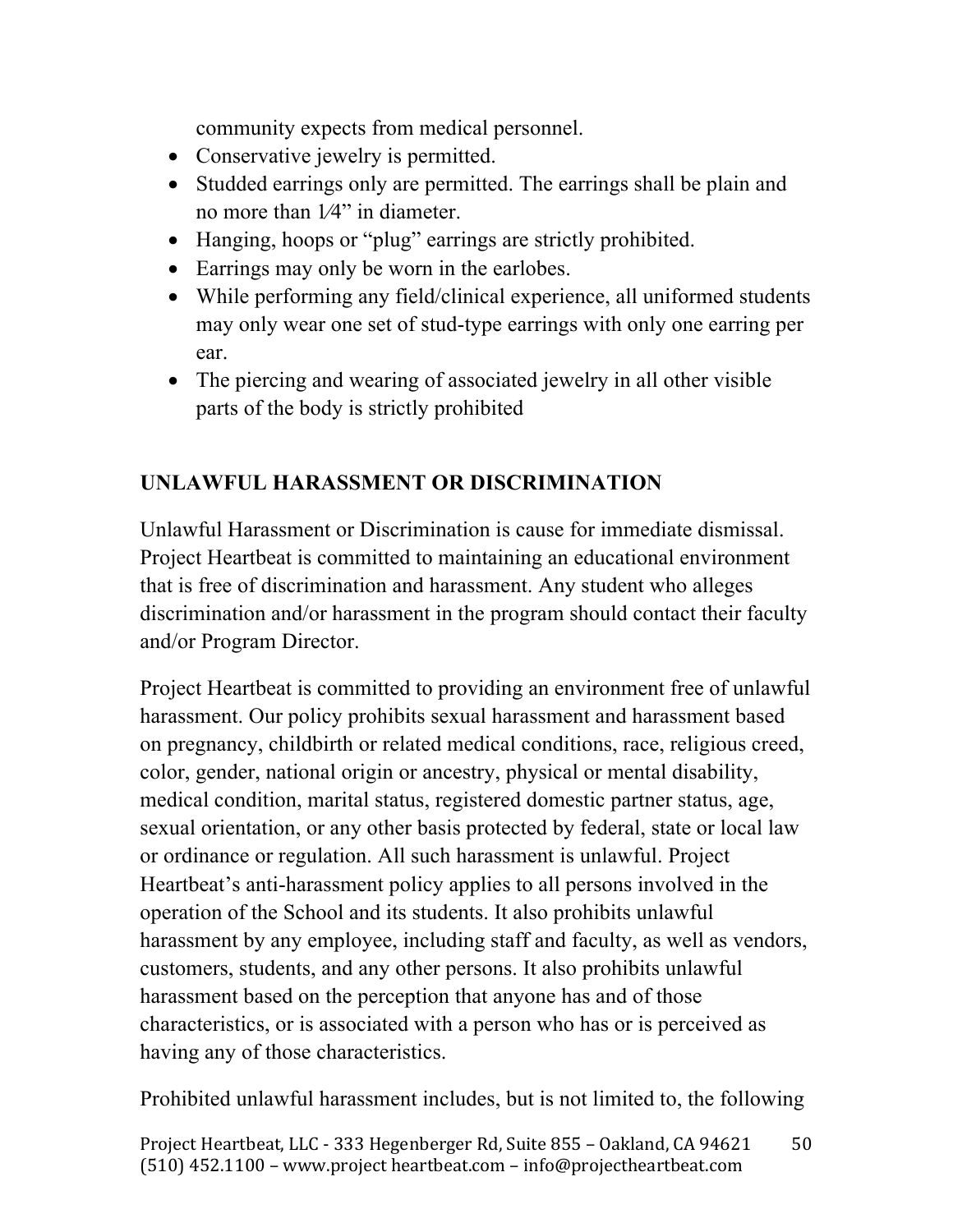behavior:

- Verbal conduct such as epithets, derogatory jokes or comments, slurs or unwanted sexual advances, invitations, or comments;
- Visual displays such as derogatory and/or sexually oriented posters, photography, cartoons, drawings, or gestures;
- Physical conduct including assault, unwanted touching, intentionally blocking normal movement or interfering with work because of sex, race, or any other protected basis;
- Threats and demands to submit to sexual requests as a condition of continued employment, or to avoid some other loss, and offers of employment benefits in return for sexual favors; and
- Retaliation for reporting or threatening to report harassment.

If you believe that you have been unlawfully harassed, submit a written complaint to the Program Director or the Owner as soon as possible after the incident. You will be asked to provide details of the incident or incidents, names of individuals involved, and names of any witnesses. Staff will refer all harassment complaints to the management team. Project Heartbeat will immediately undertake an effective, thorough, and objective investigation of the harassment allegations.

If Project Heartbeat determines that unlawful harassment has occurred, effective remedial action will be taken in accordance with the circumstances involved. Any employee or student determined to be responsible for unlawful harassment will be subject to appropriate disciplinary action, up to and including termination/dismissal. A Project Heartbeat representative will advise all parties concerned of the results of the investigation. Project Heartbeat will not retaliate against you for filing a complaint and will not tolerate or permit retaliation by management, employees or co-workers.

Project Heartbeat encourages all employees or students to report any incidents of harassment forbidden by this policy immediately so that complaints can be quickly and fairly resolved. You also should be aware that the Federal Equal Employment Opportunity Commission and the California Department of Fair Employment and Housing investigates and prosecutes complaints of prohibited harassment in employment. If you think you have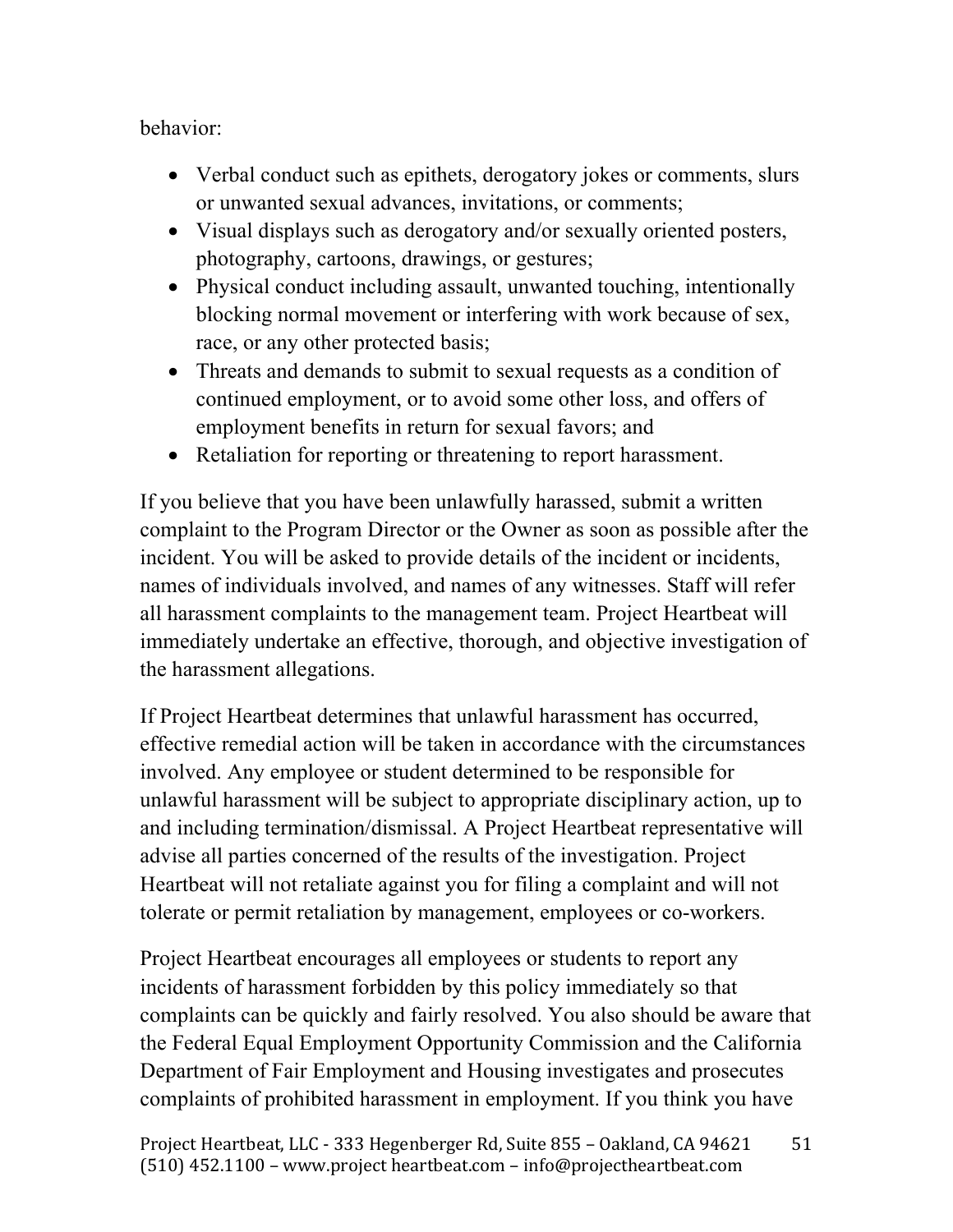been harassed or that you have been retaliated against for resisting or complaining, you may file a complaint with the appropriate agency. The nearest office is listed in the telephone book.

### **DRUG AND ALCOHOL ABUSE**

Project Heartbeat is concerned about the use of alcohol, illegal drugs, or controlled substances as it affects the workplace. Use of these substances, whether on or off the job can detract from an employee's or student's work performance, efficiency, safety, and health, therefore seriously impair the employee's or student's value to the Training Center. In addition, the use or possession of these substances on the job constitutes a potential danger to the welfare and safety of other employees or students and exposes Project Heartbeat to the risks of property loss or damage, or injury to other persons.

Furthermore, the use of prescription drugs and/or over-the-counter drugs also may affect an employee's or student's job performance and may seriously impair the employee's or student's value to Project Heartbeat.

The following rules and standards of conduct apply to all employees and students either on Project Heartbeat property or during the workday (including meals and rest periods). Behavior that violates policy includes:

- Possession or use of an illegal or controlled substance, or being under the influence of an illegal or controlled substance while engaged in any Project Heartbeat activity;
- Driving a Project Heartbeat vehicle while under the influence of alcohol; and
- Distribution, sale, or purchase of an illegal or controlled substance while on the job.

Violation of these rules and standards of conduct will not be tolerated. Project Heartbeat also may bring the matter to the attention of appropriate law enforcement authorities.

Observed impairment of a student may be evidenced and identified by many factors, including but not limited to reasonable suspicion. Reasonable suspicion is defined as a belief drawn from specific objective and articulated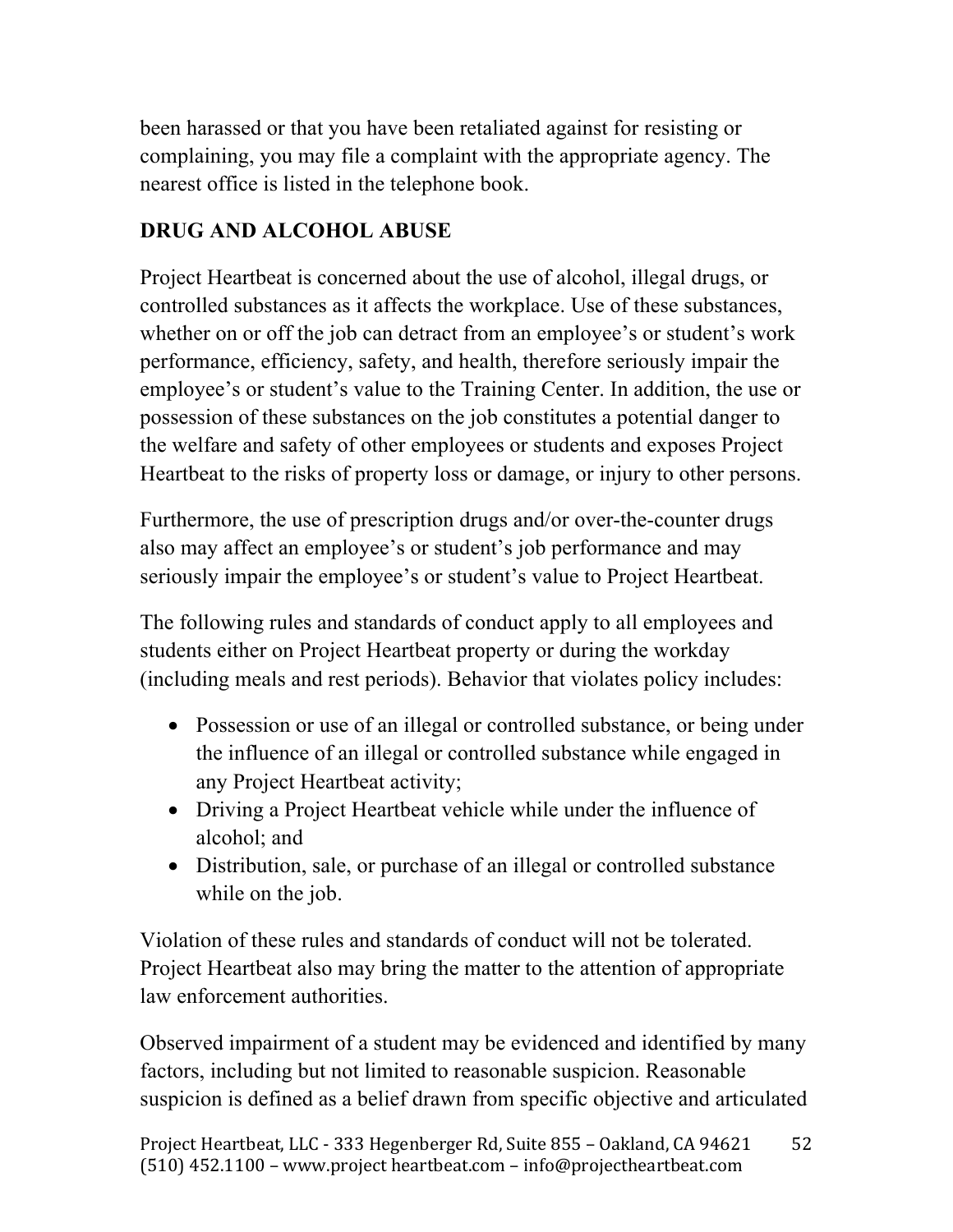facts and reasonable inferences drawn from those facts in light of experience. Indicative factors may include, but are not limited to: bizarre and unusual behavior, repeated accidents, unexplained mood swings, an odor of alcohol on the breath, disheveled appearance or poor personal hygiene blatant impairment of judgment, chronic absenteeism or tardiness, unsafe clinical practice to include errors of omission or commission.

Students enrolled in any program are prohibited from reporting to duty in a clinical facility, class, lab, or other program activity under the influence of alcohol, unauthorized narcotics, or controlled drugs. Observed impairment of a student may be evidenced and identified by many factors, including but not limited to reasonable suspicion and/or bizarre and unusual behavior. It is the faculty's responsibility to identify students who display physical and/or emotional conditions which may impede clinical judgment and/or practice. Upon identification, such students will be excused from class, lab, or clinical assignment and may be required to submit to blood and/or urinalysis testing with follow-up referral to the Program Director. Programs may use random drug testing and screening during the student's attendance in the program. The signed signature form indicates the students understanding and compliance of this rule.

Reasonable suspicion that a student is impaired will be documented by at least two faculty members, or one faculty member and a licensed or certified professional at the clinical facility where the student is assigned.

After documentation, the student will be relieved of patient care responsibilities and will be given the opportunity to discuss the behavior with the two witnesses to the behavior. At this time, it is the responsibility of the student to disclose any prescription or nonprescription medications or drugs that the student is taking or any other relevant information.

The faculty member will then contact the appropriate staff members, who, in conjunction with the Program Director, will assess the situation and plan appropriate interventions which may include, but are not limited to, dismissal from the program, counseling, drug testing, and referral to the appropriate administrative official. All expenses incurred will be the responsibility of the student.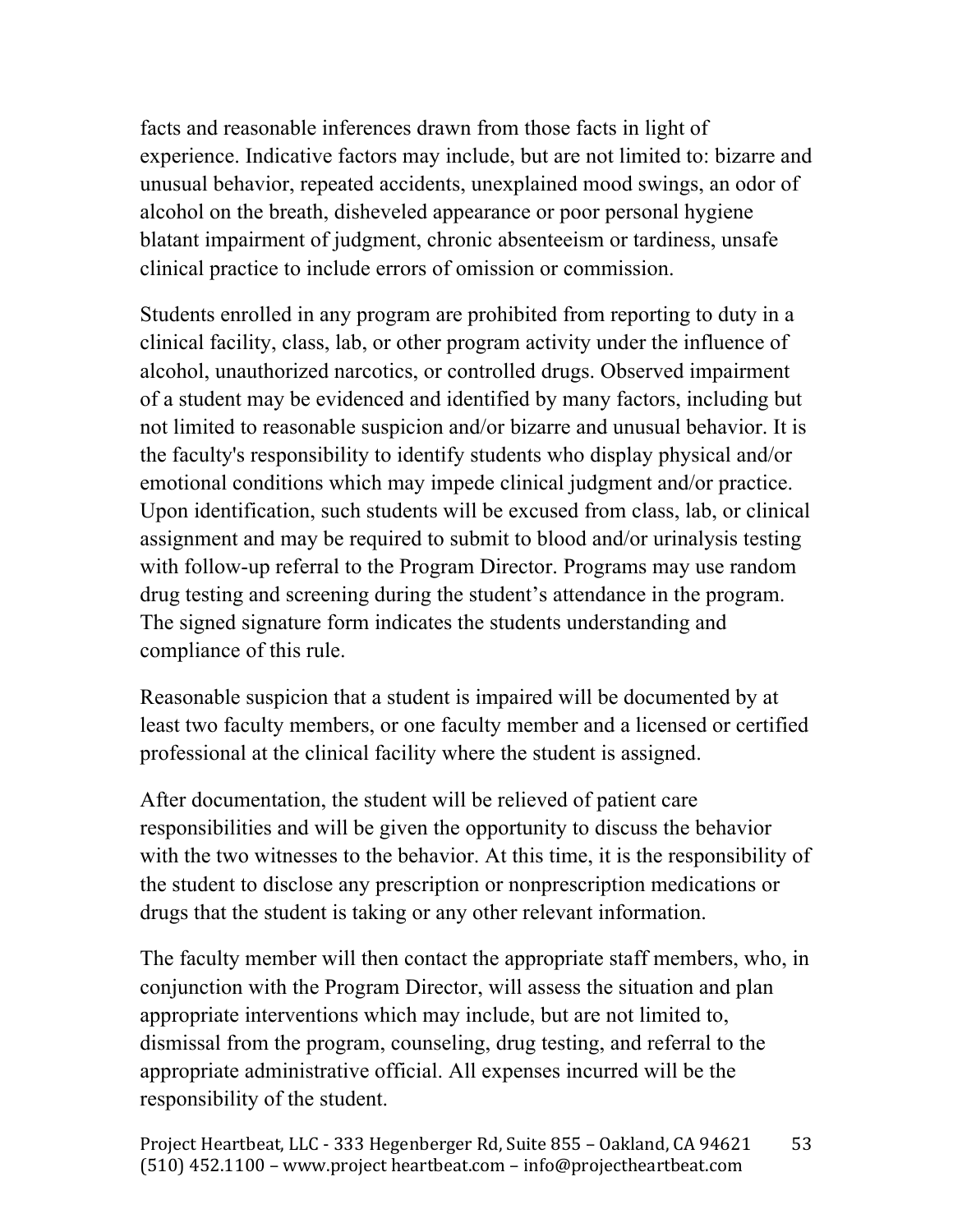An employee or student's conviction on a charge of illegal sale or possession of any controlled substance while off School property will not be tolerated because such conduct, even though off duty, reflects adversely on Project Heartbeat. In addition, Project Heartbeat must keep people who sell or possess controlled substances off company premises in order to keep the controlled substances themselves off the premises.

### **HEALTH AND SAFETY POLICIES**

### **INCIDENTS, INJURIES AND EXPOSURES**

Project Heartbeat's faculty and staff are concerned about your health and safety. The Health and Safety Policy is in place to preserve the student's personal wellbeing throughout the Program.

- 1. All students are required to apply the appropriate Personal Protective Equipment (PPE) when involved in clinical patient contact or any other activities that involve a risk for injury or exposure.
- 2. If a student incurs or is involved in an activity resulting in an injury, potential injury or exposure, the student is responsible for notifying their immediate faculty whether in the classroom, lab or clinical environment in order to follow appropriate procedures and to complete all appropriate paperwork and an incident report.
- 3. In the event of an injury or a significant exposure to a disease or illness, the student will notify the preceptor or evaluator at the clinical site ASAP! All the procedures at the clinical site regarding exposure or injury will be followed. Immediate documentation of the event will be required. The clinical coordinator will be called ASAP! If the clinical coordinator is unavailable, the student will contact the lead instructor or Program Director or their designee. ALL paperwork required by the Project Heartbeat shall be filled out within 24 hours of the event (example: an accident/incident report form). It is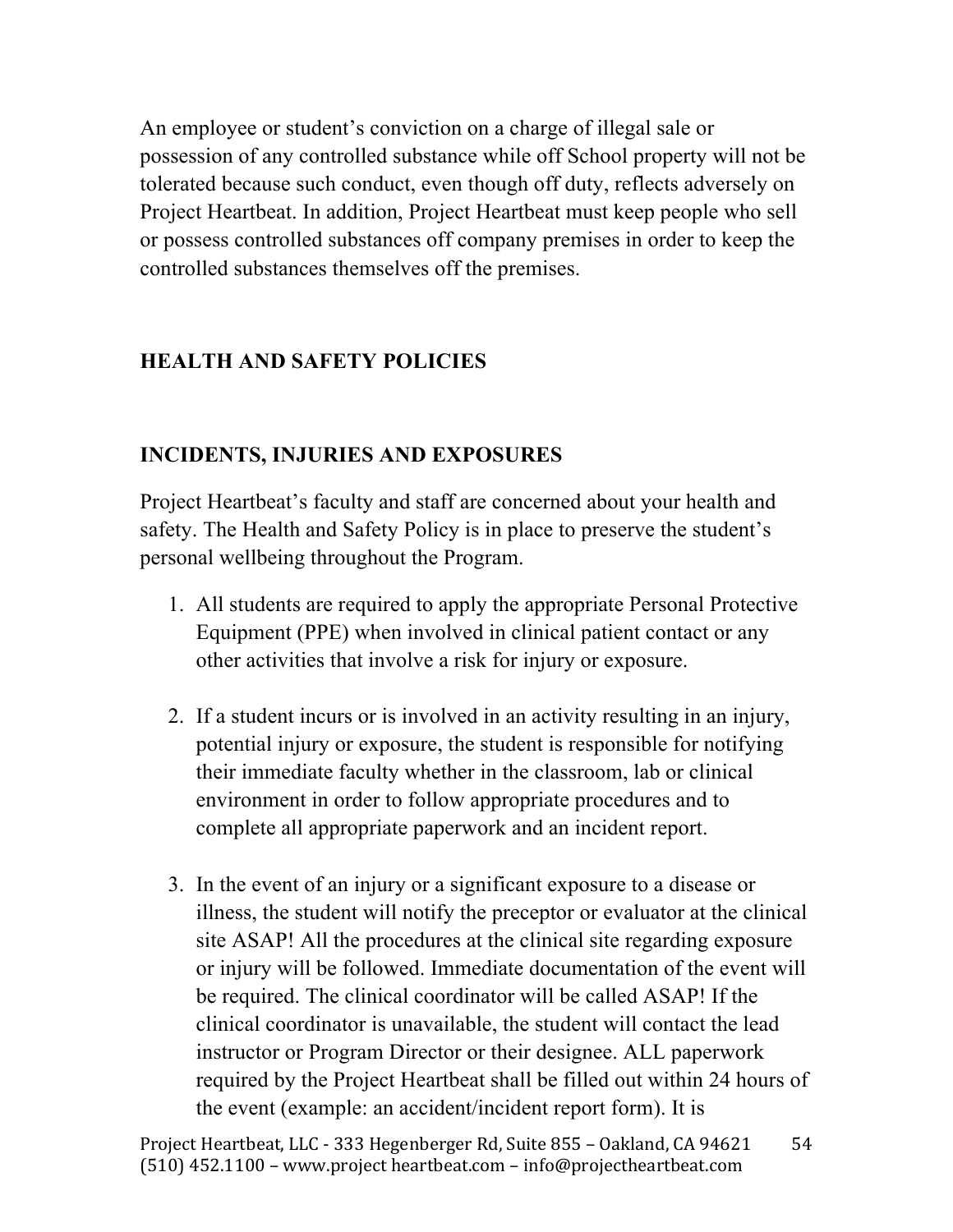recommended that all suggested treatments be followed. It is up to the student to make the final decision about what course of treatment(s) they receive.

- 4. The CDC and the Health Resources and Services Administration have launched a toll-free hotline to provide information, counseling, and treatment recommendations to healthcare workers who have been exposed to blood borne diseases and infections on the job.
- 5. The National Clinician's Post Exposure Prophylaxis toll-free hotline (PEPLine) is staffed by specifically trained physicians who can be reached from anywhere in the country by dialing (888) 448-4911. This service is supported by the Health Resources and Services Administration Ryan White CARE Act and the AIDS Education and Training Centers and CDC. Recommendation for occupational exposure to HBV, HCV and HIV including post- exposure prophylaxis should be initiated as soon as possible. If there is an associated cost for this treatment, it is the student's responsibility.
- 6. Any student who poses an immediate threat to the health, safety or welfare of a patient, and/or is involved with patient/client endangerment or harm, may be suspended and/or exited from a clinical setting/situation upon approval of the coordinator, faculty, and/or Program Director. Criteria are included in the clinical evaluation tool used in the program. Behavior that threatens the health, safety or welfare of a patient/client or clinical faculty/site may result in the student being exited from the program per faculty, coordinator and/or Program Director recommendation.

#### **ALLERGIES**

Latex: The use of latex and latex-based products may exist in healthcare universal precautions and in environments such as, but not limited to, classrooms and training labs, hospitals, care facilities, laboratories, clinical areas, and medical/dental offices. Individuals with latex allergies should seek expert advice from their healthcare provider so that they may receive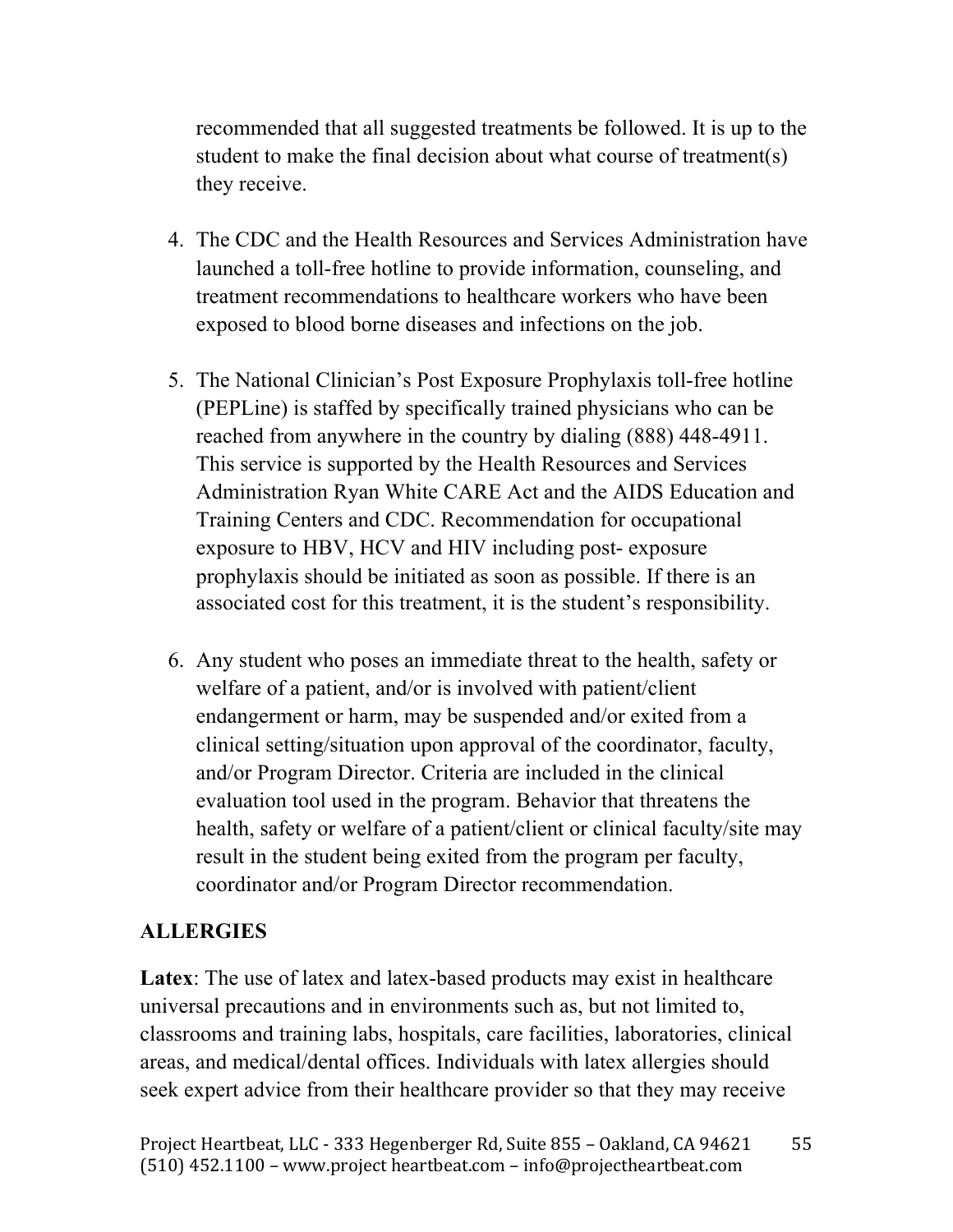information to make an informed decision regarding exposure to latex.

**Immunizations:** Immunizations are required in order to participate in clinical education. Individuals with allergies to required immunizations should seek expert advice from their healthcare provider so that they may receive information to make an informed decision regarding their exposure to infectious diseases in the healthcare field. A statement from the student's healthcare provider noting that the student may proceed through the program with no limitations will be required of all students declaring an immunization allergy.

### **GREIVANCE PROCEDURE**

Project Heartbeat takes pride in offering high quality training that effectively serves students and leads to success in their career choices. However, if a student perceives a problem or has a concern, the following steps should be taken:

- 1. The student should first attempt to resolve the grievance with the instructor. If the grievance is with the instructor, skip to step 2
- 2. In writing, the student must detail the specific grievance, including examples and dates whenever possible. This statement should be submitted to the Program Coordinator via email or hardcopy delivered to the reception desk
- 3. The Program Coordinator will contact the student within 3 business days to attempt resolution
- 4. If the Program Coordinator is unable to successfully resolve the issue, the matter should be taken to the CEO
- 5. The CEO has the final responsibility for resolving student grievances. There will be no punitive action or negative bias on a student as a result of filing a grievance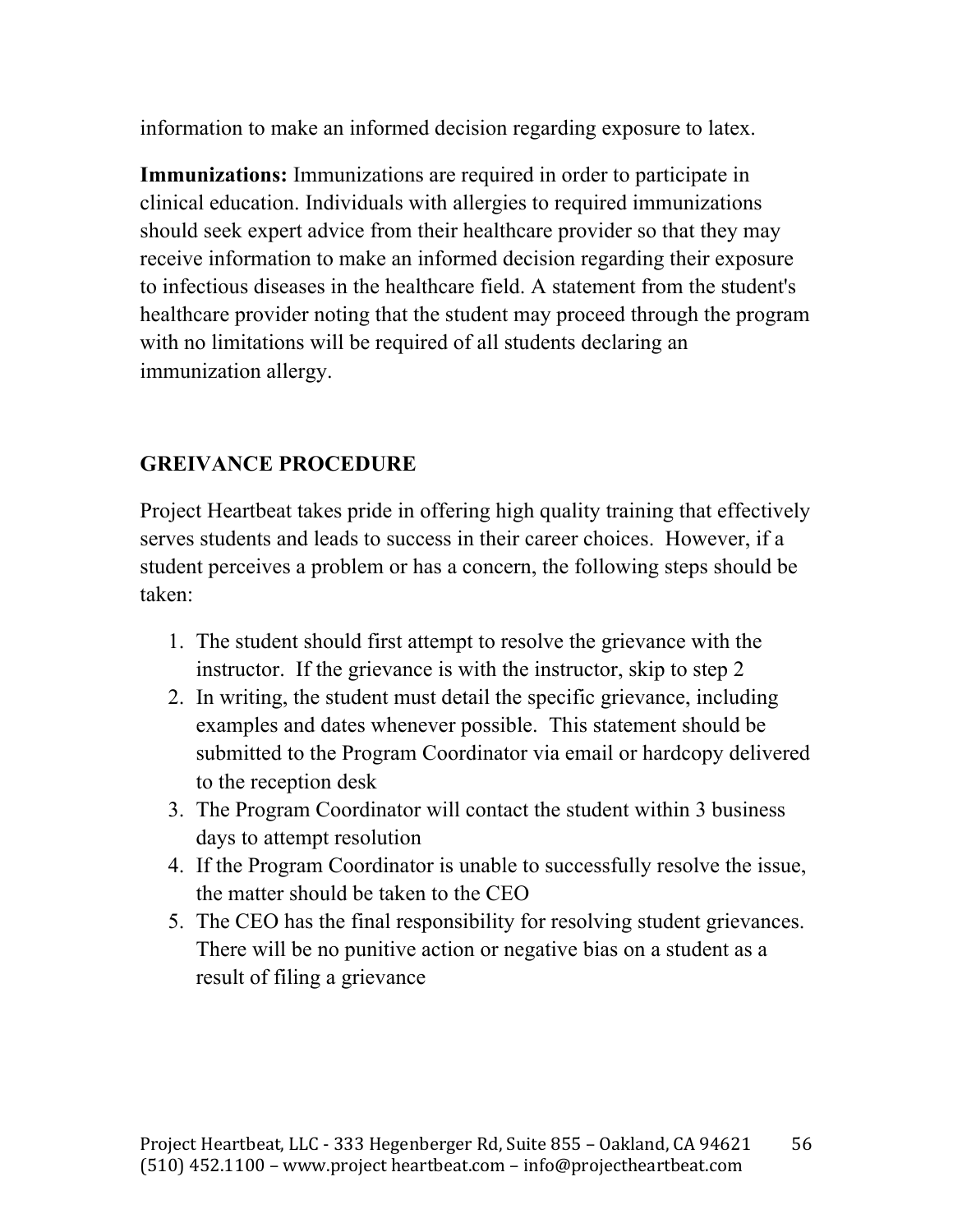### **STUDENTS RIGHT TO CANCEL**

The student has the right to cancel and obtain a refund of charges paid through attendance at the first class session, or the seventh day after enrollment, whichever is later. If you choose to cancel this agreement, Project Heartbeat will refund any money that you paid less specified nonrefundable fees. After the end of the cancellation period, you also have the right to stop school at any time; and you have the right to receive a pro rata refund if you have completed 50 percent or less of the scheduled days in the current program through the last day of attendance.

Cancellation shall occur when you give written notice of cancellation addressed to CE Program Director and sent by US certified mail, facsimile, or hand delivered. The written notice of cancellation is effective on the date received by Project Heartbeat. The refund will be issued within 45 days of the notice of cancellation.

Written notice must be mailed or hand delivered to:

Allan Bulda 333 Hegenberger Rd, Suite 855 Oakland, CA 94621

Project Heartbeat follows refund guidelines set by the California Bureau for Private Postsecondary Education in accordance with 5 CCR 71750. You have the right to withdraw from a course of instruction at any time. If you withdraw from a course of instruction after the period allowed for cancellation of the agreement set forth above, Project Heartbeat will issue a pro rata refund based on the amount owed for the portion of the educational program provided subtracted from the amount paid by the student calculated as follows: total institutional charge divided by the number of days in the program, multiplied by the number of days student attended, or was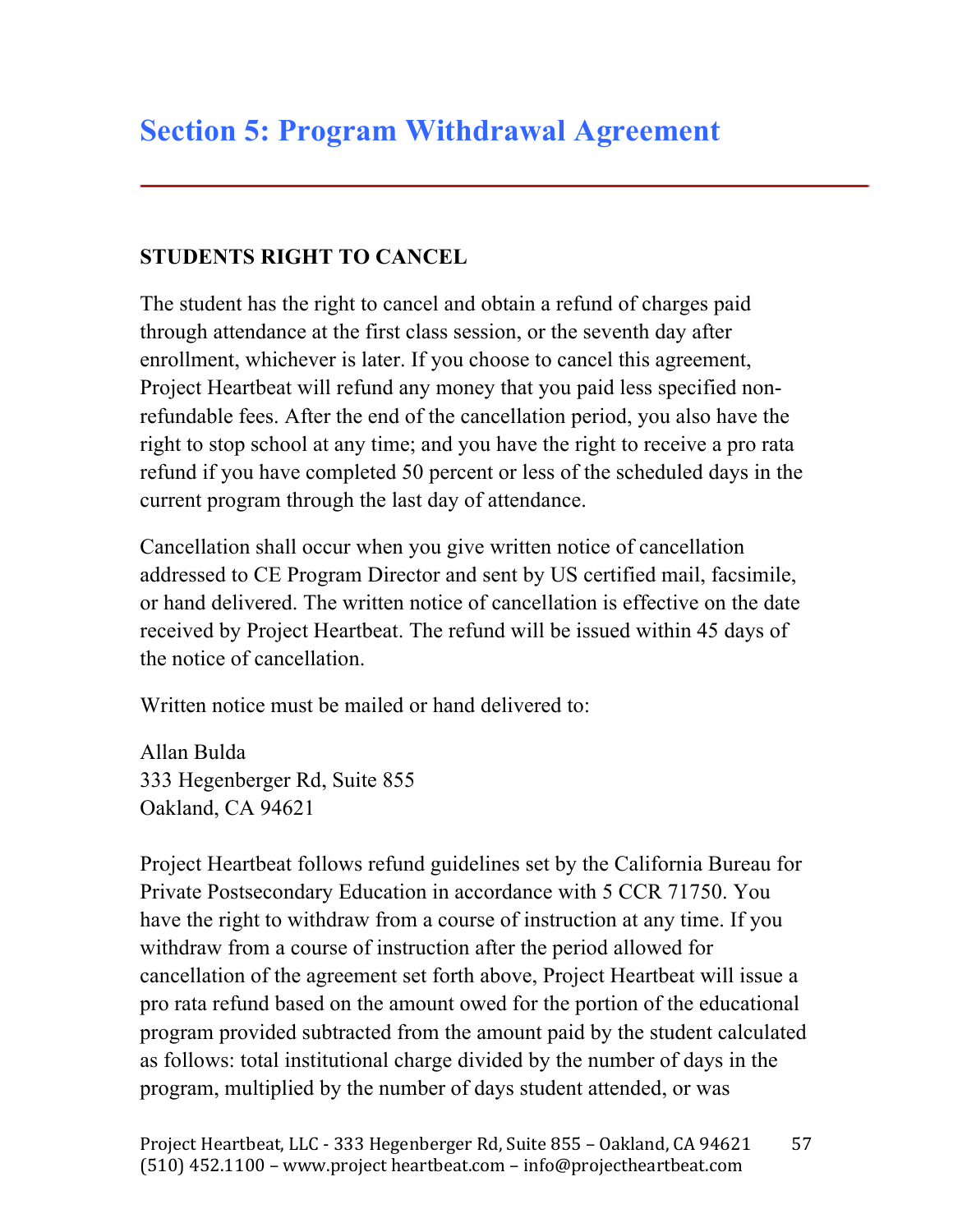scheduled to attend prior to withdrawal, less the amount paid by the student. All amounts paid in excess of what is owed as calculated above shall be refunded within 45 days of the student's withdrawal or cancellation.

**The refund will be prorated if the student withdraws after the first class session, or the seventh day after enrollment, whichever is later.** If the student has received federal student financial aid funds, the student is entitled to a refund of moneys not paid from federal student aid program funds. If the student obtains a loan to pay for an educational program, the student will have the responsibility to repay the full amount of the loan plus interest, less the amount of any refund.

### **LOANS GUARANTEED BY THE GOVERNMENT**

Project Heartbeat currently does not participate in any Federal or State financial aide program. If the student obtains a loan to pay for this educational program, the student has the responsibility to repay the full amount of the loan plus interest, less the amount of any refund.

If the student is eligible for a loan guaranteed by the federal or state government and the student defaults on the loan, both of the following may occur:

(1) The federal or state government or a loan guarantee agency may take action against the student, including applying any income tax refund to which the person is entitled to reduce the balance owed on the loan.

(2) The student may not be eligible for any other federal student financial aid at another institution or other government financial assistance until the loan is repaid.

 $(CEC \S 94911(g)(1)(2))$  (CEC  $S 94909(a)(10))$  (CEC  $S 94909(a)(11))$ )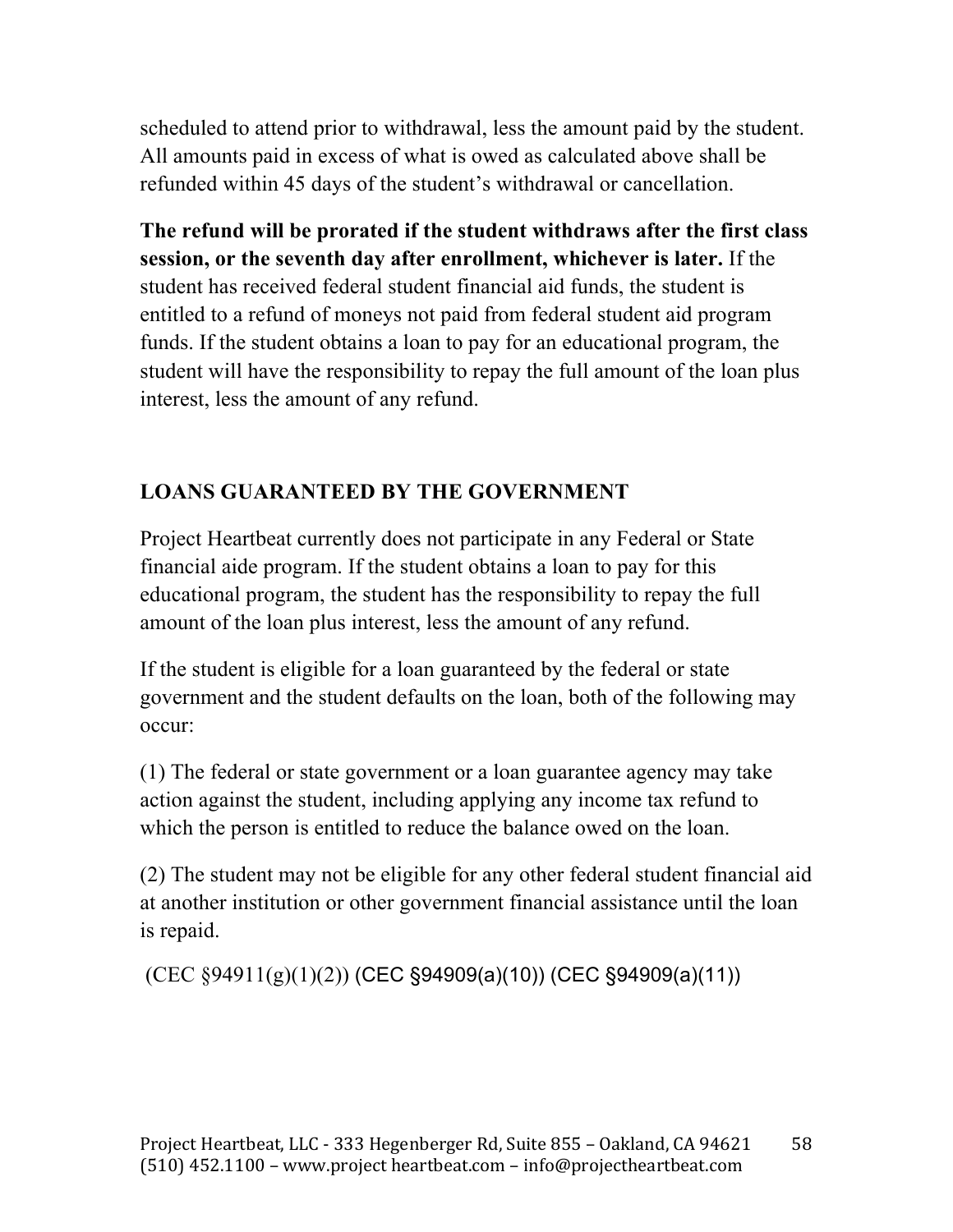# **REFUND POLICY FOR WITHDRAWAL AFTER COURSE COMMENCES:**

Project Heartbeat calculates refunds according to BPPE guidelines consistent with the requirements of Article 13, Section 94919 . Refunds are calculated as follows:

Tuition divided by Program clock hours  $=$ 

Cost per clock hour  $x =$  classroom hours scheduled  $=$ 

Cost of instruction

### **PROCEDURE**

- 1. Students who are eligible for a tuition refund must first notify the school in writing of their intent to cancel the agreement or withdraw from the program.
- 2. Notification shall be made in writing and must be signed by the enrolled student.
- 3. All requests shall be mailed by US certified mail or hand delivered to:

PROJECT HEARTBEAT 333 Hegenberger Rd, Suite 855 Oakland, CA 94621

### **WITHDRAWAL**

For the purpose of determining a refund under this section, a student shall be deemed to have withdrawn from a program of instruction when any of the following occurs:

- The student notifies the institution of the student's withdrawal or as of the date of the student's withdrawal, whichever is later.
- The institution terminates the student's enrollment for failure to maintain satisfactory academic progress; failure to abide by the rules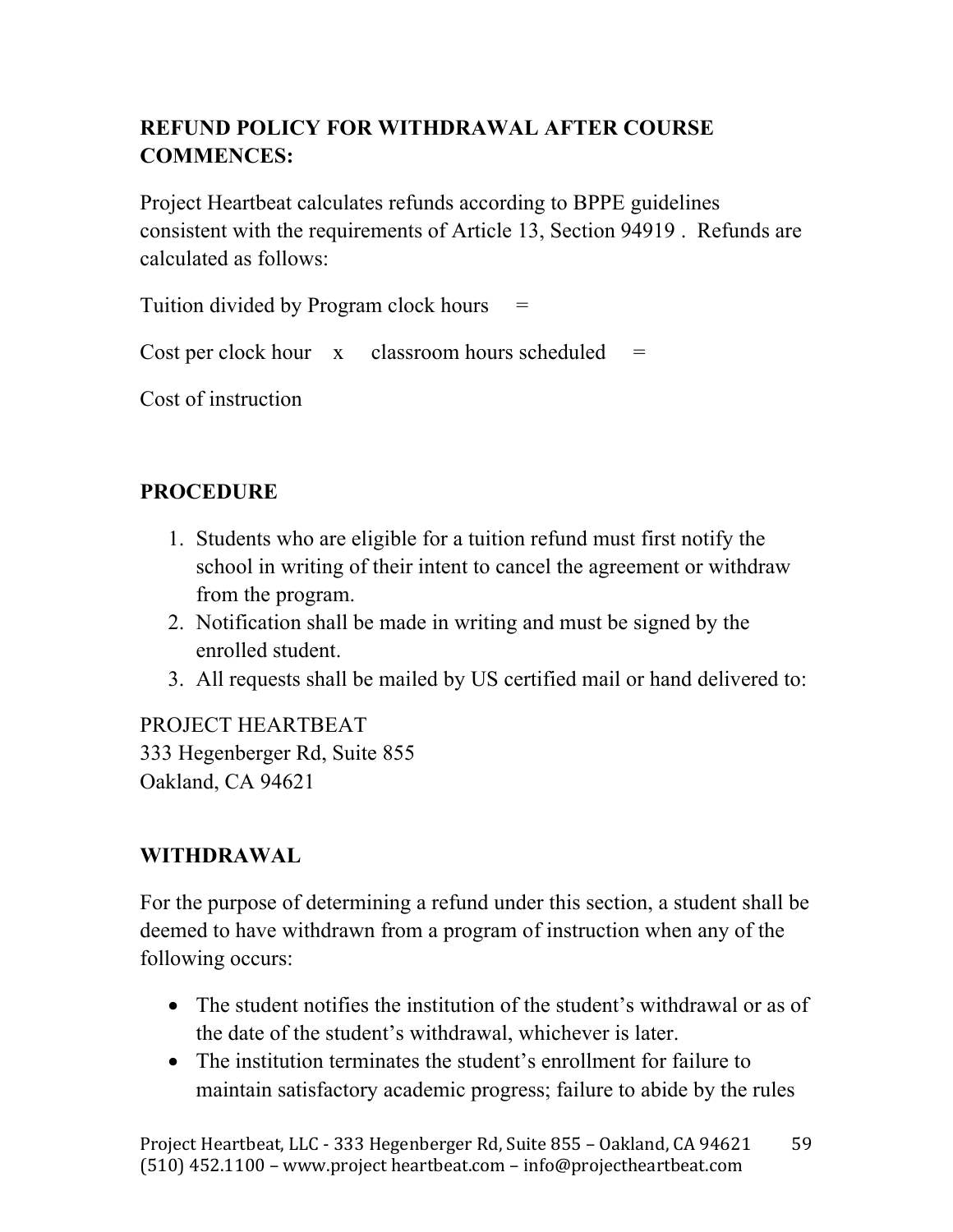and regulations of the institution; absences or tardiness in excess of maximum set forth by the institution; and/or failure to meet financial obligations to the program.

- The student has failed to attend class for more than 3 days.
- The student fails to return from a leave of absence.

For the purpose of determining the amount of the refund, the date of the student's withdrawal shall be deemed the last date of recorded attendance.

If the refund conditions are met, Project Heartbeat will refund the amount paid for institutional charges, less the Non-Refundable Registration Fee listed below.

### **Project Heartbeat Program Non-Refundable Fees:**

**Registration Fee - \$100**

**Background Check Fee – \$124**

**Insurance – \$200**

**Textbooks - \$200**

**Uniforms - \$150**

### **Student Tuition Recovery Fee - \$0**

The student has the right to cancel the enrollment agreement and obtain a refund of charges paid (less the \$100 non refundable deposit) through attendance at the first class session, or the seventh day after enrollment, whichever is later.

If you are eligible for a refund under the conditions above, it will be granted to you within 45 days after the school receives your written Intent to Withdraw Notice.

In the event the calculated refund amount is less than the student's current unpaid balance, a refund will not be issued. The student remains responsible for the amounts due to the school.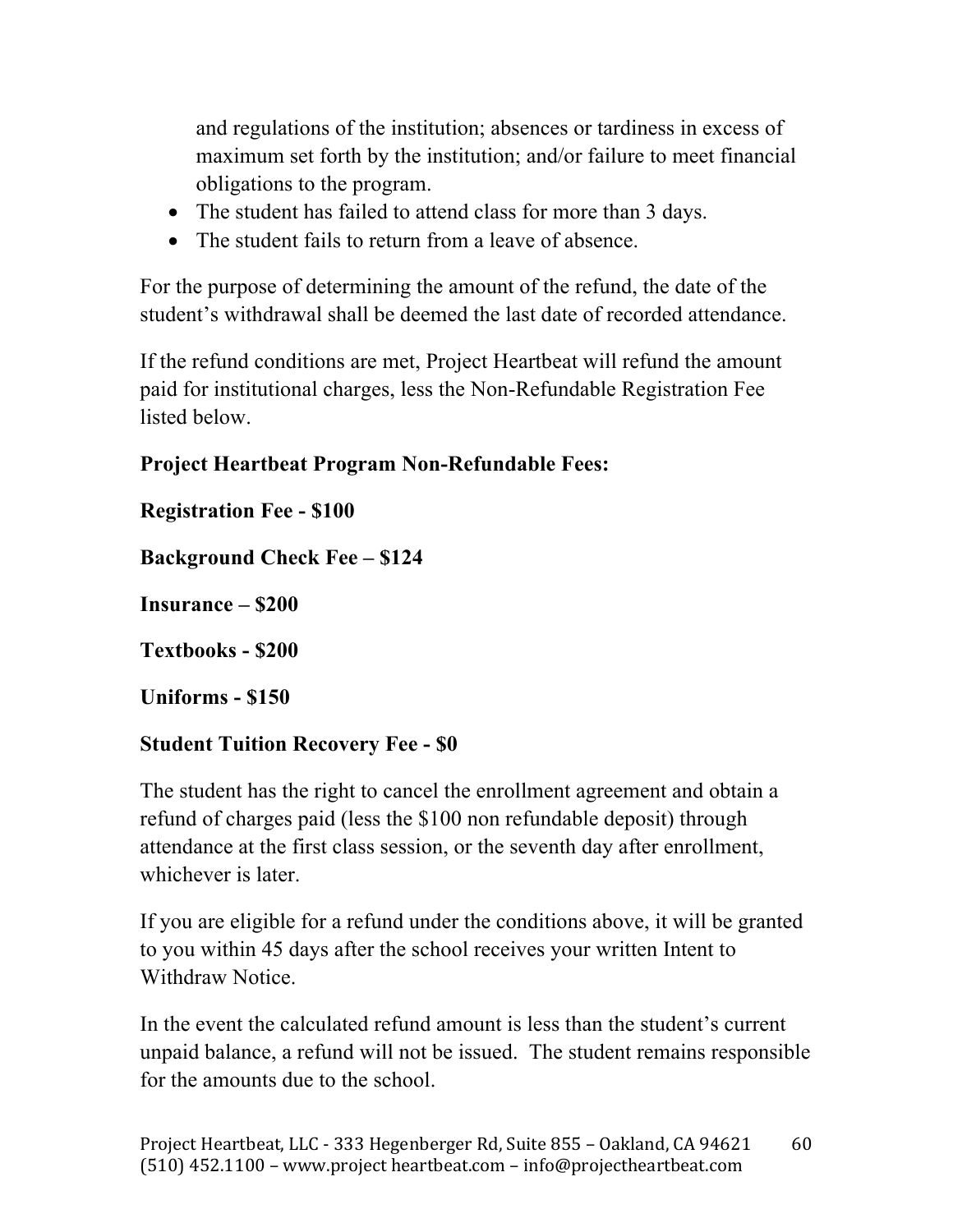If the student has completed more that 51% of the schedule classroom didactic hours through their last day of attendance, the students is not eligible for a refund for the didactic portion of tuition.

### **HYPOTHETICAL REFUND EXAMPLE:**

The refund amount is based on the following calculation according to BPPE guidelines. The daily charge for the program (total institutional charge, divided by the number of days or hours in the program), multiplied by the number of days student attended, or was scheduled to attend, prior to withdrawal.

A student withdraws from the program after completing 12 of 160 hours of instruction. \$3700.00 less \$100.00 registration fee and \$600 books/uniform/lab supplies =  $$3000.00$  divided by 160 hours =  $$18.75$ hourly program charge. 12 hours  $X $18.75$  (cost per clock hour) = \$225.  $$3000.00$  less  $$225 = $2775$  refund.

| Hours of training   12<br>complete | 24 | 36 | 48 | 60                                                             | 72 | $81+$                        |
|------------------------------------|----|----|----|----------------------------------------------------------------|----|------------------------------|
| Refund due:                        |    |    |    | $$2775 \mid $2550 \mid $2325 \mid $2100 \mid $1875 \mid $1650$ |    | $\overline{N_{0}}$<br>refund |

# **NOTICE CONCERNING TRANSFERABILITY OF CREDITS AND CREDENTIALS EARNED AT OUR INSTITUTION**

"The transferability of credits you earn at PROJECT HEARTBEAT is at the complete discretion of an institution to which you may seek to transfer. Acceptance of the PROGRAM COMPLETION *certificate* you earn in PROJECT HEARTBEAT is also at the complete discretion of the institution to which you may seek to transfer. If the PROGRAM COMPLETION *certificate* that you earn at this institution are not accepted at the institution to which you seek to transfer, you may be required to repeat some or all of your coursework at that institution. For this reason you should make certain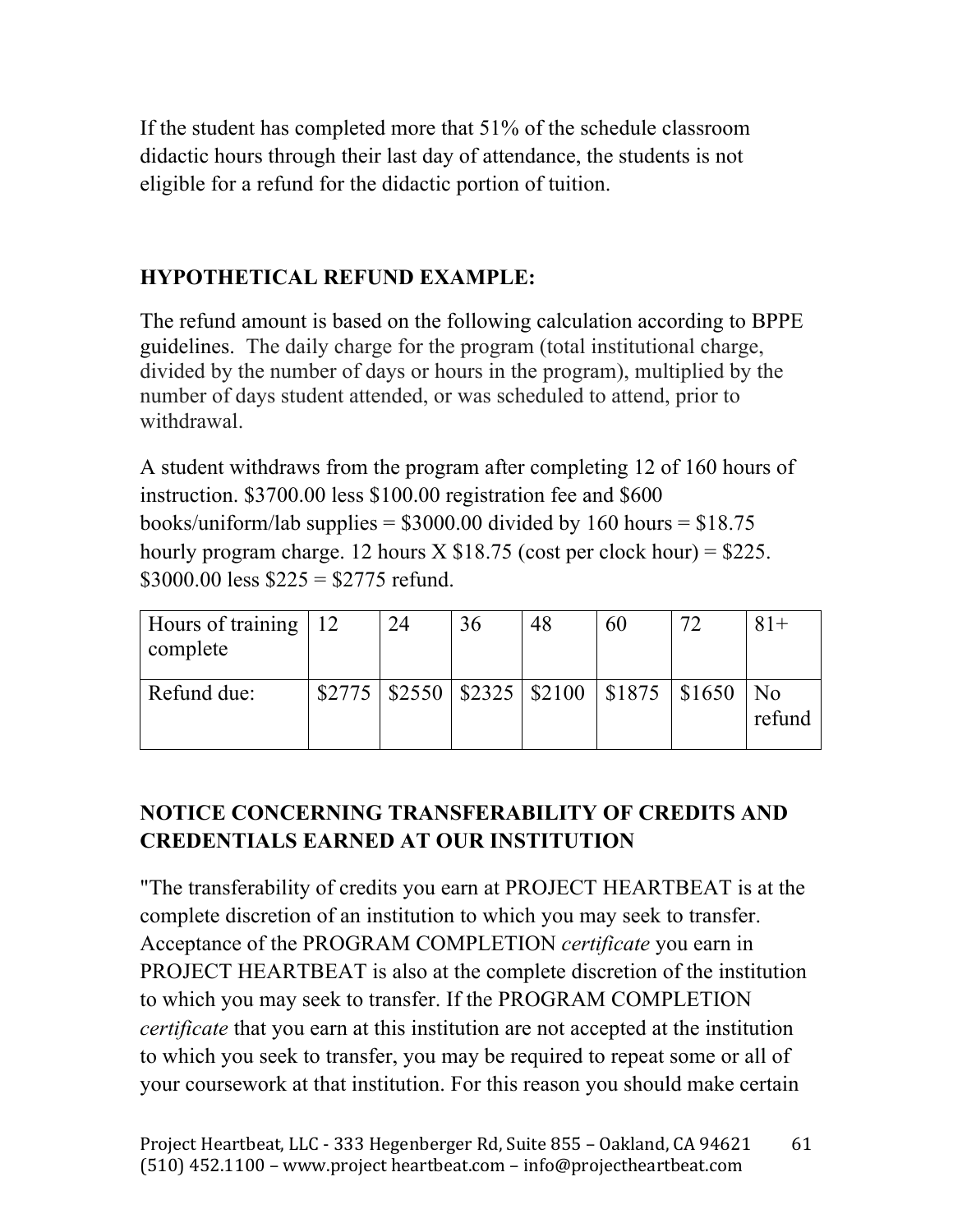that your attendance at this institution will meet your educational goals. This may include contacting an institution to which you may seek to transfer after attending PROJECT HEARTBEAT to determine if your PROGRAM COMPLETION *certificate* will transfer."

#### (CEC §94909(a)(15))

Project Heartbeat is a private institution approved to operate by the Bureau of Private Post Secondary Education. Approval to operate means compliance with state standards as set forth in the CEC and 5, CCR. Project Heartbeat has not entered into an articulation or transfer of credit agreement with any college or university. The course does not provide the student with any college credits towards any degree. This includes any credit for prior "experiential learning". Project Heartbeat is not accredited by an accrediting agency recognized by the United States Department of Education.

(CEC §94909(a)(2) and CEC §94897(l)(1)(2))

### **STUDENT TUITION RECOVERY FUND**

"The State of California established the Student Tuition Recovery Fund (STRF) to relieve or mitigate economic loss suffered by a student in an educational program at a qualifying institution, who is or was a California resident while enrolled, or was enrolled in a residency program, if the student enrolled in the institution, prepaid tuition, and suffered an economic loss. Unless relieved of the obligation to do so, you must pay the stateimposed assessment for the STRF, or it must be paid on your behalf, if you are a student in an educational program, who is a California resident, or are enrolled in a residency program, and prepay all or part of your tuition.

You are not eligible for protection from the STRF and you are not required to pay the STRF assessment, if you are not a California resident, or are not enrolled in a residency program."

"It is important that you keep copies of your enrollment agreement, financial aid documents, receipts, or any other information that documents the amount paid to the school. Questions regarding the STRF may be directed to the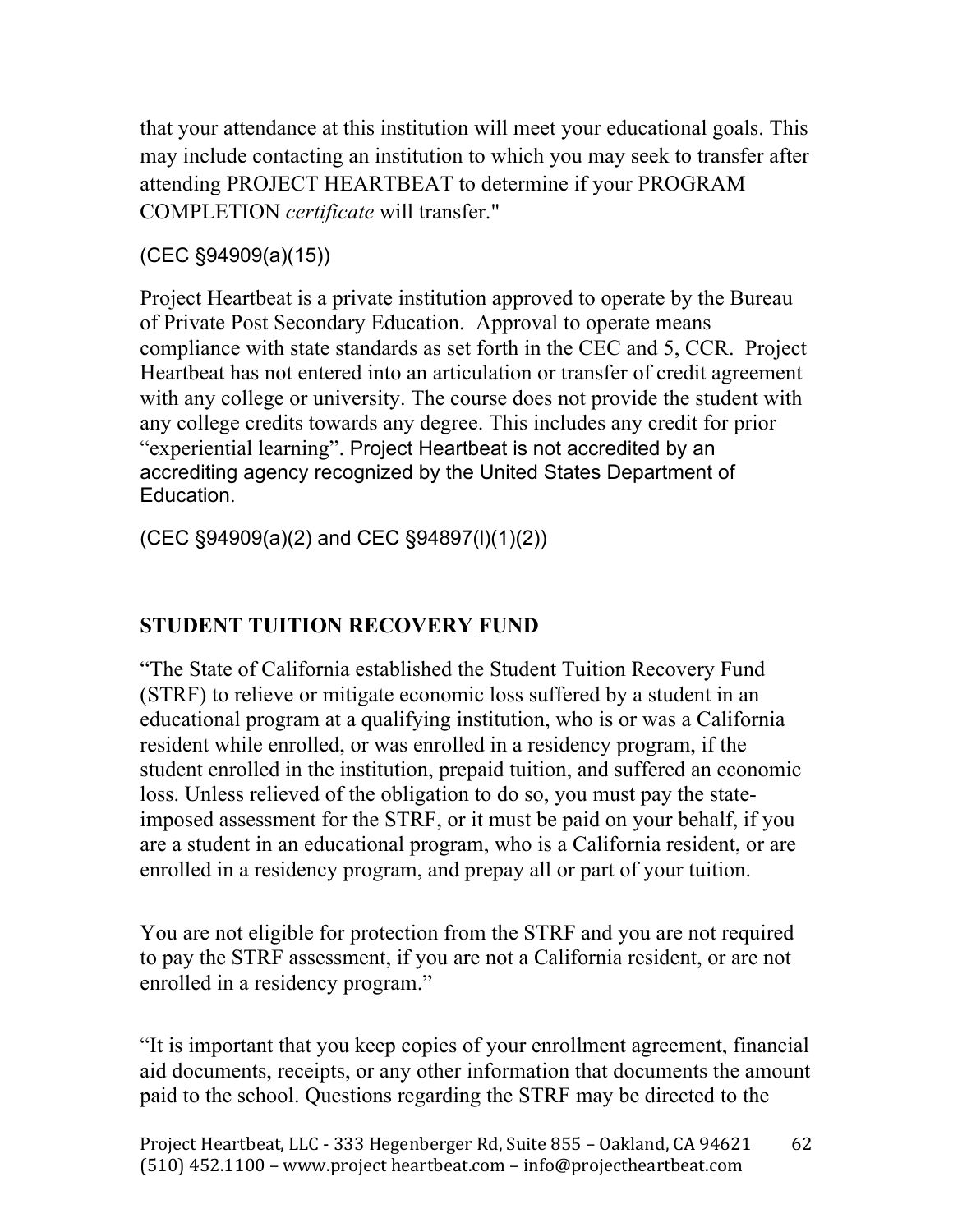Bureau for Private Postsecondary Education, 1747 N. Market Blvd, Suite 225, Sacramento, CA 95834, (916) 574-8900 or (888) 370-7589.

To be eligible for STRF, you must be a California resident or are enrolled in a residency program, prepaid tuition, paid or deemed to have paid the STRF assessment, and suffered an economic loss as a result of any of the following:

1. The institution, a location of the institution, or an educational program offered by the institution was closed or discontinued, and you did not choose to participate in a teach-out plan approved by the Bureau or did not complete a chosen teach-out plan approved by the Bureau.

2. You were enrolled at an institution or a location of the institution within the 120 day period before the closure of the institution or location of the institution, or were enrolled in an educational program within the 120 day period before the program was discontinued.

3. You were enrolled at an institution or a location of the institution more than 120 days before the closure of the institution or location of the institution, in an educational program offered by the institution as to which the Bureau determined there was a significant decline in the quality or value of the program more than 120 days before closure.

4. The institution has been ordered to pay a refund by the Bureau but has failed to do so.

5. The institution has failed to pay or reimburse loan proceeds under a federal student loan program as required by law, or has failed to pay or reimburse proceeds received by the institution in excess of tuition and other costs.

6. You have been awarded restitution, a refund, or other monetary award by an arbitrator or court, based on a violation of this chapter by an institution or representative of an institution, but have been unable to collect the award from the institution.

7. You sought legal counsel that resulted in the cancellation of one or more of your student loans and have an invoice for services rendered and evidence of the cancellation of the student loan or loans.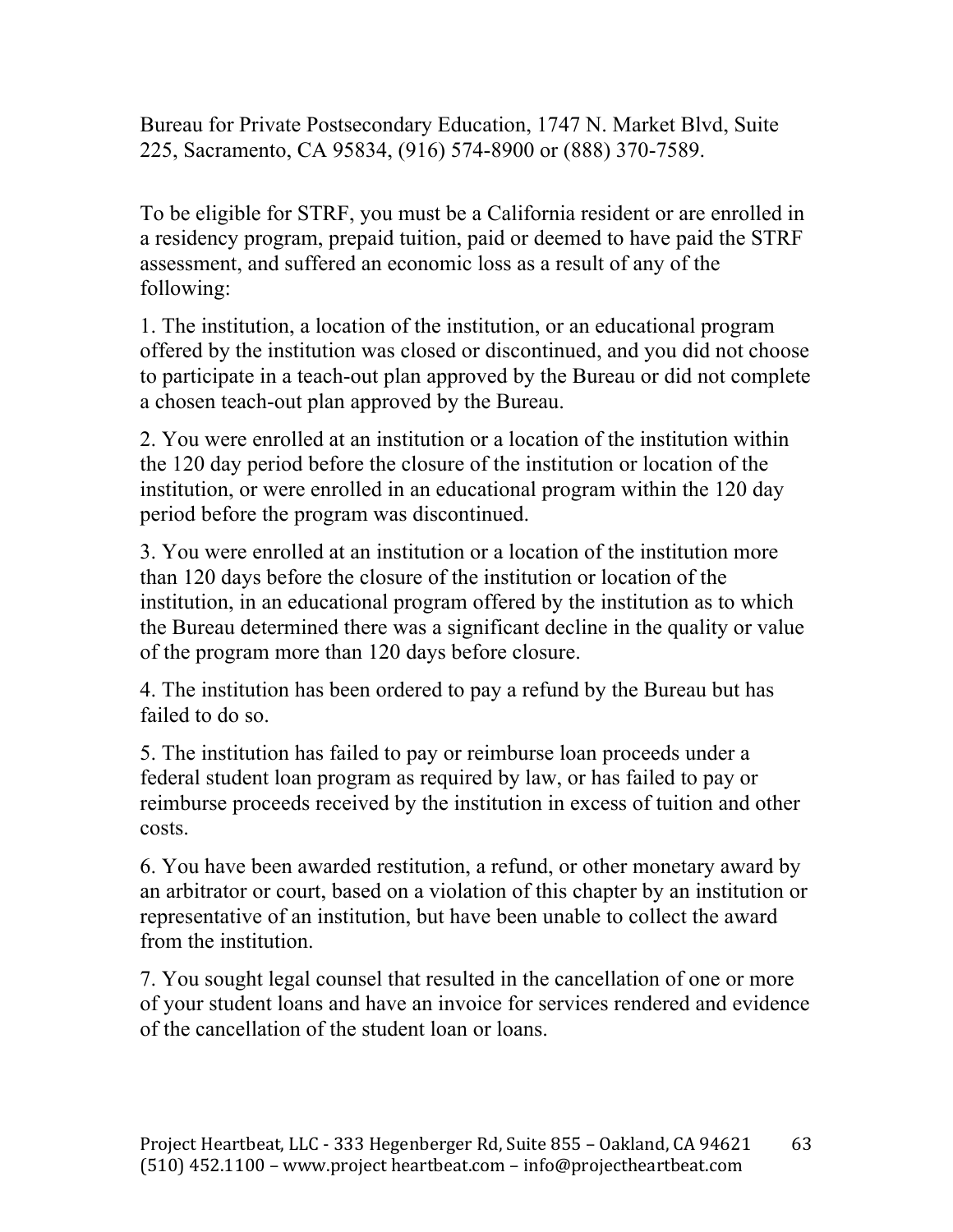To qualify for STRF reimbursement, the application must be received within four (4) years from the date of the action or event that made the student eligible for recovery from STRF.

A student whose loan is revived by a loan holder or debt collector after a period of noncollection may, at any time, file a written application for recovery from STRF for the debt that would have otherwise been eligible for recovery. If it has been more than four (4) years since the action or event that made the student eligible, the student must have filed a written application for recovery within the original four (4) year period, unless the period has been extended by another act of law.

However, no claim can be paid to any student without a social security number or a taxpayer identification number."

Note: Authority cited: Sections 94803, 94877 and 94923, Education Code. Reference: Section 94923, 94924 and 94925, Education Code.

(5,CCR §76215(a) and 5,CCR §76215(b))

### **OTHER FINANCIAL STATEMENTS**

Project Heartbeat does not have ANY pending petition in bankruptcy. Project Heartbeat is NOT operating as a debtor in possession, Project Heartbeat has NOT filed a petition within the preceding five years, nor has had a petition in bankruptcy filed against it within the preceding five years that resulted in reorganization under Chapter 11 of the United States Bankruptcy Code.

(CEC §94909(a)(12))

### **QUESTIONS AND COMPLAINTS**

Any questions a student may have regarding this catalog that have not been satisfactorily answered by the institution may be directed to the Bureau for Private Postsecondary Education at: